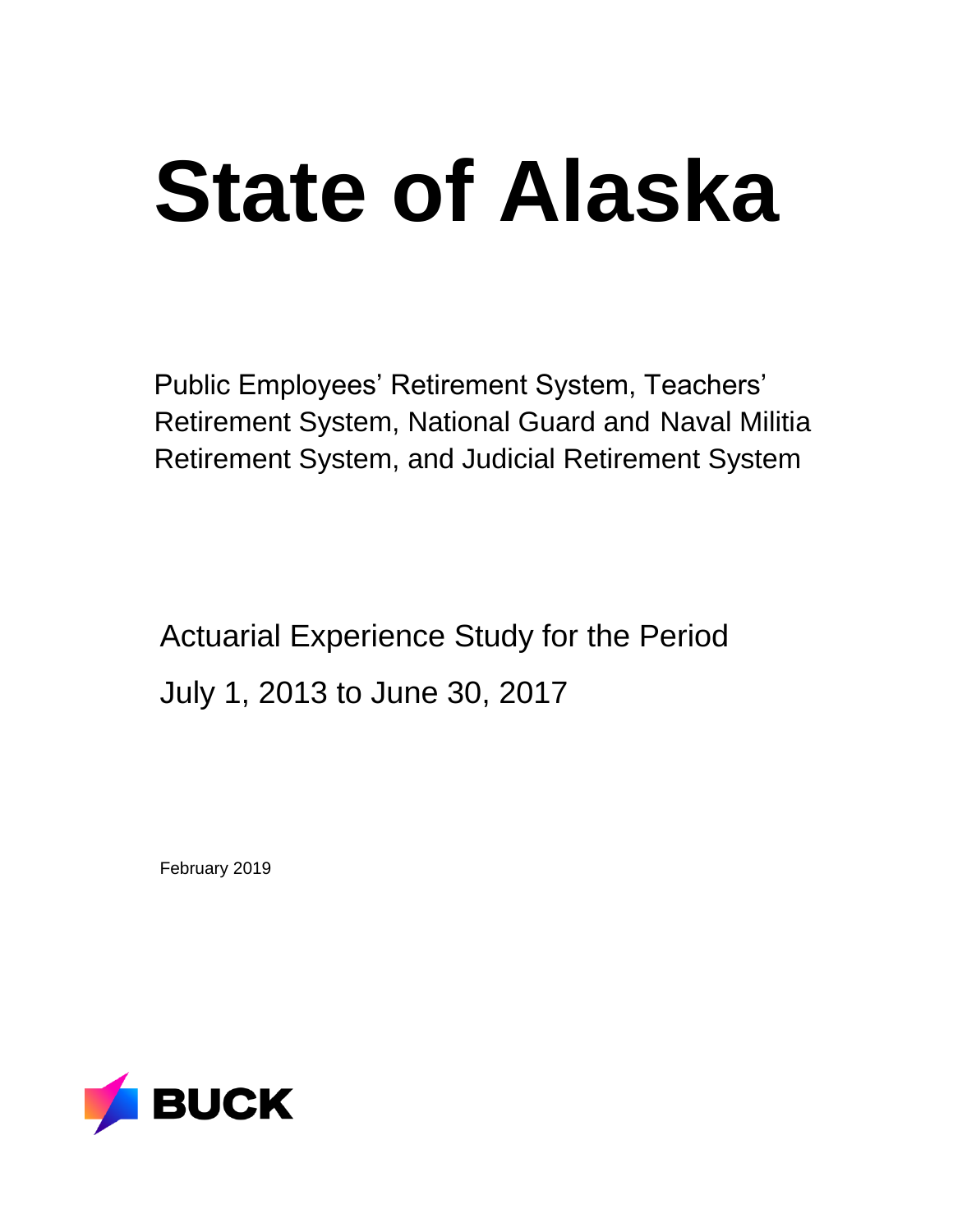

February 14, 2019

Board of Trustees Alaska Retirement Management Board Department of Administration Division of Retirement and Benefits P.O. Box 110203 Juneau, AK 99811-0203

Dear Members of the Board:

We were engaged by the Alaska Retirement Management Board (ARMB) to study the economic and demographic experience of active and retired members of the State of Alaska Public Employees' Retirement System (PERS), Teachers' Retirement System (TRS), National Guard and Naval Militia Retirement System (NGNMRS), and Judicial Retirement System (JRS) for the 4-year period July 1, 2013 to June 30, 2017<sup>1</sup>.

The experience study was prepared in accordance with generally accepted actuarial practices and best practices, which suggest that the actuary periodically undertake an experience study of the economic and demographic experience of active and retired members of the Systems, and that these studies take place at least every 4 to 5 years. The results of the experience study provide information to assist the ARMB in assessing whether to adopt new assumptions for measuring the Systems' pension and postretirement healthcare benefit obligations.

This report provides details of the Systems' experience for the period July 1, 2013 to June 30, 2017, and the new assumptions and funding methods we propose the ARMB consider adopting beginning with the June 30, 2018 valuations.

<sup>&</sup>lt;sup>1</sup> Due to a lack of credible data, the experience of JRS was not studied.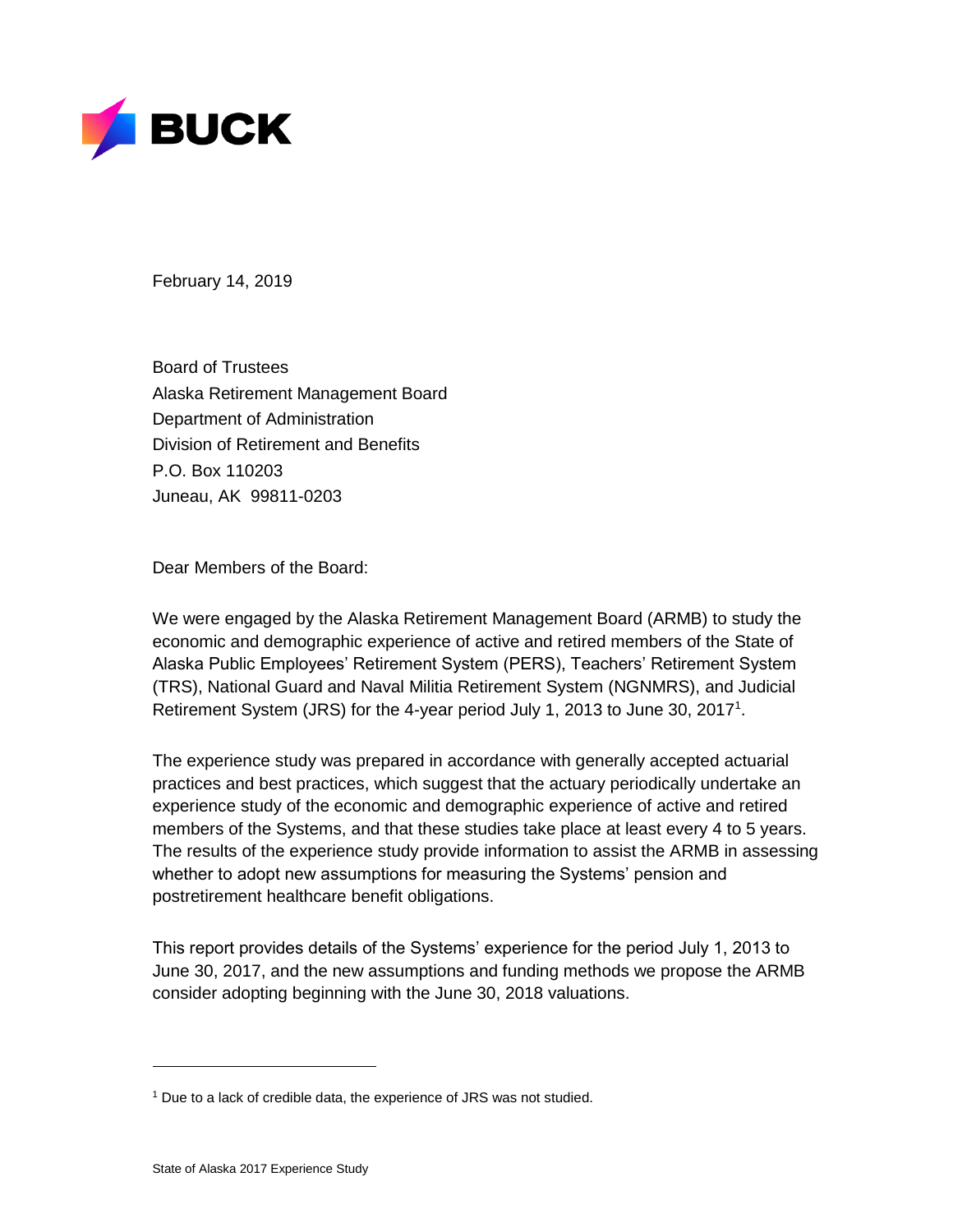We met several times with the ARMB in 2017 and 2018 regarding proposed changes to the economic and demographic assumptions and funding methods. During those meetings, we presented estimated cost effects of the proposed changes. Those cost effects have not been shown in this report.

The ARMB and staff of the State of Alaska may use this report for the review of the experience of the Systems. Use of this report for any other purposes or by anyone other than the ARMB and State of Alaska staff may not be appropriate and may result in mistaken conclusions because of failure to understand applicable assumptions, methods or inapplicability of the report for that purpose. Because of the risk of misinterpretation of results, you should ask us to review any statement you wish to make on the results contained in this report. We will not accept any liability for any such statement made without review by us.

Where presented, references to "funded ratio" and "unfunded actuarial accrued liability" typically are measured on an actuarial value of assets basis. It should be noted that the same measurements using market value of assets would result in different funded ratios and unfunded actuarial accrued liabilities. Moreover, the funded ratio presented is appropriate for evaluating the need and level of future contributions but makes no assessment regarding the funded status of the Systems if the Systems were to settle (i.e., purchase annuities) for all or a portion of their liabilities.

The experience study was performed under the overall direction of David Kershner, who meets the Qualifications of the American Academy of Actuaries to render the actuarial opinions herein. He is a Fellow of the Society of Actuaries, an Enrolled Actuary, a Member of the American Academy of Actuaries, and a Fellow of the Conference of Consulting Actuaries.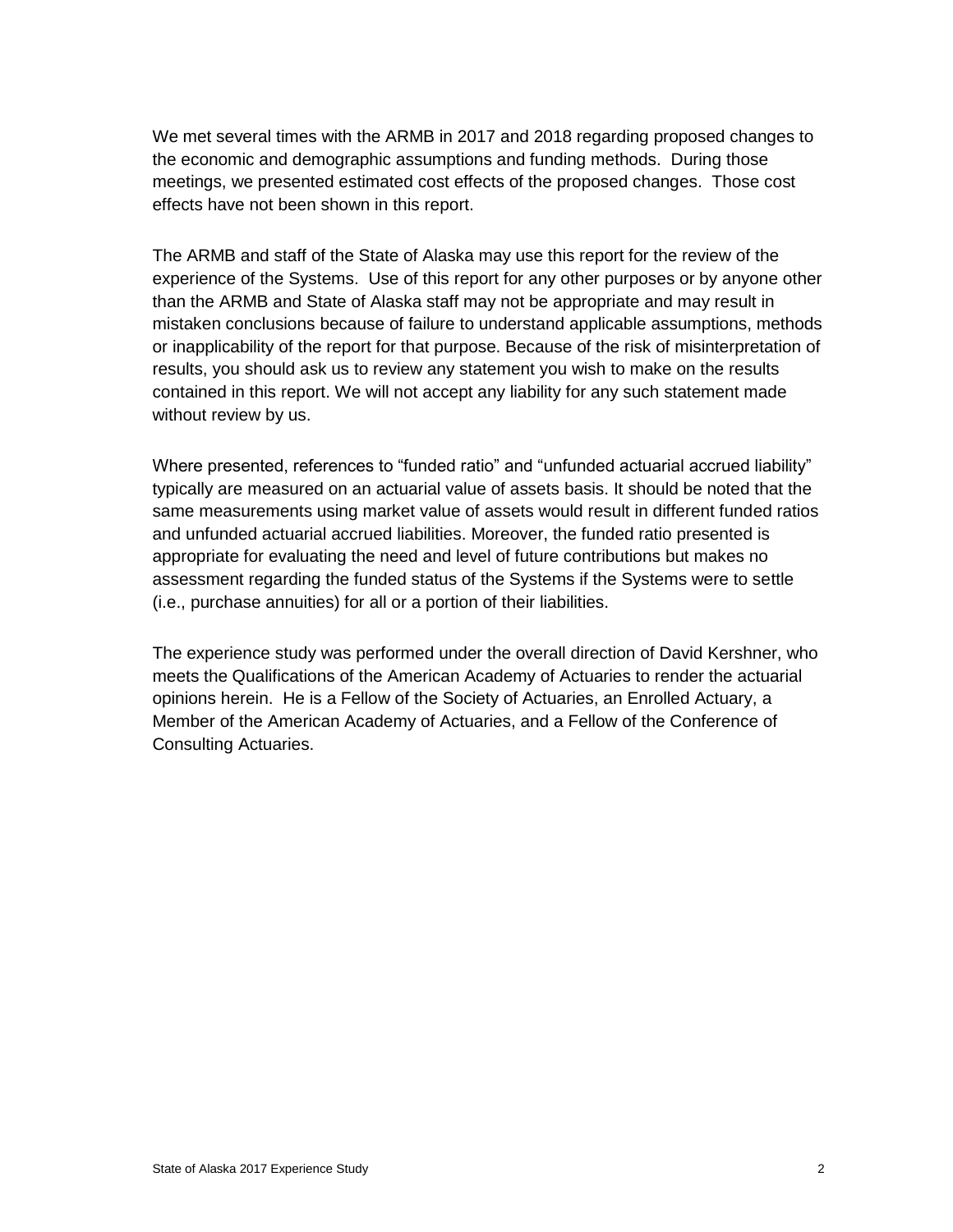We would be pleased to discuss the results shown in this report at your convenience. We can be reached at (602) 803-6174 (David), (216) 315-1929 (Scott), and (917) 891- 1286 (Stuart) to answer any questions about the report.

Sincerely,

SCKR

David J. Kershner, FSA, EA, MAAA, FCA Principal, Wealth **Buck** 

The undersigned actuary is a Fellow of the Society of Actuaries, an Enrolled Actuary, and a Member of the American Academy of Actuaries. He is responsible for all healthcare-related assumptions, and hereby affirms his qualification to render opinions in such matters in accordance with the Qualification Standards of the American Academy of Actuaries.

Scott Young

Scott Young, FSA, EA, MAAA Director, Health

The undersigned actuary is a Fellow of the Society of Actuaries, an Enrolled Actuary, a Member of the American Academy of Actuaries, and a Fellow of the Conference of Consulting Actuaries. He is responsible for all investment-related assumptions, and hereby affirms his qualification to render opinions in such matters in accordance with the Qualification Standards of the American Academy of Actuaries.

Stevant Schulm

Stuart M. Schulman, FSA, EA, CFA, FCA, MAAA Principal, Financial Risk Management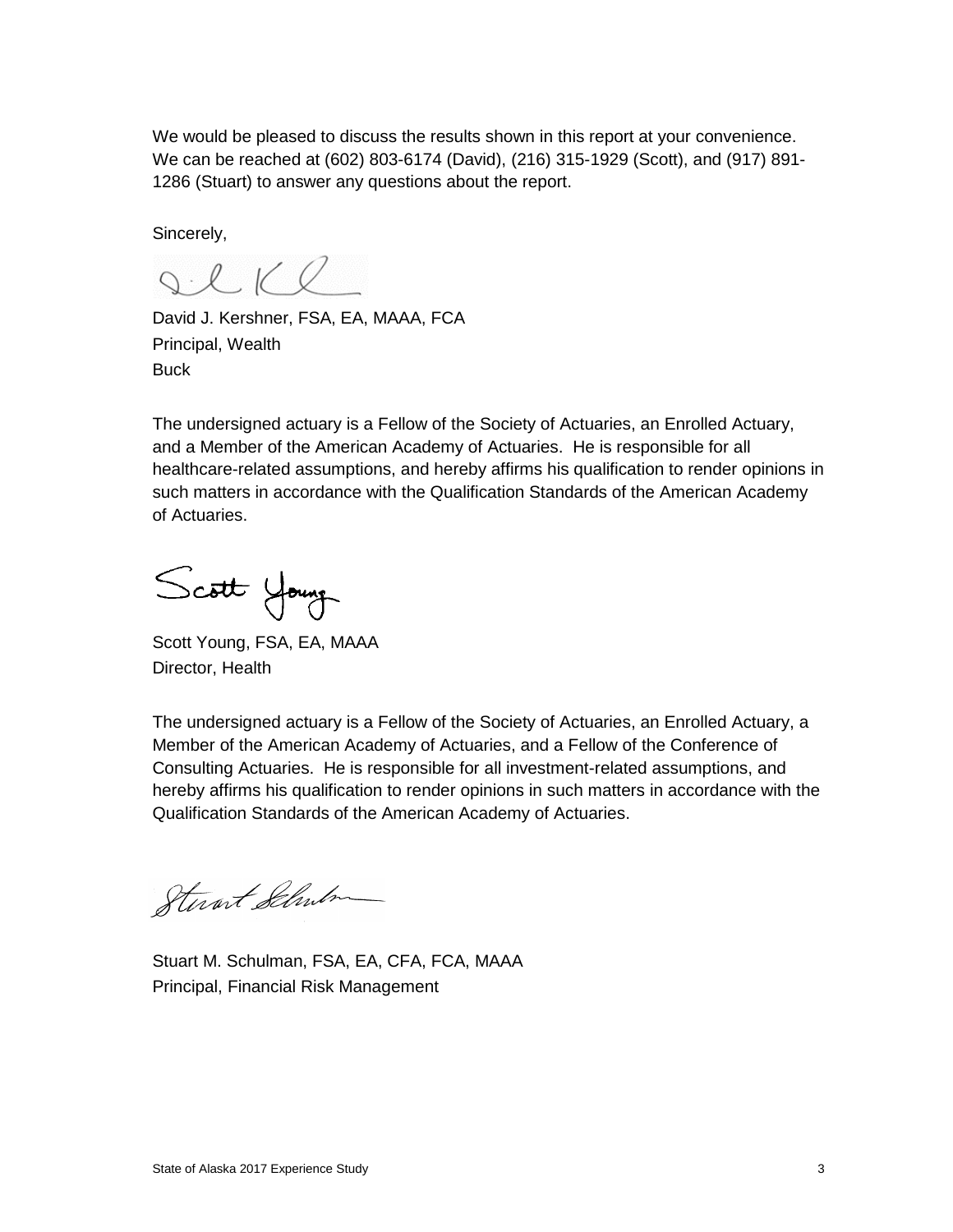# **Contents**

| A. Healthy Mortality During Active Service and After Termination 4 |  |
|--------------------------------------------------------------------|--|
| В.                                                                 |  |
|                                                                    |  |
|                                                                    |  |
| Е.                                                                 |  |
| F.                                                                 |  |
|                                                                    |  |
|                                                                    |  |
|                                                                    |  |
| В.                                                                 |  |
|                                                                    |  |
|                                                                    |  |
|                                                                    |  |
|                                                                    |  |
|                                                                    |  |
|                                                                    |  |
|                                                                    |  |
|                                                                    |  |
| Α.                                                                 |  |
| В.                                                                 |  |
|                                                                    |  |
|                                                                    |  |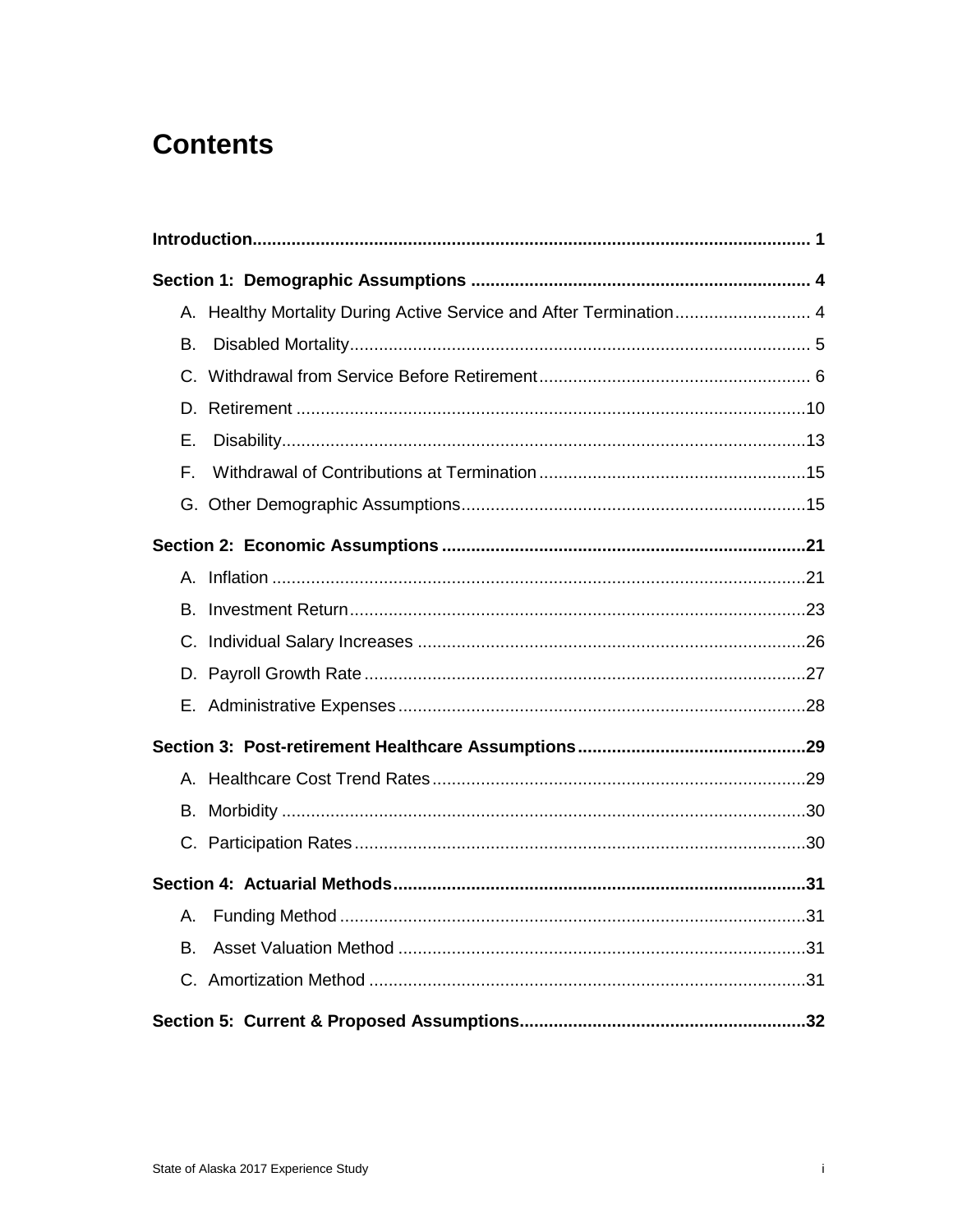# <span id="page-5-0"></span>**Introduction**

Assumptions are a key element in an actuarial valuation. In order to perform an actuarial valuation of the assets and liabilities of the Systems, the actuary must adopt assumptions with respect to each of the following:

- 1. Investment return on the Systems' funds over the period benefits to current members will be paid, including inflation during the same period.
- 2. The relative increases in the salary of a member from the date of the valuation to the date of separation from active service.
- 3. The expected mortality rates among retired persons (healthy and disabled).
- 4. The probabilities of members separating from active service on account of withdrawal, death and disability.
- 5. The ages at which members will retire.
- 6. The rate at which separating members will elect to receive a refund of their contributions.
- 7. The number of dependents, marriage at retirement, age of spouse at retirement, etc.
- 8. Assumptions specific to post-retirement healthcare benefits.

The actuarial valuation is the method by which the annual funding requirement is determined. Actuarial assumptions do not directly impact the total cost of a retirement program, but they are a key variable in determining the timing of that cost and the allocation of the cost between current and future contributions. The proposed changes in actuarial assumptions reflect the most recent experience as well as future expected experience. Each assumption should reflect the actuary's best estimate of anticipated long-term experience of the System.

Based on Alaska Statutes 37.10.220(a)(9), the Alaska Retirement Management Board (ARMB) requests an actuarial experience study at least every four years. The purpose of this study is to measure actual experience under the Systems since June 30, 2013, compare this experience to current assumptions, and propose changes to the assumptions. The last experience study was performed in 2013 for PERS and TRS, and assumptions were adopted by the ARMB in September 2014 for use beginning with the June 30, 2014 valuations.

The objectives of this study are to:

- Determine appropriate rates to anticipate the following events among active members:
	- termination from employment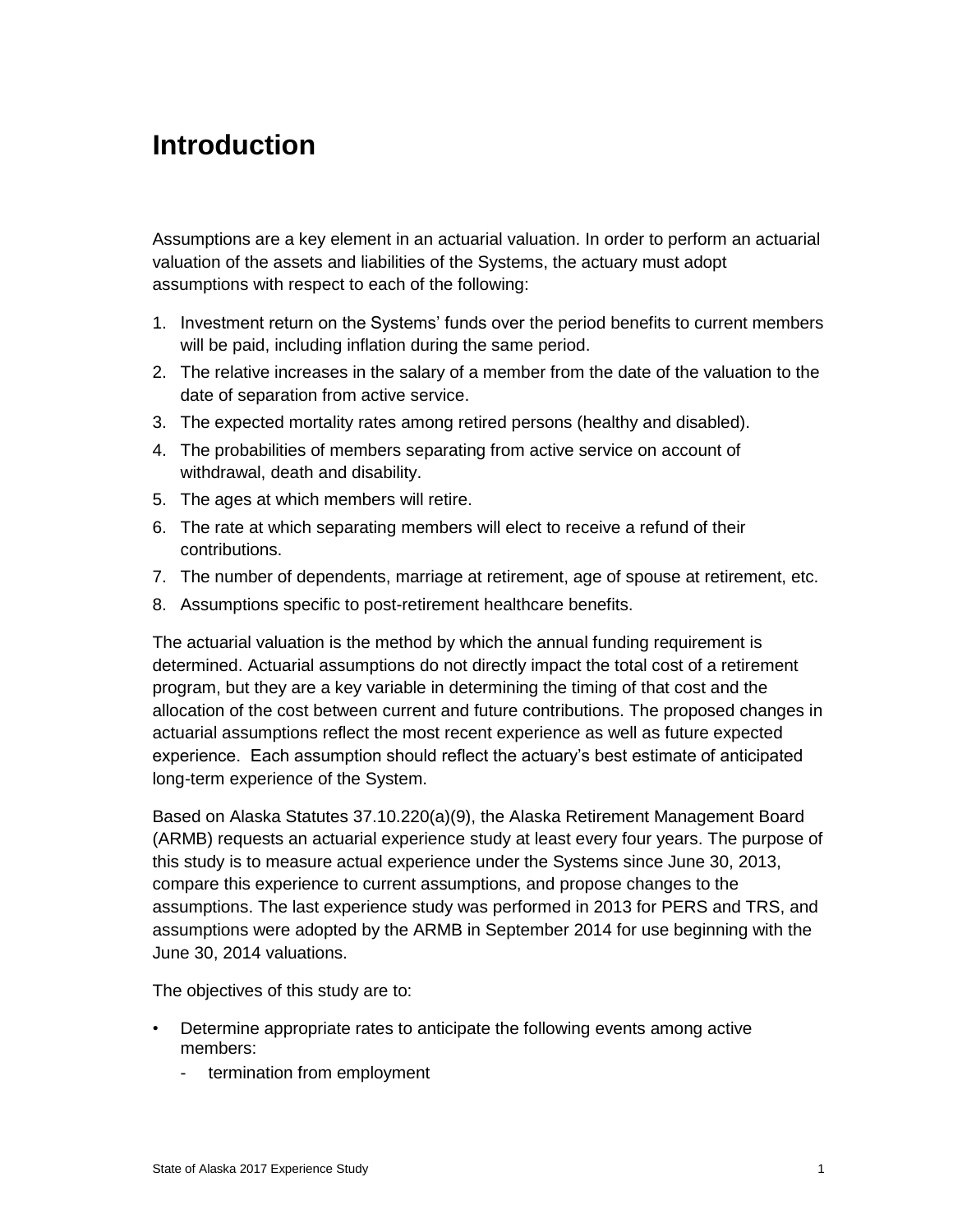- mortality during active service
- disability retirement
- normal retirement
- early retirement
- salary increases
- Determine appropriate rates to anticipate mortality among healthy and disabled retirees and their dependents.
- Evaluate whether changes to the funding method should be considered.
- Propose changes regarding the post-retirement healthcare assumptions.

#### **Methodology**

Data is supplied annually to the actuary by the State of Alaska Department of Administration, Retirement and Benefits Division, for purposes of the annual actuarial valuations. This data includes demographic characteristics of current and past members, including any changes in the members' status or relationship with the Systems. The data also includes a salary history for active members. These demographic changes and salary history are the basis for the experience study.

Tabulations were compiled that show the distribution by age and/or service of the liability (Actuarial Accrued Liability) of members who were exposed during the 4-year period to the events of termination from employment, retirement, death and disability. A member is considered exposed to an event if he or she meets the age and/or service requirements for that event. All tabulations have been weighted by the liability for each member<sup>2.</sup> The assumed rates of occurrence for each event, which are currently used in the annual actuarial valuations, were then applied to the members exposed to determine the liability of members expected to separate from service for each category.

The liability of members who actually separated from service due to termination from employment, retirement, death or disability were then compared to the expected liability. Data may be grouped by age and/or service increments to provide statistically significant results.

The expected and actual salaries as of the end of each year were also compared to actual salaries as of the end of each previous year. The comparisons show an average annual increase in both expected and actual salaries for the 4-year period.

The results of the experience study are the basis for the actuary's proposed assumption changes. The actuary must also take into account benefit changes that occurred during the experience period. If a change in benefit levels or benefit eligibility was made during the experience period, the actuary should consider the impact the change may have on

 $2$  Except for DCR plan withdrawal rates, which were weighted by headcounts.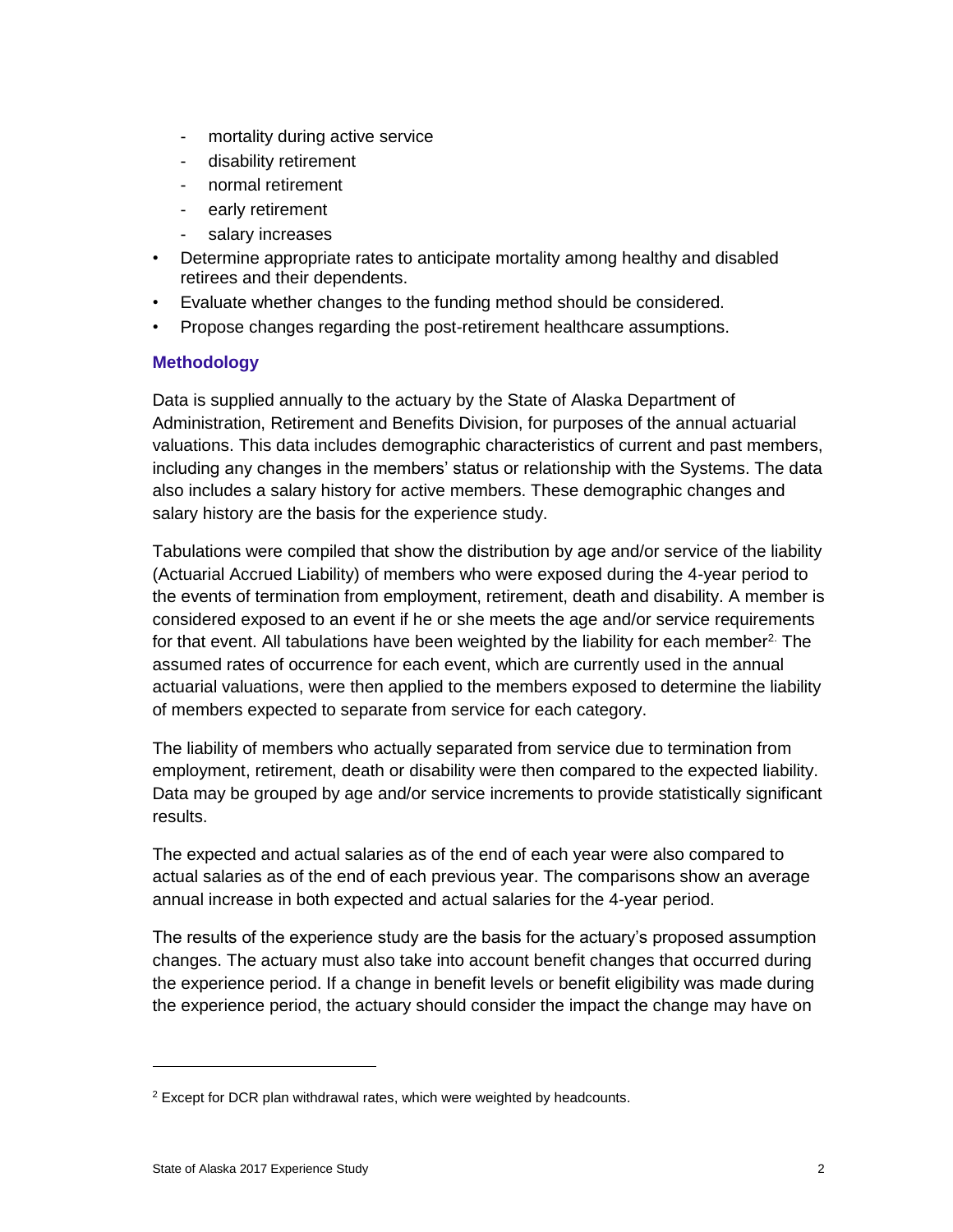the data used in the analysis. There have been no significant changes in Alaska plan benefits during the 4-year period ending June 30, 2017.

In addition to comparing actual to expected experience and adjusting the results for special plan benefits and economic conditions, the actuary must consider future expectations of experience due to future plan changes or expected changes in the economy.

To summarize, the actuary's proposed assumptions are based on the following:

- comparison of actual to expected experience
- adjustment for special plan benefits and past economic conditions
- adjustment for future plan changes and economic conditions

Each assumption should be the actuary's best estimate of reasonable long-term expectations.

#### **Actuarial Standards of Practice**

The Actuarial Standards Board issues Actuarial Standards of Practice that all actuaries must follow. The Actuarial Standards of Practice that are applicable to this experience study include No. 4 (Measuring Pension Obligations and Determining Pension Plan Costs or Contributions), No. 6 (Measuring Retiree Group Benefit Obligations), No. 27 (Selection of Economic Assumptions for Measuring Pension Obligations), and No. 35 (Selection of Demographic and Other Noneconomic Assumptions for Measuring Pension Obligations).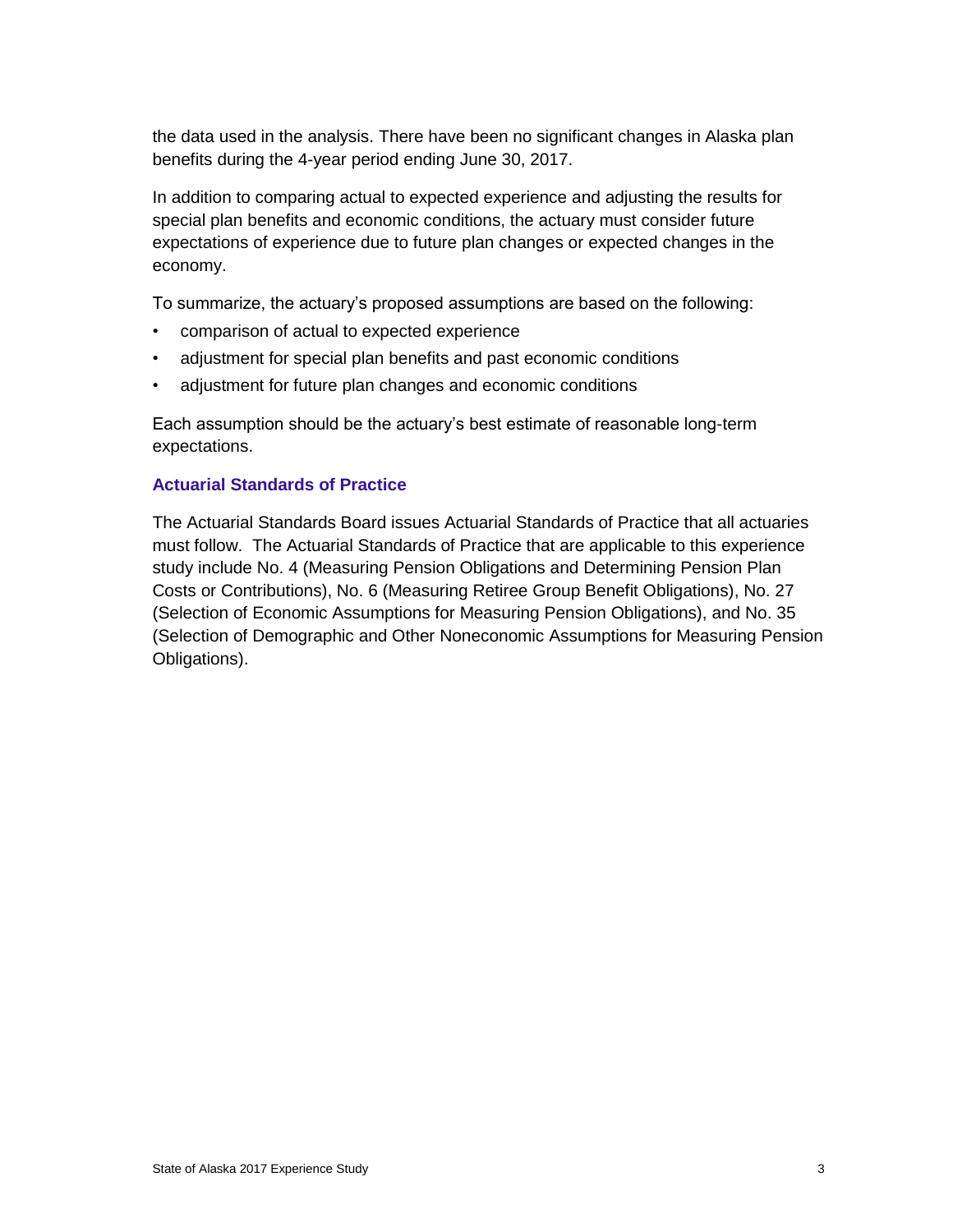# <span id="page-8-0"></span>**Section 1: Demographic Assumptions<sup>3</sup>**

This section compares the actual demographic experience during the 4-year period ending June 30, 2017 with the expected experience (which is based on the current demographic assumptions that have been used since the June 30, 2014 actuarial valuations).

# <span id="page-8-1"></span>**A. Healthy Mortality During Active Service and After Termination**

The tables below show the Actuarial Accrued Liability (AAL) for actual and expected deaths of healthy PERS and TRS active members during the 4-year period ending June 30, 2017. "Current expected" means the expected AAL due to deaths during the 4-year period based on the current assumptions. "New expected" means the AAL that would have been expected due to deaths during the 4-year period using the new proposed assumptions. "Actual" means the AAL due to actual deaths that occurred during the 4 year period. We have also shown the expected and actual number of deaths (headcounts) during the 4-year period.

| <b>Pre-Termination Mortality (Healthy)</b> |                                                                                                                                                                                            |              |      |              |      |    |    |  |  |  |  |
|--------------------------------------------|--------------------------------------------------------------------------------------------------------------------------------------------------------------------------------------------|--------------|------|--------------|------|----|----|--|--|--|--|
|                                            | <b>New</b><br><b>Current</b><br><b>Headcounts</b><br><b>Expected</b><br><b>Headcounts</b><br><b>Actual</b><br><b>Expected</b><br>(CE)<br><b>A/CE</b><br>(NE)<br><b>A/NE</b><br>(A)<br>(CE) |              |      |              |      |    |    |  |  |  |  |
|                                            | <b>PERS Peace/Fire and Others</b>                                                                                                                                                          |              |      |              |      |    |    |  |  |  |  |
| Females                                    | \$15,925,019                                                                                                                                                                               | \$15,743,892 | 99%  | \$15,868,886 | 99%  | 67 | 69 |  |  |  |  |
| Males                                      | \$22,189,461                                                                                                                                                                               | \$23,911,937 | 108% | \$30,658,953 | 78%  | 70 | 88 |  |  |  |  |
| <b>TRS</b>                                 |                                                                                                                                                                                            |              |      |              |      |    |    |  |  |  |  |
| Females                                    | 14<br>11<br>\$5,455,716<br>\$5,220,561<br>96%<br>\$7,554,288<br>69%                                                                                                                        |              |      |              |      |    |    |  |  |  |  |
| Males                                      | \$4,907,903                                                                                                                                                                                | \$6,527,897  | 133% | \$6,274,947  | 104% | 11 | 14 |  |  |  |  |

1. Pre-Termination Mortality (Healthy)

The Society of Actuaries published the results of a major mortality study in October 2014<sup>4</sup> The standard base table and generational mortality improvement scale from that study are called "RP-2014" and "MP-2017", respectively.

 $\overline{a}$ 

<sup>&</sup>lt;sup>3</sup> The current and proposed demographic assumptions are shown in Section 5.

<sup>4</sup> That study excluded experience from public-sector plans. In August 2018, the Society of Actuaries published an exposure draft of their mortality study that focused exclusively on public-sector plan experience. The base mortality tables from that study were not very different than RP-2014. Since the public-sector mortality study was released as an exposure draft, the ARMB elected to make their decision on the mortality assumption based on the October 2014 study. (In January 2019, the Society of Actuaries published a final version of the public-sector mortality study that did not include changes to the base tables that were included in the exposure draft).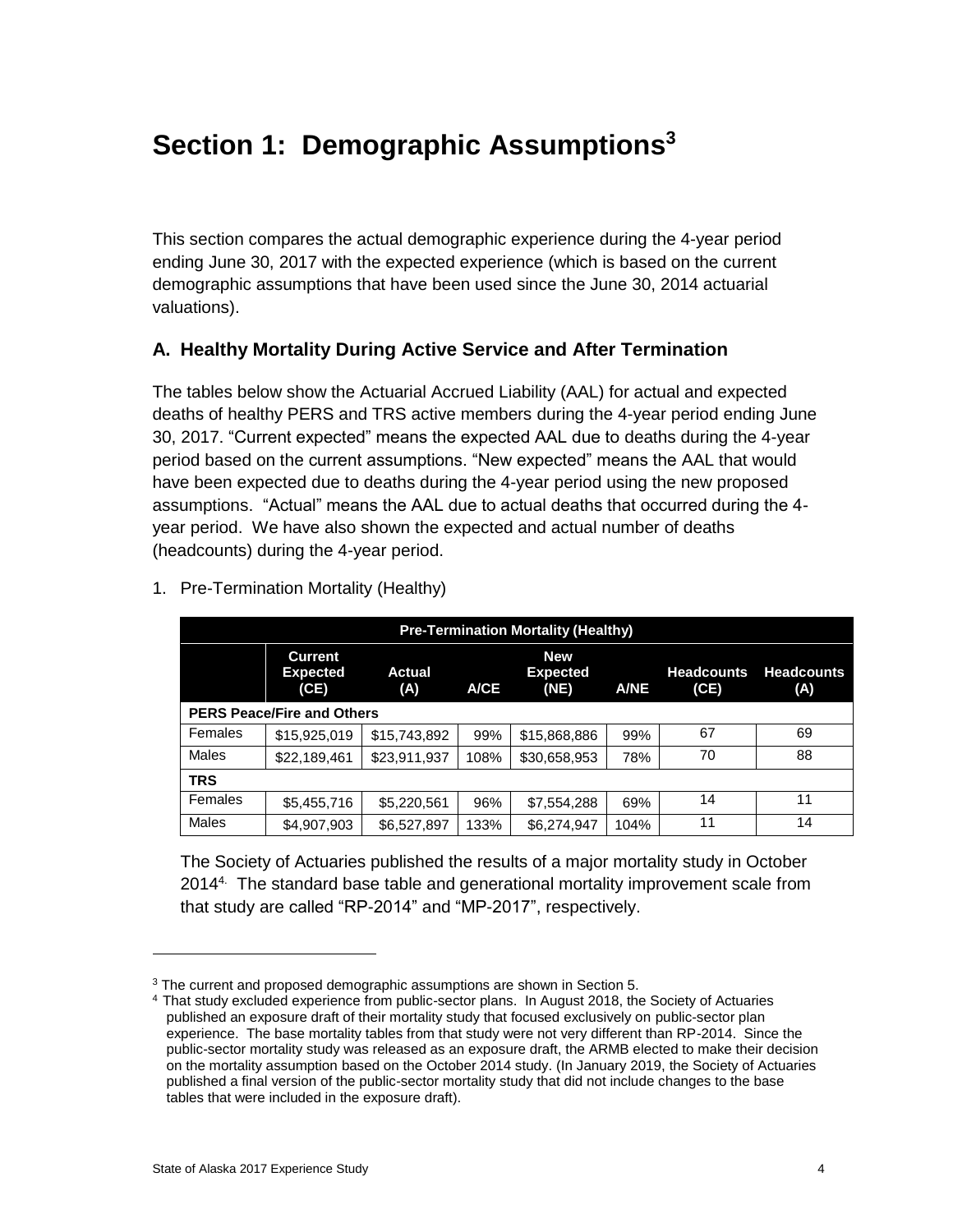Because the experience during the 4-year period was not fully credible for each group, we applied the procedure published by the Society of Actuaries<sup>5</sup> for situations with less than full credibility. We propose the following pre-termination healthy mortality assumption<sup>6</sup>:

- PERS Peace/Fire and Others: 100% (male) and 100% (female) of RP-2014 employee table with MP-2017 generational improvement
- TRS: 100% (male) and 100% (female) of RP-2014 white-collar employee table with MP-2017 generational improvement

|            | <b>Post-Termination Mortality (Healthy)</b>                                                                                                                                         |               |      |               |     |       |       |  |  |  |  |
|------------|-------------------------------------------------------------------------------------------------------------------------------------------------------------------------------------|---------------|------|---------------|-----|-------|-------|--|--|--|--|
|            | <b>Current</b><br><b>New</b><br><b>Headcounts</b><br><b>Headcounts</b><br>Actual<br><b>Expected</b><br><b>Expected</b><br><b>A/CE</b><br>(NE)<br>(CE)<br><b>A/NE</b><br>(CE)<br>(A) |               |      |               |     |       |       |  |  |  |  |
|            | <b>PERS Peace /Fire and Others</b>                                                                                                                                                  |               |      |               |     |       |       |  |  |  |  |
| Females    | \$158,044,937                                                                                                                                                                       | \$166,106,372 | 105% | \$168,077,974 | 99% | 1,269 | 1,437 |  |  |  |  |
| Males      | \$272,620,195                                                                                                                                                                       | \$270,887,500 | 99%  | \$276,758,853 | 98% | 1,289 | 1,472 |  |  |  |  |
| <b>TRS</b> |                                                                                                                                                                                     |               |      |               |     |       |       |  |  |  |  |
| Females    | \$103,349,977                                                                                                                                                                       | \$118,248,422 | 114% | \$131,933,132 | 90% | 359   | 452   |  |  |  |  |
| Males      | \$116,315,167                                                                                                                                                                       | \$121,662,912 | 105% | \$131,536,002 | 92% | 322   | 375   |  |  |  |  |

2. Post-Termination Mortality (Healthy)

Because the experience during the 4-year period was only partially credible for each group, we followed the same credibility procedure described above. We propose the following post-termination healthy mortality assumption:

- PERS Peace/Fire and Others: 91% (male) and 96% (female) of RP-2014 healthy annuitant table with MP-2017 generational improvement
- TRS: 93% (male) and 90% (female) of RP-2014 white-collar healthy annuitant table with MP-2017 generational improvement

## <span id="page-9-0"></span>**B. Disabled Mortality**

The table below shows the AAL for actual and expected deaths of System disabled retirees during the 4-year period ending June 30, 2017. "Current expected" means the expected AAL due to deaths of disabled retirees during the 4-year period based on the current assumptions. "New expected" means the AAL that would have been expected due to deaths of disabled retirees during the 4-year period using the new proposed assumptions. "Actual" means the AAL due to actual deaths of disabled retirees that

<sup>5</sup> Society of Actuaries August 2017 publication titled *Credibility Educational Resources for Pension Actuaries: Application of Credibility Theory to Mortality Assumption.*

 $6$  All proposed mortality assumptions in this report are based on the benefit-weighted version of RP-2014, rolled back to 2006 using MP-2014 and projected forward using MP-2017.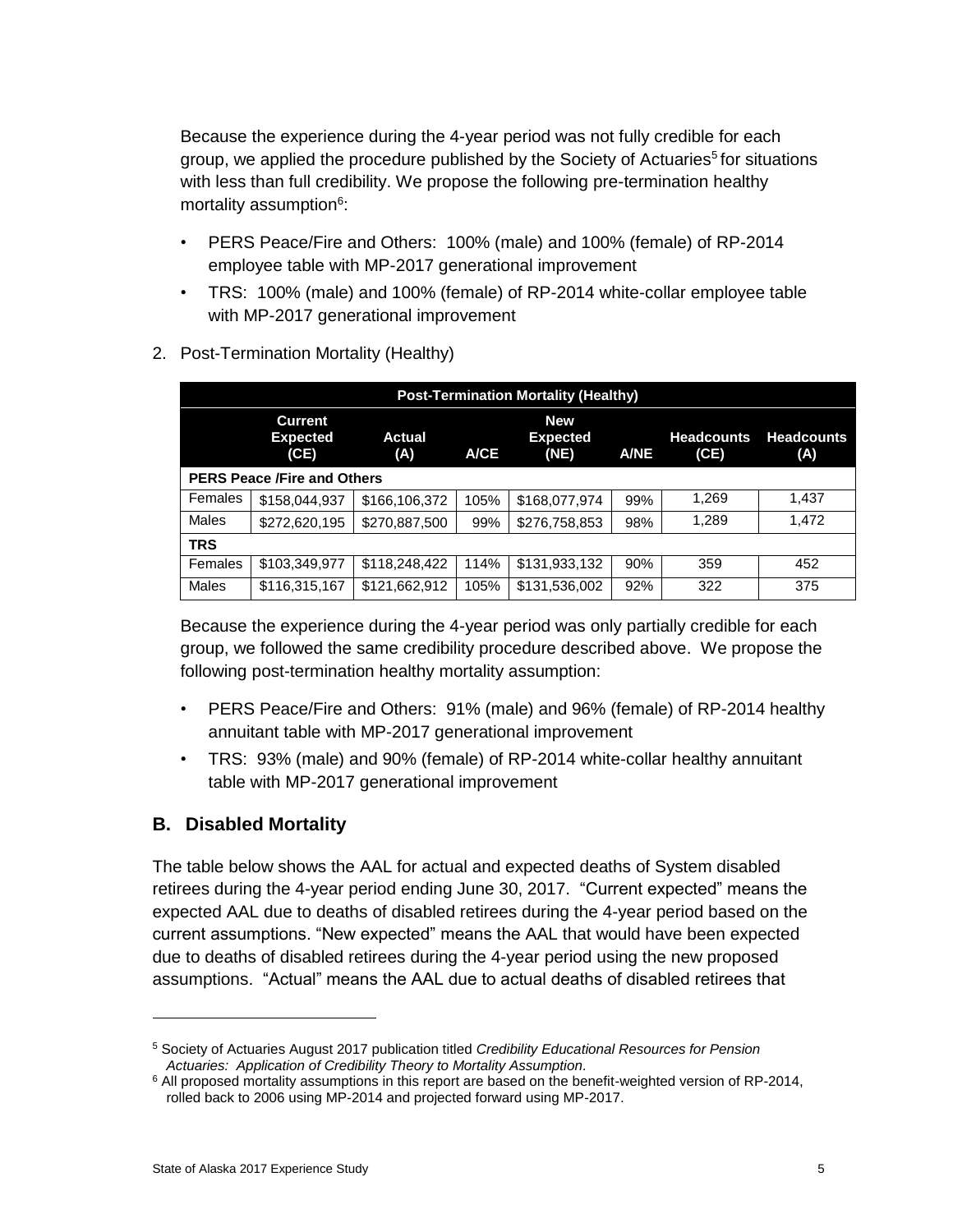occurred during the 4-year period. We have also shown the expected and actual number of deaths during the 4-year period.

| <b>Post-Retirement Disability Mortality</b>                                                                                                          |             |             |      |             |       |    |    |  |  |  |
|------------------------------------------------------------------------------------------------------------------------------------------------------|-------------|-------------|------|-------------|-------|----|----|--|--|--|
| <b>New</b><br><b>Headcounts</b><br><b>Headcounts</b><br><b>Actual</b><br><b>Expected</b><br>(NE)<br><b>A/CE</b><br>(A)<br><b>A/NE</b><br>(CE)<br>(A) |             |             |      |             |       |    |    |  |  |  |
| <b>PERS Peace/Fire and Others</b>                                                                                                                    |             |             |      |             |       |    |    |  |  |  |
| Females                                                                                                                                              | \$1,243,661 | \$2,729,511 | 219% | \$1,291,560 | 211%  | 6  | 16 |  |  |  |
| Males                                                                                                                                                | \$3,887,374 | \$3,660,203 | 94%  | \$2,813,386 | 130%  | 14 | 16 |  |  |  |
| <b>TRS</b>                                                                                                                                           |             |             |      |             |       |    |    |  |  |  |
| \$1,672,483<br>\$437,885<br>\$414,373<br>404%<br>382%<br>5<br>Females                                                                                |             |             |      |             |       |    |    |  |  |  |
| Males                                                                                                                                                | \$348,054   | \$0         | 0%   | \$261,377   | $0\%$ |    | 0  |  |  |  |

Because the experience during the 4-year period was not fully credible for each group, we followed the same credibility procedure described above. We propose the following post-retirement disabled mortality assumption:

- PERS Peace/Fire and Others: 100% (male) and 100% (female) of RP-2014 disabled table with MP-2017 generational improvement
- TRS: 100% (male) and 100% (female) of RP-2014 disabled table with MP-2017 generational improvement

# <span id="page-10-0"></span>**C. Withdrawal from Service Before Retirement**

The current assumption for withdrawal uses a "select and ultimate" table. During the select period (the first five years of an employee's career (eight years for TRS)), the withdrawal assumption is based on years of service and gender. After the select period (the "ultimate period"), the withdrawal assumption is based on age and gender.

Withdrawal rates for participants with less than five (PERS) or eight (TRS) years of service were not studied since these Systems were closed to new entrants as of July 1, 2006. Therefore, we propose no changes to the select withdrawal rates for PERS or TRS. We are proposing new select withdrawal rates for PERS DCR and TRS DCR based on the experience for the 4-year period ending June 30, 2017.

The table below shows the AAL for actual and expected terminations of PERS and TRS active members during the 4-year period ending June 30, 2017. "Current expected" means the expected AAL due to terminations during the 4-year period based on the current assumptions. "New expected" means the AAL that would have been expected due to terminations during the 4-year period using the new proposed assumptions. "Actual" means the AAL due to actual terminations that occurred during the 4-year period. We have also shown the expected and actual number of terminations during the 4-year period.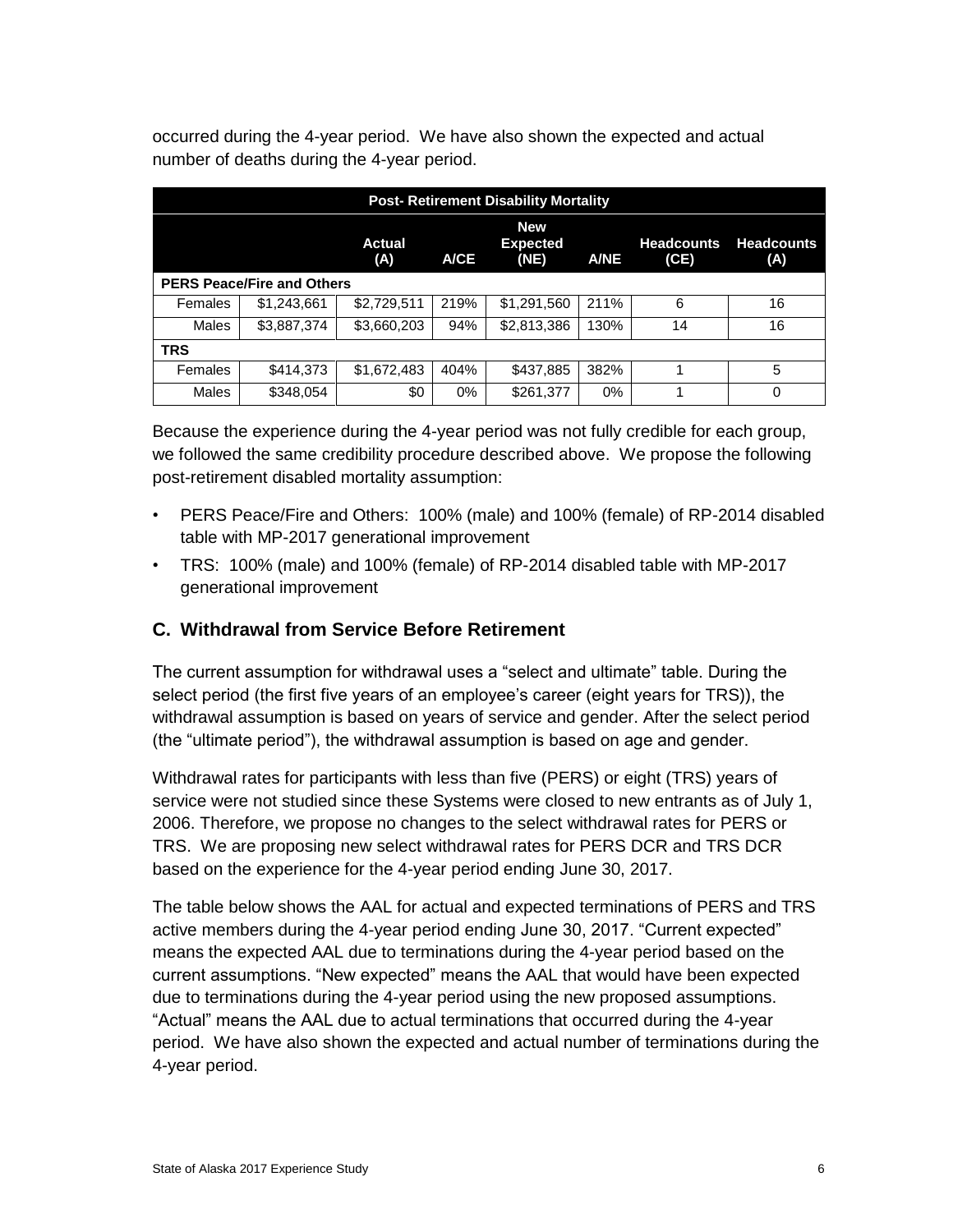|                                        |                                                    | <b>Females</b>       |             |                             |             |                                           |                      | <b>Males</b> |                                       |             |
|----------------------------------------|----------------------------------------------------|----------------------|-------------|-----------------------------|-------------|-------------------------------------------|----------------------|--------------|---------------------------------------|-------------|
|                                        | <b>Current</b><br><b>Expected</b><br>(CE)          | <b>Actual</b><br>(A) | <b>A/CE</b> | <b>New Expected</b><br>(NE) | <b>A/NE</b> | <b>Current</b><br><b>Expected</b><br>(CE) | <b>Actual</b><br>(A) | <b>A/CE</b>  | <b>New</b><br><b>Expected</b><br>(NE) | <b>A/NE</b> |
|                                        | PERS Others – with at least 5 years of service     |                      |             |                             |             |                                           |                      |              |                                       |             |
| - Under age 40                         | \$24,549,020                                       | \$23,681,799         | 96%         | \$23,316,538                | 102%        | \$16,993,008                              | \$21,219,008         | 125%         | \$20,393,303                          | 104%        |
| $-$ Age 40 $-$ 49                      | \$72,497,927                                       | \$75,896,245         | 105%        | \$76,129,990                | 100%        | \$55,162,395                              | \$61,124,153         | 111%         | \$60,673,061                          | 101%        |
| - Age 50 - 54                          | \$67,360,729                                       | \$72,976,458         | 108%        | \$72,099,488                | 101%        | \$53,432,380                              | \$50,527,984         | 95%          | \$50,804,332                          | 99%         |
| Overall                                | \$165,042,993                                      | \$174,581,120        | 106%        | \$172,094,422               | 101%        | \$125,885,622                             | \$133,452,333        | 106%         | \$132,074,420                         | 101%        |
| <b>Headcounts</b>                      | 1,081                                              | 1,456                |             |                             |             | 661                                       | 850                  |              |                                       |             |
|                                        | PERS Peace/Fire - with at least 5 years of service |                      |             |                             |             |                                           |                      |              |                                       |             |
| - Under age 40                         | \$2,047,048                                        | \$1,739,316          | 85%         | \$1,739,385                 | 100%        | \$6,591,872                               | \$7,846,356          | 119%         | \$7,571,887                           | 104%        |
| $-$ Age 40 $-$ 49                      | \$4,105,640                                        | \$3,990,056          | 97%         | \$3,983,462                 | 100%        | \$16,677,808                              | \$15,751,700         | 94%          | \$15,843,949                          | 99%         |
| $-$ Age $50 - 54$                      | \$1,548,431                                        | \$3,514,629          | 227%        | \$2,516,873                 | 140%        | \$8,516,873                               | \$9,233,303          | 108%         | \$9,027,885                           | 102%        |
| Overall                                | \$7,701,119                                        | \$9,244,042          | 120%        | \$8,239,719                 | 112%        | \$31,789,250                              | \$32,831,359         | 103%         | \$32,445,744                          | 101%        |
| Headcounts                             | 28                                                 | 39                   |             |                             |             | 100                                       | 134                  |              |                                       |             |
| TRS - with at least 8 years of service |                                                    |                      |             |                             |             |                                           |                      |              |                                       |             |
| - Under age 40                         | \$11,802,191                                       | \$12,249,606         | 104%        | \$12,161,299                | 101%        | \$4,120,317                               | \$3,529,095          | 86%          | \$3,502,357                           | 101%        |
| - Age 40 - 49                          | \$40,531,515                                       | \$29,962,361         | 74%         | \$30,808,144                | 97%         | \$17,512,472                              | \$11,433,863         | 65%          | \$13,141,218                          | 87%         |
| - Age $50 - 54$                        | \$16,924,894                                       | \$21,660,622         | 128%        | \$21,330,390                | 102%        | \$6,862,785                               | \$8,487,184          | 124%         | \$7,269,403                           | 117%        |
| Overall                                | \$69,876,332                                       | \$65,558,266         | 94%         | \$64,857,649                | 101%        | \$28,606,912                              | \$24,088,432         | 84%          | \$23,965,433                          | 101%        |
| <b>Headcounts</b>                      | 330                                                | 361                  |             |                             |             | 118                                       | 121                  |              |                                       |             |

The table below shows the actual and expected number of PERS DCR and TRS DCR terminations of active members during the 4 year period ending June 30, 2017. "Current expected" means the expected number of terminations during the 4-year period based on the current assumptions. "New expected" means the number of terminations that would have been expected during the 4-year period using the new proposed assumptions. "Actual" means the actual number of terminations during the 4-year period.

|                            |                                           | <b>Females</b> |             |                             |             | <b>Males</b>                              |                      |             |                                       |             |  |
|----------------------------|-------------------------------------------|----------------|-------------|-----------------------------|-------------|-------------------------------------------|----------------------|-------------|---------------------------------------|-------------|--|
|                            | <b>Current</b><br><b>Expected</b><br>(CE) | Actual<br>(A)  | <b>A/CE</b> | <b>New Expected</b><br>(NE) | <b>A/NE</b> | <b>Current</b><br><b>Expected</b><br>(CE) | <b>Actual</b><br>(A) | <b>A/CE</b> | <b>New</b><br><b>Expected</b><br>(NE) | <b>A/NE</b> |  |
| <b>PERS DCR - Others</b>   |                                           |                |             |                             |             |                                           |                      |             |                                       |             |  |
| $-$ Years $< 5$            | 4,671                                     | 4,932          | 106%        | 4,904                       | 101%        | 3,068                                     | 3,243                | 106%        | 3,204                                 | 101%        |  |
| - Years 5+                 | 823                                       | 949            | 115%        | 906                         | 105%        | 556                                       | 727                  | 131%        | 696                                   | 104%        |  |
| <b>PERS DCR-Peace/Fire</b> |                                           |                |             |                             |             |                                           |                      |             |                                       |             |  |
| - Years $< 5$              | 78                                        | 102            | 131%        | 96                          | 106%        | 332                                       | 351                  | 106%        | 348                                   | 101%        |  |
| - Years 5+                 | 21                                        | 32             | 150%        | 30                          | 107%        | 92                                        | 109                  | 119%        | 105                                   | 104%        |  |
| <b>TRS DCR</b>             |                                           |                |             |                             |             |                                           |                      |             |                                       |             |  |
| $-$ Years $< 5$            | 975                                       | 952            | 98%         | 952                         | 98%         | 389                                       | 406                  | 104%        | 389                                   | 104%        |  |
| - Years 5+                 | 312                                       | 406            | 130%        | 367                         | 111%        | 118                                       | 181                  | 154%        | 167                                   | 108%        |  |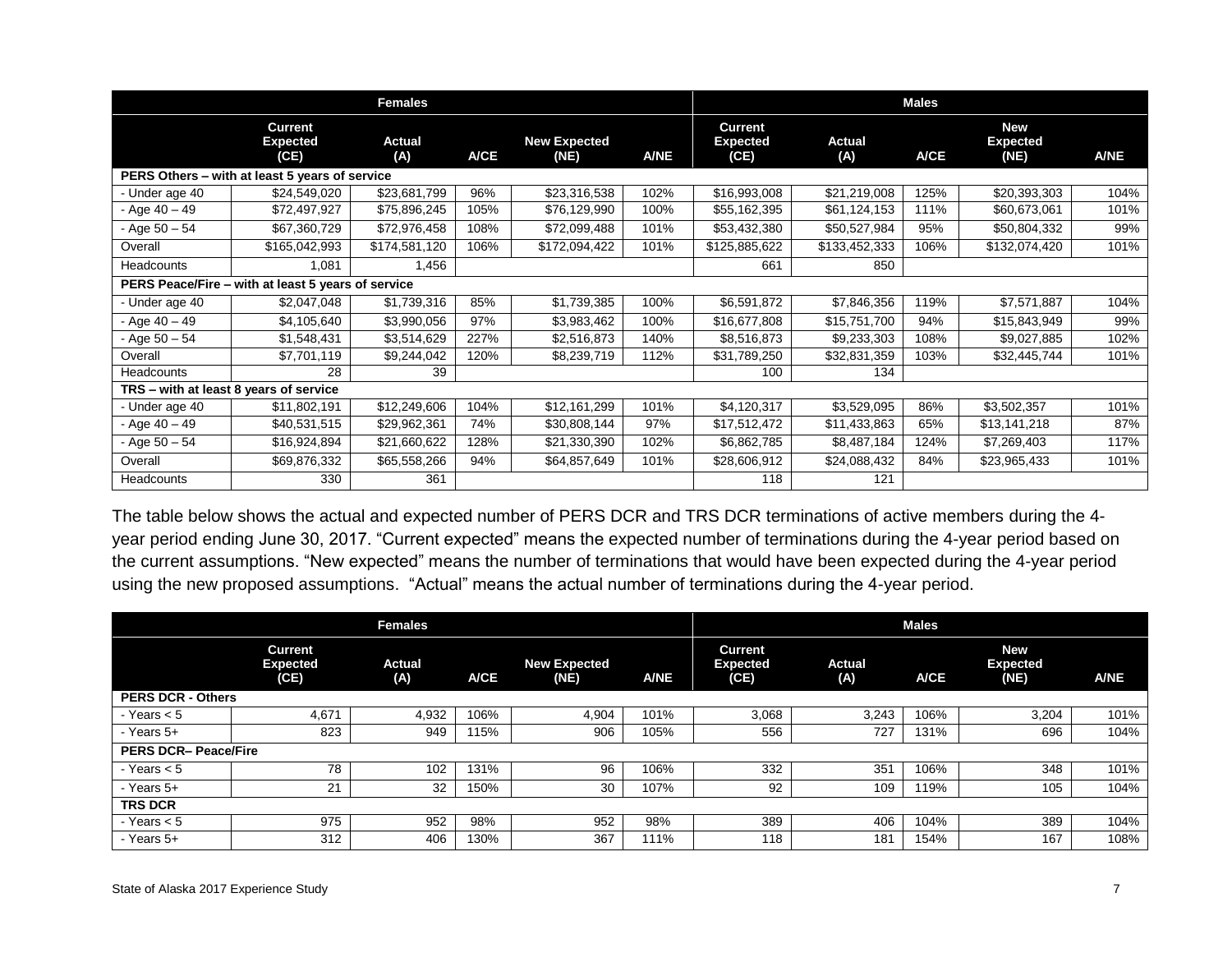We propose keeping the select period the same for all plans. We propose changing the PERS and TRS sex-distinct withdrawal rates for the ultimate period as follows:

- **PERS Others** 
	- $\circ$  Males For ages less than 40, increase the rates by 20%. For ages 40 49, increase the rates by 10%. For ages 50 – 54, decrease the rates by 5%. For ages over 54 (not yet eligible to retire), change to 3%.
	- $\circ$  Females For ages less than 40, decrease the rates by 5%. For ages 40 49, increase the rates by 5%. For ages  $50 - 54$ , increase the rates by 7%. For ages over 54 (not yet eligible to retire), change to 5%.
- PERS Peace/Fire
	- $\circ$  Males For ages less than 40, increase the rates by 15%. For ages 40 49, decrease the rates by 5%. For ages 50 – 54, increase the rates by 6%. For ages over 54 (not yet eligible to retire), change to 3%.
	- $\circ$  Females For ages less than 40, decrease the rates by 15%. For ages 40 49, decrease the rates by 3%. For ages 50 – 53, increase the rates by 100%. For age 54, change to 3%. For ages over 54 (not yet eligible to retire), change to 2%.
- TRS
	- $\circ$  Males For ages less than 40, decrease the rates by 15%. For ages 40 49, decrease the rates by 25%. For ages 50 – 53, increase the rates by 20%. For age 54, change to 3%. For ages over 54 (not yet eligible to retire), change to 2%.
	- $\circ$  Females For ages less than 40, increase the rates by 3%. For ages 40 49, decrease the rates by 24%. For ages 50 – 54, increase the rates by 26%. For ages over 54 (not yet eligible to retire), change to 5%.

We propose changing the DCR sex-distinct withdrawal rates for the select and ultimate periods as follows:

- PERS DCR Others
	- o Males Increase all rates in the select period by 5%. Increase all rates in the ultimate period by 25%.
	- $\circ$  Females Increase all rates in the select period by 5%. Increase all rates in the ultimate period by 10%.
- PERS DCR Peace /Fire
	- $\circ$  Males Increase all rates in the select period by 5%. Increase all rates in the ultimate period by 15%.
	- $\circ$  Females Increase all rates in the select period by 25%. Increase all rates in the ultimate period by 40%.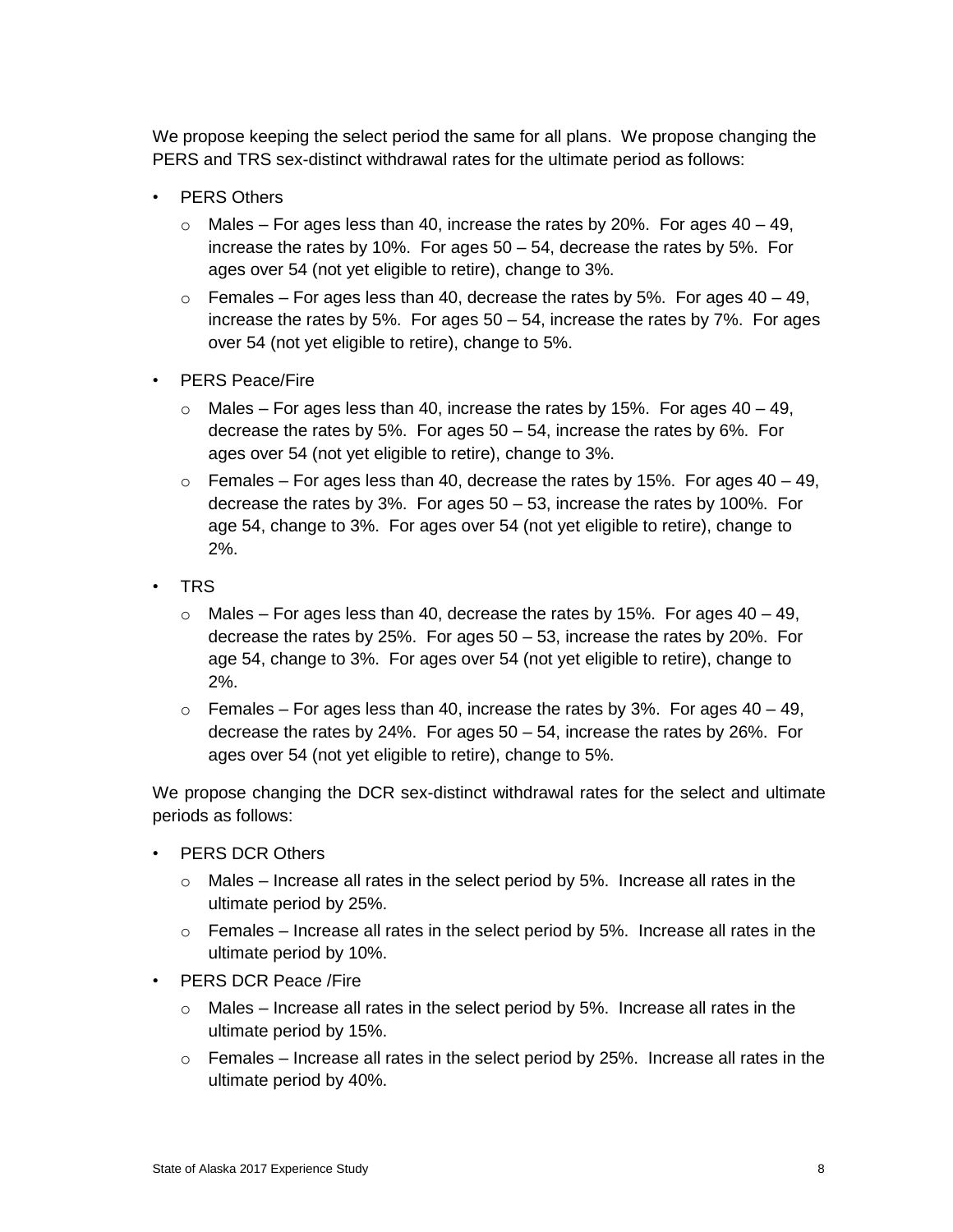- TRS DCR
	- $\circ$  Males No changes in the select period. Increase all rates in the ultimate period by 50%.
	- $\circ$  Females No changes in the select period. Increase all rates in the ultimate period by 25%.

For NGNMRS, there was not enough credible experience to study terminations during the first five years of a member's career. Therefore, we propose no changes to the select withdrawal rates for NGNMRS.

The table below shows the AAL for actual and expected terminations of NGNMRS active members with at least five years of service during the 4-year period ending June 30, 2017. "Current expected" means the expected AAL due to terminations during the 4-year period based on the current assumptions. "New expected" means the AAL that would have been expected due to terminations during the 4-year period using the new proposed assumptions. "Actual" means the AAL due to actual terminations that occurred during the 4-year period. We have also shown the expected and actual number of terminations during the 4-year period.

|                                           |                                           | <b>Females</b>       |             |                                       |             | <b>Males</b>                       |                      |             |                                       |             |
|-------------------------------------------|-------------------------------------------|----------------------|-------------|---------------------------------------|-------------|------------------------------------|----------------------|-------------|---------------------------------------|-------------|
|                                           | <b>Current</b><br><b>Expected</b><br>(CE) | <b>Actual</b><br>(A) | <b>A/CE</b> | <b>New</b><br><b>Expected</b><br>(NE) | <b>A/NE</b> | Current<br><b>Expected</b><br>(CE) | <b>Actual</b><br>(A) | <b>A/CE</b> | <b>New</b><br><b>Expected</b><br>(NE) | <b>A/NE</b> |
| NGNMRS - with at least 5 years of service |                                           |                      |             |                                       |             |                                    |                      |             |                                       |             |
| - Age 20 - 29                             | \$22,000                                  | \$43.948             | 200%        | \$41,796                              | 105%        | \$98,885                           | \$168,124            | 170%        | \$148,333                             | 113%        |
| - Age 30 - 39                             | \$107,042                                 | \$202,573            | 189%        | \$203,368                             | 100%        | \$468,392                          | \$678.881            | 145%        | \$702,568                             | 97%         |
| - Age 40 - 49                             | \$41,566                                  | \$75,948             | 183%        | \$78,990                              | 96%         | \$157,325                          | \$247,665            | 157%        | \$235,976                             | 105%        |
| - Age 50 - 59                             | \$7.597                                   | \$22.191             | 292%        | \$14,437                              | 154%        | \$17.035                           | \$36,087             | 212%        | \$25.544                              | 141%        |
| Overall                                   | \$178,205                                 | \$344,660            | 193%        | \$338,592                             | 102%        | \$742,436                          | \$1,141,269          | 154%        | \$1,113,476                           | 102%        |
| Headcounts                                | 95                                        | 202                  |             |                                       |             | 381                                | 692                  |             |                                       |             |

We propose changing the NGNMRS sex-distinct withdrawal rates for the ultimate period as follows:

- Males Increase all rates by 50%
- Females Increase all rates by 90%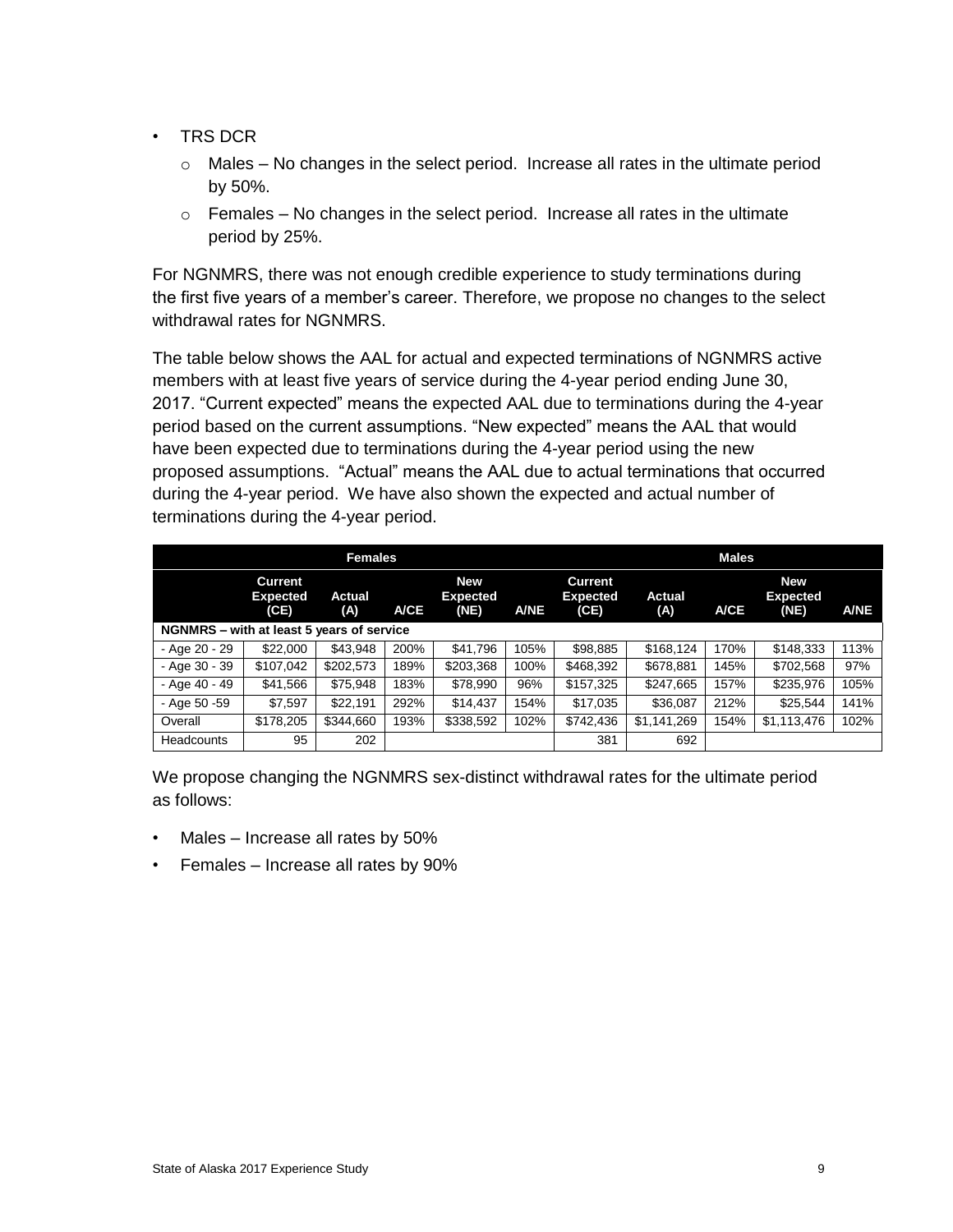## **D. Retirement**

The tables below show the AAL for actual and expected retirements of PERS, TRS and NGNMRS members during the 4-year period ending June 30, 2017. "Current expected" means the expected AAL due to retirements during the 4-year period based on the current assumptions. "New expected" means the AAL that would have been expected due to retirements during the 4-year period using the new proposed assumptions. "Actual" means the AAL due to actual retirements that occurred during the 4-year period. We have also shown the expected and actual number of retirements during the 4-year period.

<span id="page-14-0"></span>

|                                  | <b>Reduced Retirement (PERS/TRS)</b>      |                      |      |                                       |      |                                           |                      |      |                                       |             |  |
|----------------------------------|-------------------------------------------|----------------------|------|---------------------------------------|------|-------------------------------------------|----------------------|------|---------------------------------------|-------------|--|
|                                  |                                           | <b>Females</b>       |      |                                       |      | <b>Males</b>                              |                      |      |                                       |             |  |
|                                  | <b>Current</b><br><b>Expected</b><br>(CE) | <b>Actual</b><br>(A) | A/CE | <b>New</b><br><b>Expected</b><br>(NE) | A/NE | <b>Current</b><br><b>Expected</b><br>(CE) | <b>Actual</b><br>(A) | A/CE | <b>New</b><br><b>Expected</b><br>(NE) | <b>A/NE</b> |  |
| <b>PERS Others</b>               | \$165,231,211                             | \$185,225,372        | 112% | \$180,994,487                         | 102% | \$120,944,464                             | \$145,755,648        | 121% | \$146,100,817                         | 100%        |  |
| <b>PERS</b><br><b>Peace/Fire</b> | \$2,526,146                               | \$3,243,017          | 128% | \$2,998,620                           | 108% | \$12,149,119                              | \$11,233,483         | 92%  | \$11,341,114                          | 99%         |  |
| <b>TRS</b>                       | \$43,777,541                              | \$38,362,724         | 88%  | \$37,654,229                          | 102% | \$15,735,766                              | \$18,247,984         | 116% | \$18,683,029                          | 98%         |  |
| <b>Headcounts</b>                |                                           |                      |      |                                       |      |                                           |                      |      |                                       |             |  |
| <b>PERS Others</b>               | 647                                       | 671                  |      |                                       |      | 370                                       | 430                  |      |                                       |             |  |
| <b>PERS</b><br><b>Peace/Fire</b> | 8                                         | 9                    |      |                                       |      | 36                                        | 36                   |      |                                       |             |  |
| <b>TRS</b>                       | 149                                       | 133                  |      |                                       |      | 48                                        | 54                   |      |                                       |             |  |
|                                  | All Retirements (NGNMRS) - Unisex         |                      |      |                                       |      |                                           |                      |      |                                       |             |  |
| <b>NGNMRS</b>                    | \$4,574,127                               | \$6,095,310          | 133% | 5,863,375                             | 104% |                                           |                      |      |                                       |             |  |
| Headcounts                       | 488                                       | 715                  |      |                                       |      |                                           |                      |      |                                       |             |  |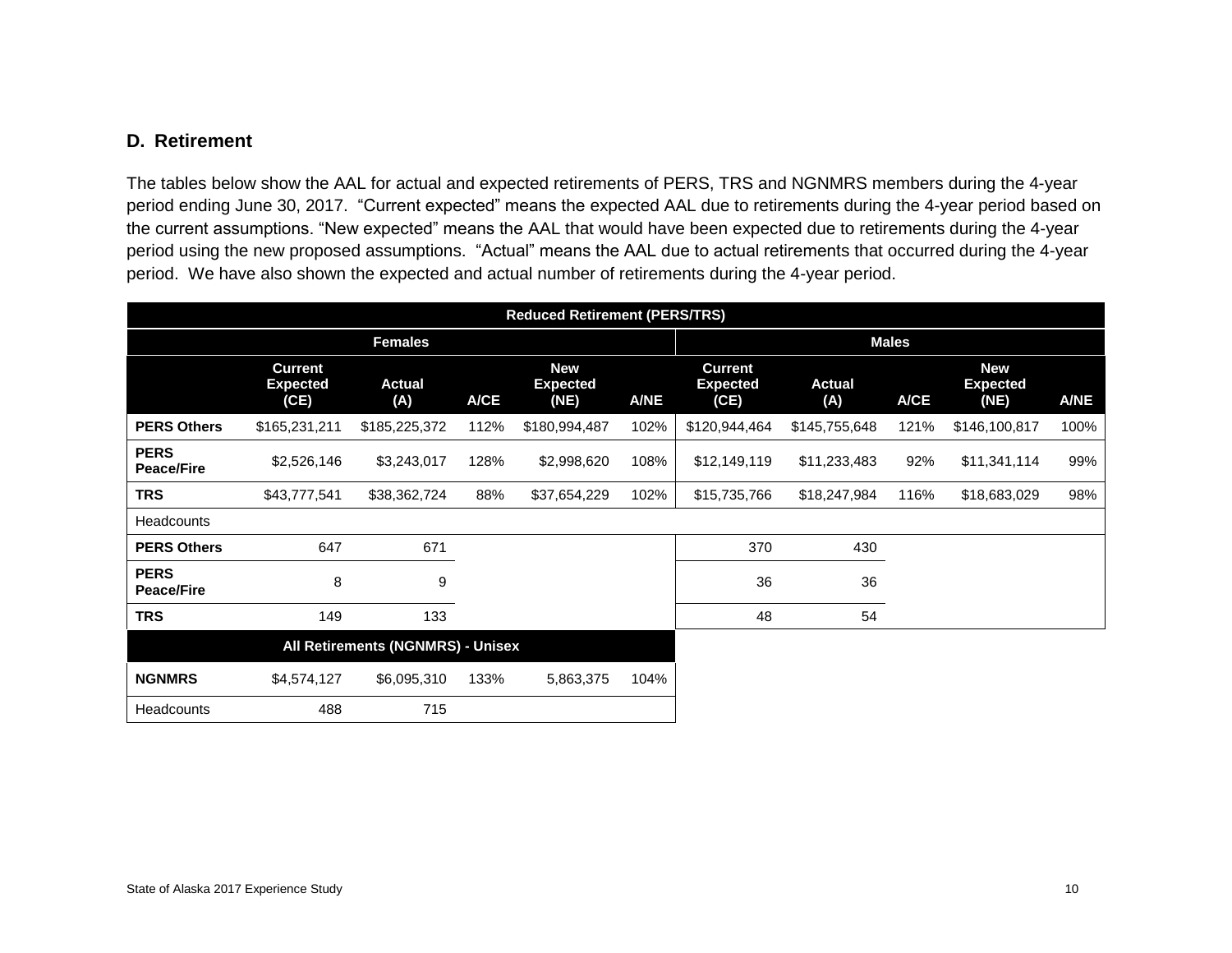|                                  | <b>Unreduced Retirement (PERS/TRS)</b>    |               |             |                                       |             |                                           |                      |      |                                       |             |  |  |
|----------------------------------|-------------------------------------------|---------------|-------------|---------------------------------------|-------------|-------------------------------------------|----------------------|------|---------------------------------------|-------------|--|--|
|                                  |                                           | Female        |             |                                       |             | <b>Male</b>                               |                      |      |                                       |             |  |  |
|                                  | <b>Current</b><br><b>Expected</b><br>(CE) | Actual<br>(A) | <b>A/CE</b> | <b>New</b><br><b>Expected</b><br>(NE) | <b>A/NE</b> | <b>Current</b><br><b>Expected</b><br>(CE) | <b>Actual</b><br>(A) | A/CE | <b>New</b><br><b>Expected</b><br>(NE) | <b>A/NE</b> |  |  |
| <b>PERS Others</b>               | \$572,319,327                             | \$676,720,497 | 118%        | \$630,371,200                         | 107%        | \$559,567,836                             | \$658,892,264        | 118% | \$616,491,286                         | 107%        |  |  |
| <b>PERS</b><br><b>Peace/Fire</b> | \$32,427,533                              | \$32,845,860  | 101%        | \$32,427,533                          | 101%        | \$167,172,283                             | \$191,443,328        | 115% | \$183,579,095                         | 104%        |  |  |
| <b>TRS</b>                       | \$447,249,657                             | \$483,982,086 | 108%        | \$470,916,000                         | 103%        | \$245,443,639                             | \$240,559,239        | 98%  | \$244,321,956                         | 98%         |  |  |
| <b>Headcounts</b>                |                                           |               |             |                                       |             |                                           |                      |      |                                       |             |  |  |
| <b>PERS Others</b>               | 1,953                                     | 2,083         |             |                                       |             | 1,510                                     | 1,592                |      |                                       |             |  |  |
| <b>PERS</b><br><b>Peace/Fire</b> | 61                                        | 51            |             |                                       |             | 259                                       | 279                  |      |                                       |             |  |  |
| <b>TRS</b>                       | 917                                       | 955           |             |                                       |             | 440                                       | 414                  |      |                                       |             |  |  |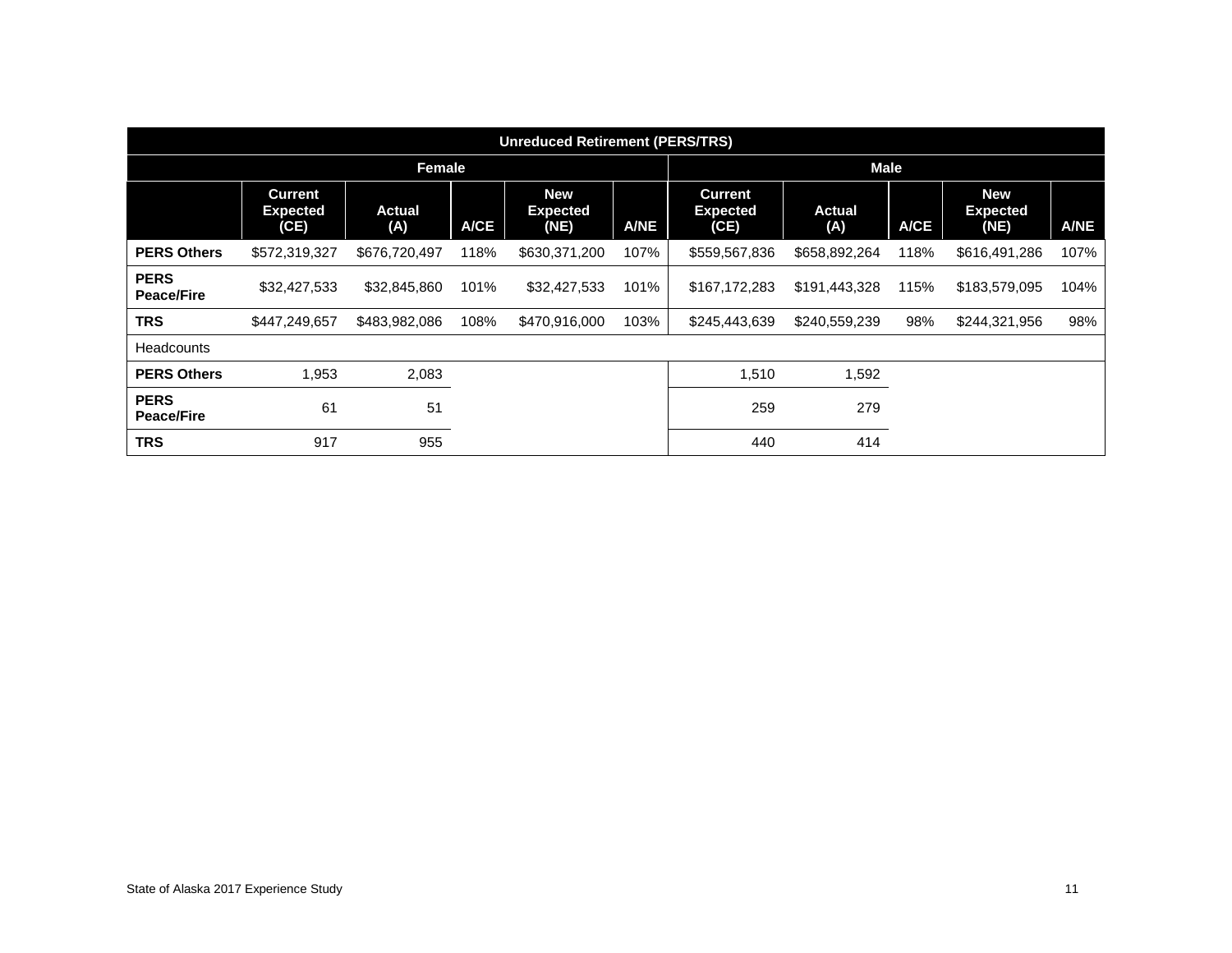We propose the following new retirement rates:

- Reduced Retirement (PERS/TRS)
	- o PERS Others
		- Males: 6% at all ages except 52-53 (9%), 54 (20%), 59 (15%)
		- Females: 8% at ages 50-53, 15% at 54, 6% at 55-58, 20% at 59
	- o PERS Peace/Fire
		- Males: 7% at all ages except 50-51 (5%), 59 (20%)
		- Females: 5% at age 50, 7% at 51-53, 35% at 54, 8% at 55-58, 20% at 59
	- o TRS
		- Males: 10% at all ages except 55 (15%)
		- Females: 10% at ages 50-52, 12% at 53-54, 8% at 55-59
	- $\circ$  PERS DCR No changes because not enough credible experience
	- $\circ$  TRS DCR No changes because not enough credible experience
- Unreduced Retirement (PERS/TRS)
	- o PERS Others
		- Males: Increase all rates by 10%, 100% at age 80
		- Females: Increase all rates by 10%, 100% at age 80
	- o PERS Peace/Fire
		- Males: Increase all rates by 10%, 100% at age 70
		- Females: No change to rates except 100% at age 70
	- o TRS
		- Males: No change to rates except 100% at age 80
		- Females: Increase all rates (except ages over 74) by 5%, 100% at age 80
- NGNMRS Increase rates at all ages

For deferred vested members in PERS and TRS, the current retirement assumption is 100% at the earliest age that the member is eligible for an unreduced retirement benefit. We propose no change to this assumption.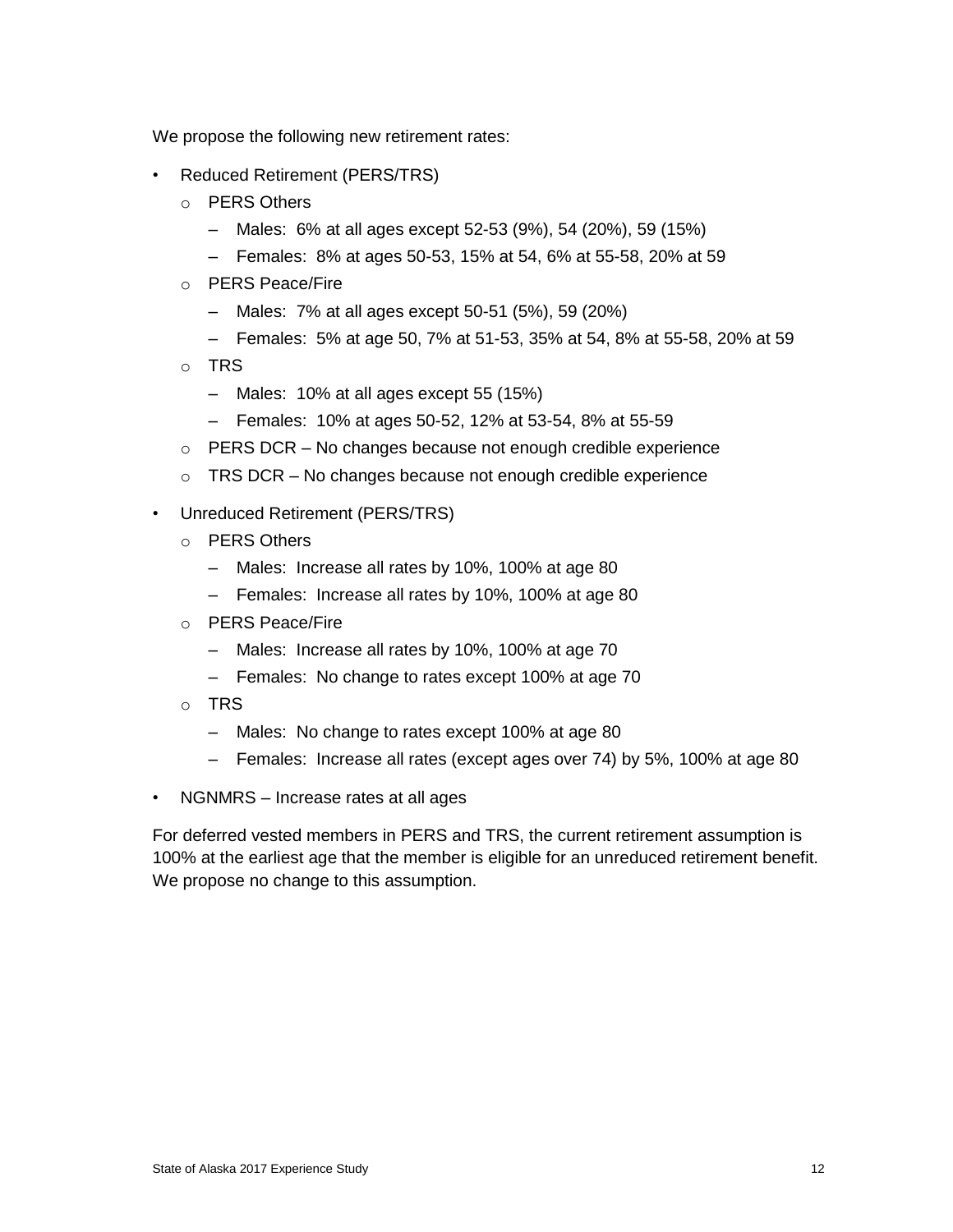# **E. Disability**

The table below shows the AAL for actual and expected disabilities of PERS and TRS members during the 4-year period ending June 30, 2017. "Current expected" means the expected AAL due to disability during the 4-year period based on the current assumptions. "New expected" means the AAL that would have been expected due to disability during the 4-year period using the new proposed assumptions. "Actual" means the AAL due to actual disabilities that occurred during the 4-year period. We have also shown the expected and actual number of disabilities during the 4-year period.

<span id="page-17-0"></span>

|                        | <b>Disability</b>                         |                      |               |                             |             |                                 |                      |      |                             |             |  |  |
|------------------------|-------------------------------------------|----------------------|---------------|-----------------------------|-------------|---------------------------------|----------------------|------|-----------------------------|-------------|--|--|
|                        |                                           |                      | <b>Female</b> |                             |             | <b>Male</b>                     |                      |      |                             |             |  |  |
|                        | <b>Current</b><br><b>Expected</b><br>(CE) | <b>Actual</b><br>(A) | <b>A/CE</b>   | <b>New Expected</b><br>(NE) | <b>A/NE</b> | <b>Current Expected</b><br>(CE) | <b>Actual</b><br>(A) | A/CE | <b>New Expected</b><br>(NE) | <b>A/NE</b> |  |  |
| <b>PERS Others</b>     | 1,292,459                                 | 3,180,366            | 246%          | 2,584,917                   | 123%        | 1,557,055                       | 2,526,140            | 162% | 2,335,582                   | 108%        |  |  |
| <b>PERS Peace/Fire</b> | 311.367                                   | 119,043              | 38%           | 155,684                     | 76%         | 1,982,768                       | 1,593,973            | 80%  | 1,586,214                   | 100%        |  |  |
| <b>TRS</b>             | 1,653,378                                 | 1,657,382            | 100%          | 1,653,378                   | 100%        | 822,238                         | 463,367              | 56%  | 452,231                     | 102%        |  |  |
| <b>Headcounts</b>      |                                           |                      |               |                             |             |                                 |                      |      |                             |             |  |  |
| <b>PERS Others</b>     | 10                                        | 19                   |               |                             |             | 9                               | 14                   |      |                             |             |  |  |
| <b>PERS Peace/Fire</b> |                                           |                      |               |                             |             | 6                               | 6                    |      |                             |             |  |  |
| <b>TRS</b>             | 8                                         | 8                    |               |                             |             | 3                               | 3                    |      |                             |             |  |  |

We propose the following changes to the disability rates (in all cases, the disability rate is 0% upon becoming eligible to retire):

- PERS Others
	- o Males: Increase all rates by 50%
	- o Females: Increase all rates by 100%

#### • PERS Peace/Fire

- o Males: Decrease all rates by 20%
- o Females: Decrease all rates by 50%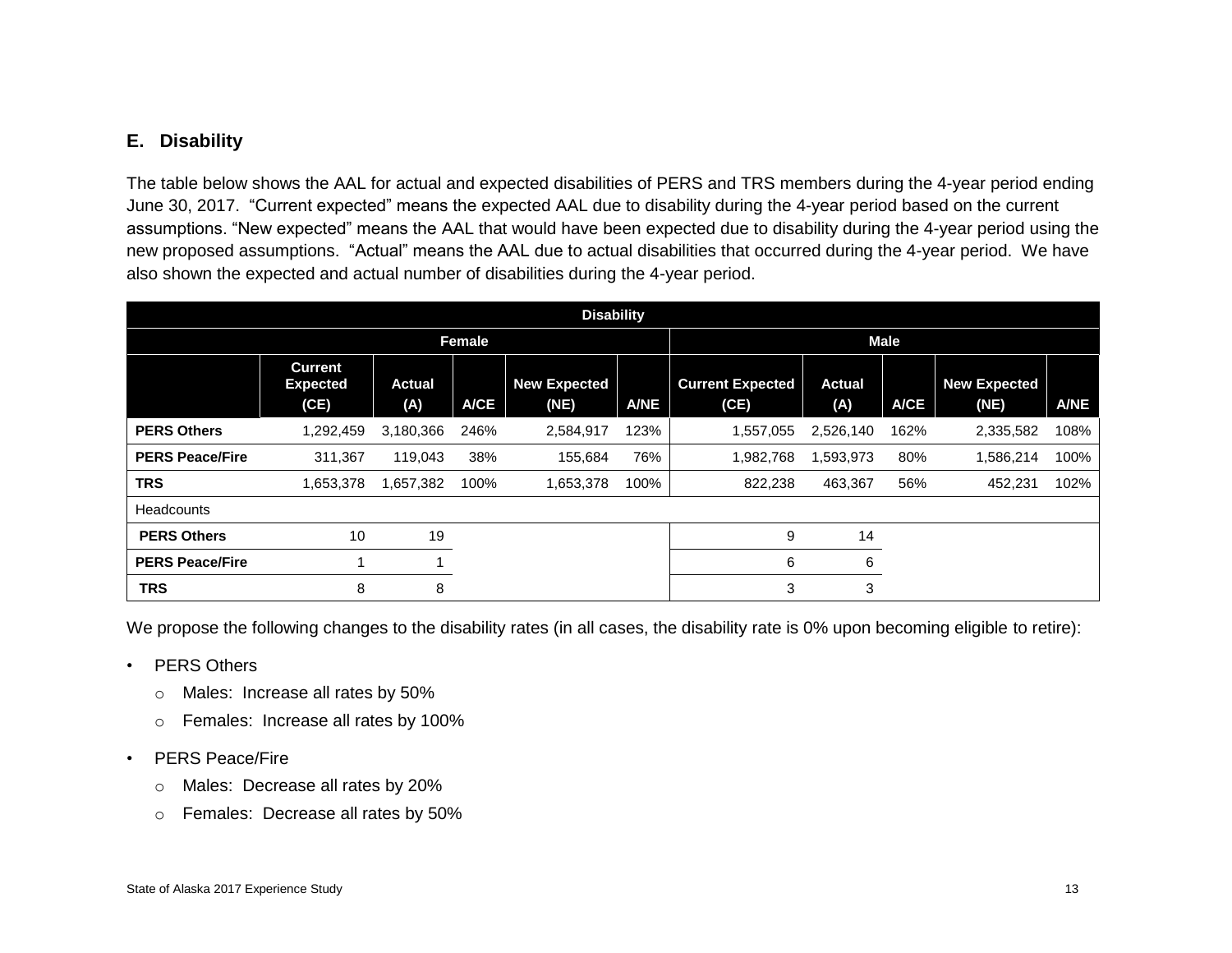## • TRS

- o Males: Decrease all rates by 45% (except change to 0.0337% at all ages less than 33)
- o Females: No changes (except change to 0.0612% at all ages less than 31)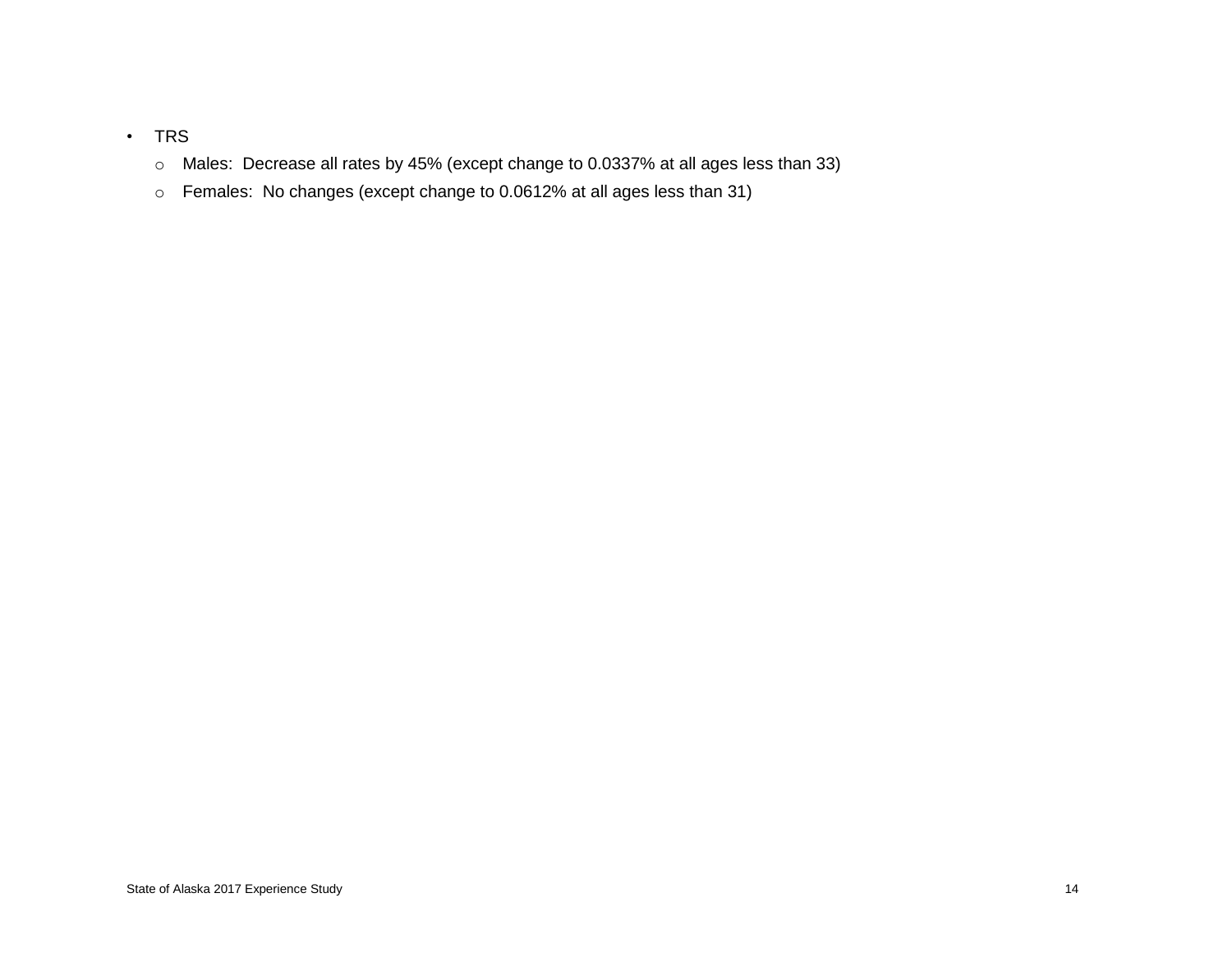# <span id="page-19-0"></span>**F. Withdrawal of Contributions at Termination**

Vested members who terminate prior to being eligible for retirement have the option of withdrawing their contributions with interest or leaving their money in the System and receiving a deferred retirement annuity benefit.

We reviewed the data for vested members who left employment during the 4-year period ending June 30, 2017. The table below summarizes the current assumption (% of vested members who will withdraw their contributions at termination), actual experience, and the proposed assumption.

|                        | <b>Current Assumption</b> | Actual<br><b>Experience</b> | <b>Proposed</b><br>Assumption <sup>7</sup> |
|------------------------|---------------------------|-----------------------------|--------------------------------------------|
| <b>PERS Others</b>     | 10%                       | 7%                          | 5%                                         |
| <b>PERS Peace/Fire</b> | 15%                       | 12%                         | 10%                                        |
| <b>TRS</b>             | 5%                        | 0%                          | 0%                                         |

# <span id="page-19-1"></span>**G. Other Demographic Assumptions**

## **Percent Covering Dependent Spouse at Retirement Without Dual Coverage**

This assumption (referred to as the "marriage assumption" for the pension valuation) is used (i) to estimate the death benefits payable to a spouse upon the death of an active or deferred vested member in the pension valuation, and (ii) to determine the expected number of spouses who are eligible to elect participation in the post-retirement healthcare valuation.

The table below summarizes the experience for the 4-year period ending June 30, 2017, and the current and proposed assumptions:

|                                  |             | <b>PERS Others</b> |      | <b>PERS Peace/Fire</b> | <b>TRS</b>  |        |  |
|----------------------------------|-------------|--------------------|------|------------------------|-------------|--------|--|
|                                  | <b>Male</b> | Female             | Male | Female                 | <b>Male</b> | Female |  |
| Experience - Percent married     | 62%         | 51%                | 73%  | 45%                    | 59%         | 50%    |  |
| Current assumption               | 75%         | 70%                | 85%  | 60%                    | 85%         | 75%    |  |
| Proposed assumption <sup>8</sup> | 65%         | 60%                | 75%  | 50%                    | 65%         | 60%    |  |

 $7$  In all cases, the assumption is 100% of members will withdraw their contributions if they are not vested at termination.

<sup>&</sup>lt;sup>8</sup> The proposed changes apply to post-retirement healthcare benefits only (and include an allowance for future covered children). No changes to this assumption are proposed for pension benefits.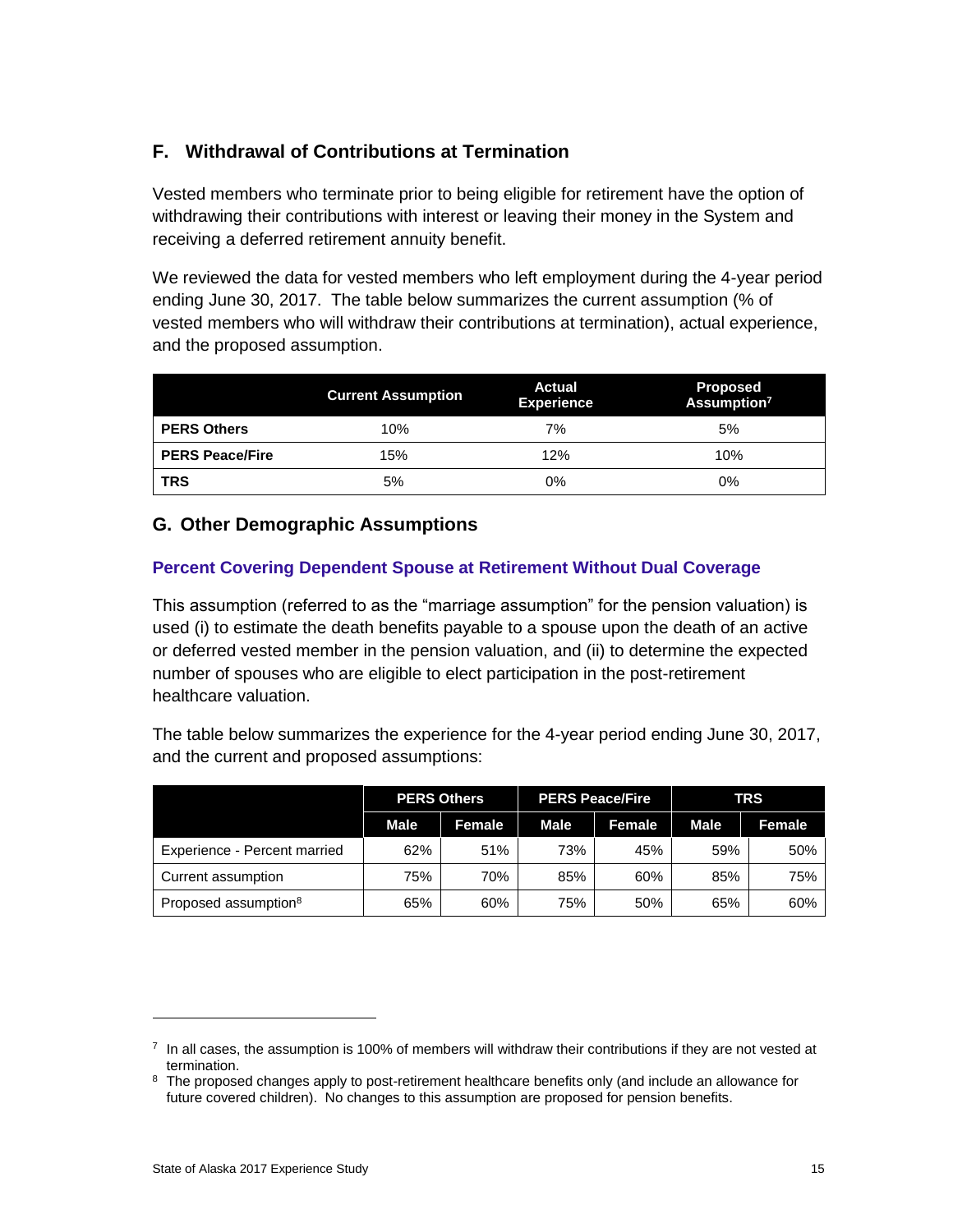#### **Age Difference between Husbands and Wives**

The age difference between husbands and wives is used in conjunction with the dependent spouse assumption to value death benefits, expected optional form of payment elections and post-retirement healthcare benefits. The table below summarizes the current and proposed assumptions:

|                                    | <b>PERS Others</b> | <b>PERS Peace/Fire</b> | <b>TRS</b>        |  |  |
|------------------------------------|--------------------|------------------------|-------------------|--|--|
| <b>Male Member/Female Spouse</b>   |                    |                        |                   |  |  |
| Experience - Average age older     | 3.7 years older    | 3.0 years older        | 4.2 years older   |  |  |
| Current age difference assumption  | 3 years older      | 3 years older          | 3 years older     |  |  |
| Proposed age difference assumption | 3 years older      | 3 years older          | 3 years older     |  |  |
| <b>Female Member/Male Spouse</b>   |                    |                        |                   |  |  |
| Experience - Average age younger   | 1.5 years younger  | 0.2 years younger      | 1.0 years younger |  |  |
| Current age difference assumption  | 3 years younger    | 3 years younger        | 3 years younger   |  |  |
| Proposed age difference assumption | 2 years younger    | 2 years younger        | 2 years younger   |  |  |

#### **Number of Dependent Children**

Benefits are valued only for members currently covering dependent children. Coverage for dependent children is currently assumed through age 23 (unless disabled, in which case coverage is assumed throughout the disabled child's life). The proposed dependent spouse assumption for post-retirement healthcare benefits shown above has been set to include an allowance for future covered children.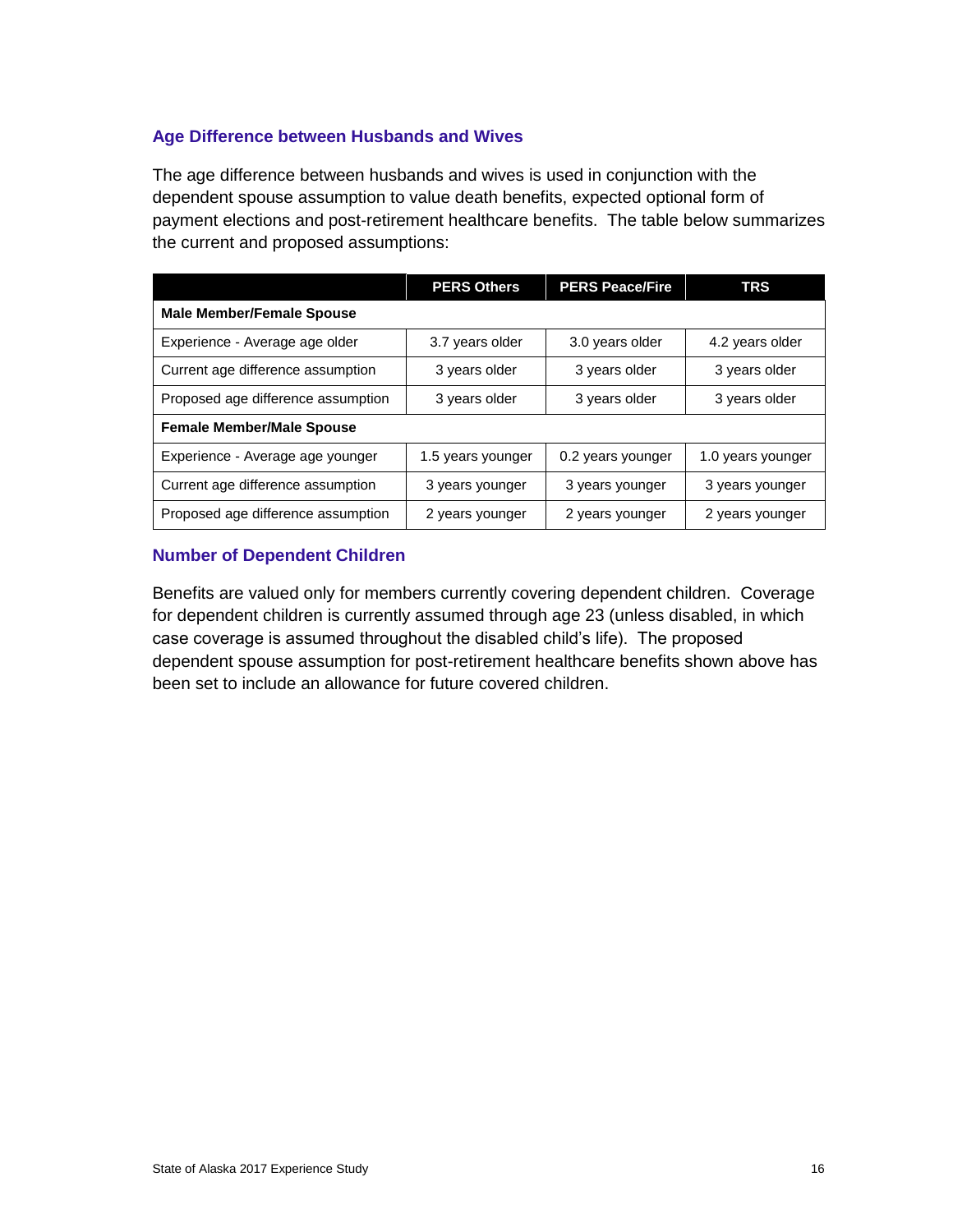#### **Alaska Residency**

Eligible benefit recipients who reside in Alaska receive an Alaska cost-of-living allowance. An assumption is made regarding how many members will remain in Alaska after retirement.

The table below summarizes the experience for the 4-year period ending June 30, 2017, and the current and proposed assumptions:

|                                                                                                              | <b>PERS Others</b> | <b>PERS</b><br><b>Peace/Fire</b> | <b>TRS</b> |
|--------------------------------------------------------------------------------------------------------------|--------------------|----------------------------------|------------|
| Total benefit amount of all benefit recipients<br>potentially eligible for the Alaska COLA (in<br>thousands) | \$146,955          | \$23.244                         | \$99,785   |
| Total benefit amount of benefit recipients<br>actually receiving an Alaska COLA (in<br>thousands)            | \$100,146          | \$14,412                         | \$61,011   |
| Percentage of benefit recipients receiving<br>Alaska COLA                                                    | 68%                | 62%                              | 61%        |
| Current assumption                                                                                           | 70%                | 65%                              | 60%        |
| Proposed assumption                                                                                          | 70%                | 65%                              | 60%        |

#### **Number of Unused Sick Days (TRS only)**

TRS members receive service credit for unused sick leave when they retire. An assumption is made to determine the expected amount of credit members will receive when they retire.

The current assumption is that a TRS member will receive 4.5 days for each year of service. We did not have sufficient data to study this assumption, so we propose no change.

#### **Part-time Service Earned During the Year**

Some PERS and TRS members are employed part-time. Members earn a portion of a year of service for their part-time employment. An assumption is made regarding the amount of service these members will earn during a year.

We reviewed members who were part-time to analyze this assumption. The table below summarizes the experience for the 4-year period ending June 30, 2017, and the current and proposed assumptions.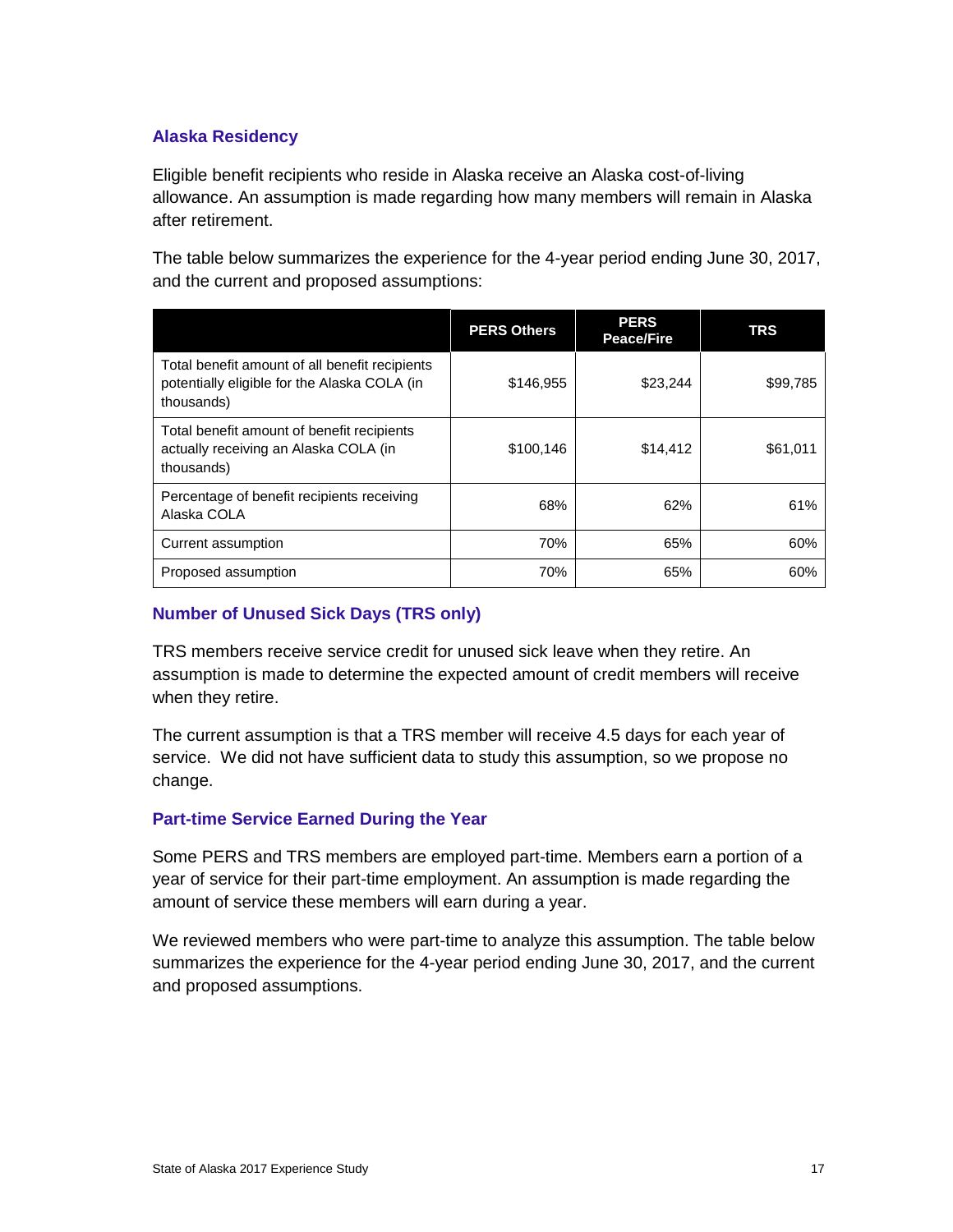|                                  | <b>PERS Others</b> | <b>PERS Peace/Fire</b> | <b>TRS</b> |
|----------------------------------|--------------------|------------------------|------------|
| Total part-time member exposures | 4.160              | N/A <sup>9</sup>       | 696        |
| Average increase in service      | 0.81               | N/A                    | 0.72       |
| Current assumption               | 0.65               | N/A                    | 0.75       |
| Proposed assumption              | 0.75               | N/A                    | 0.75       |

#### **Occupational vs. Non-occupational Death and Disability**

PERS provides different benefits for members who become disabled or die due to occupational causes. TRS provides different benefits for members who die due to occupational causes.

The table below summarizes the experience for the 4-year period ending June 30, 2017, and the current and proposed assumptions:

|                                                                       | <b>PERS Others</b> | <b>PERS</b><br><b>Peace/Fire</b> | TRS |
|-----------------------------------------------------------------------|--------------------|----------------------------------|-----|
| <b>Disability</b>                                                     |                    |                                  |     |
| Number of members receiving a non-<br>occupational disability benefit | 441                | 27                               | N/A |
| Number of members receiving an<br>occupational disability benefit     | 281                | 94                               | N/A |
| Total number of members receiving disability<br>benefit               | 722                | 121                              | N/A |
| Portion occupational                                                  | 39%                | 78%                              | N/A |
| Current assumption                                                    | 50%                | 70%                              | N/A |
| Proposed assumption                                                   | 40%                | 75%                              | N/A |
| <b>Death</b>                                                          |                    |                                  |     |
| Current assumption                                                    | 50%                | 70%                              | 15% |
| Proposed assumption                                                   | 40%                | 75%                              | 15% |

We do not have data that identifies members for whom an occupational vs. nonoccupational death benefit is paid. Therefore, we propose occupational/nonoccupational death assumptions equal to the disability assumptions. For TRS, we propose no change to the death assumption.

#### **Rehires**

Beginning with the June 30, 2016 valuations, a load was added to the Normal Cost to account for rehires. The loads were based on a weighted average of the 5-year history

<sup>&</sup>lt;sup>9</sup> There are no PERS Peace/Fire members who are classified as part-time.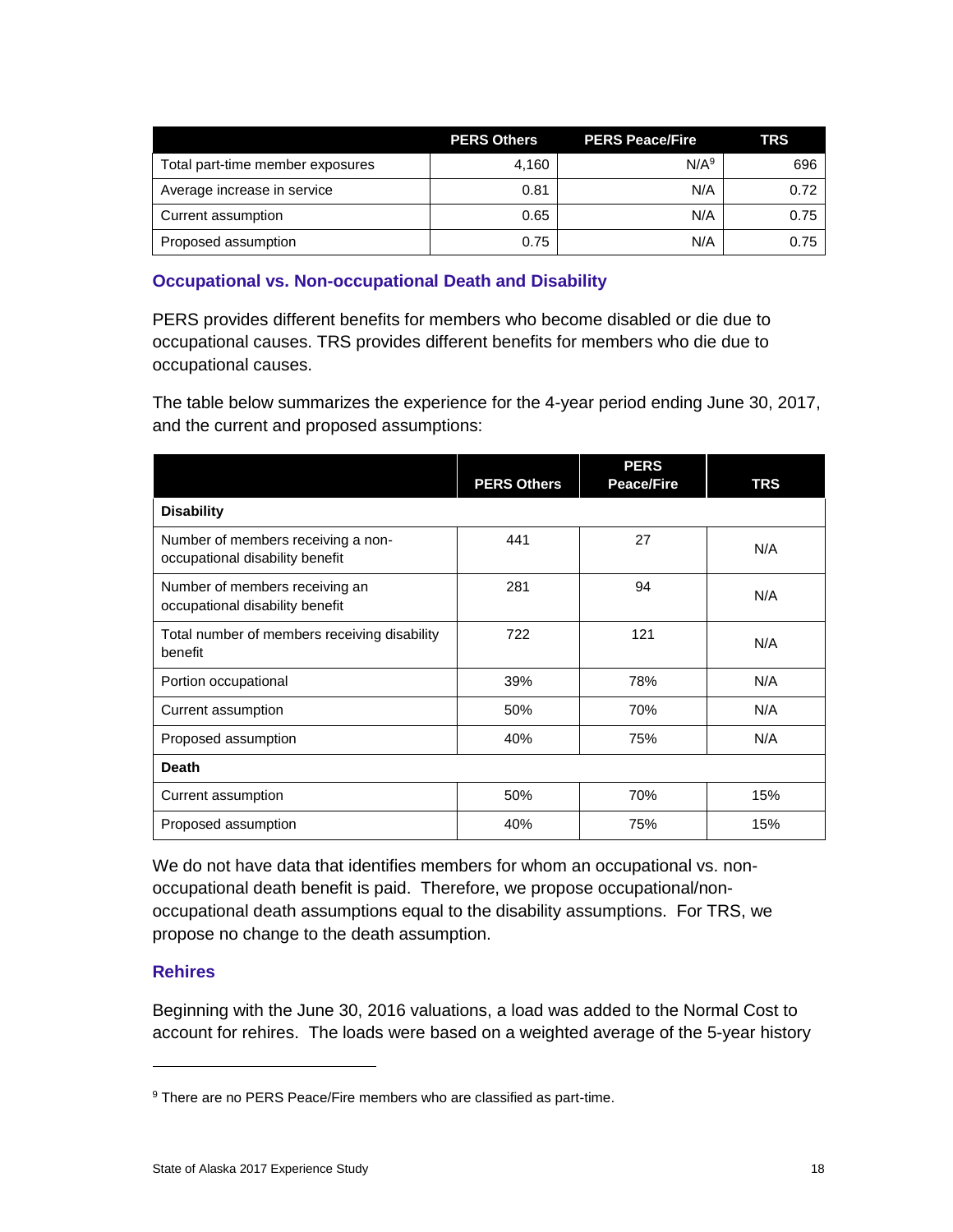of rehire losses as measured in the valuations for the 5-year period ending June 30, 2015. We revisited these rehire loads by looking at the 5-year history of rehire losses as measured in the valuations for the 5-year period ending June 30, 2017.

|            | <b>Current</b> |            | <b>Proposed</b> |            |
|------------|----------------|------------|-----------------|------------|
|            | <b>PERS</b>    | <b>TRS</b> | <b>PERS</b>     | <b>TRS</b> |
| Pension    | 14.23%         | 18.49%     | 18.77%          | 15.57%     |
| Healthcare | 17.24%         | 10.39%     | 17.09%          | 12.03%     |

The current and proposed rehire Normal Cost loads are shown in the following table:

#### **Active Population Growth**

The graphs below show the number of DB and DCR active members for each of the last nine years:



#### **PERS**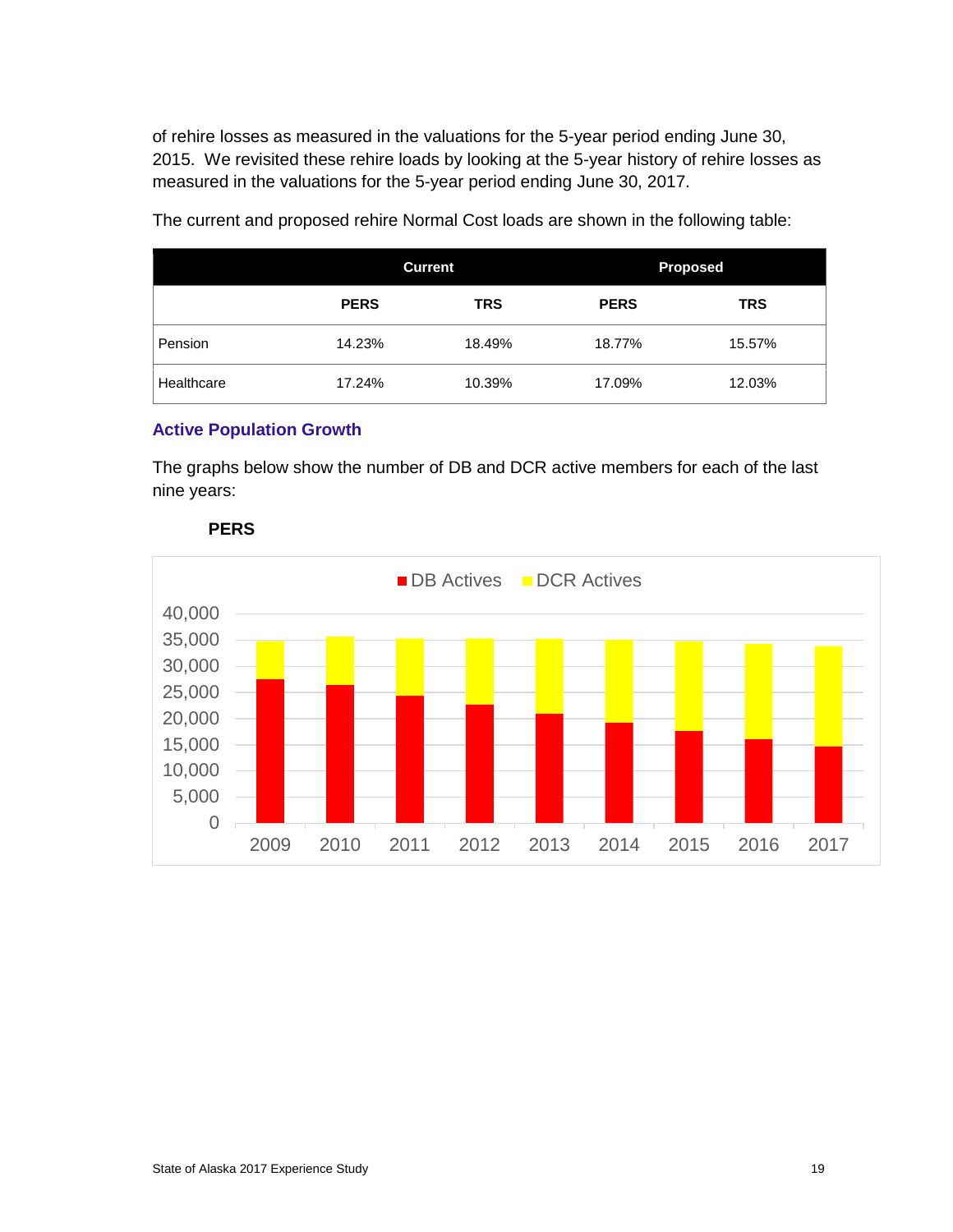



The percentage increases/(decreases) in the total number of active members (DB/DCR combined) are:

|                                      | <b>PERS</b> | <b>TRS</b> |
|--------------------------------------|-------------|------------|
| 2010                                 | 2.45%       | 0.60%      |
| 2011                                 | (0.89)%     | $(0.66)$ % |
| 2012                                 | (0.09)%     | (1.09)%    |
| 2013                                 | $(0.16)$ %  | $(2.81)\%$ |
| 2014                                 | (0.49)%     | (2.24)%    |
| 2015                                 | (0.97)%     | (2.01)%    |
| 2016                                 | $(1.26)\%$  | $(0.95)\%$ |
| 2017                                 | $(1.25)\%$  | (0.42)%    |
| 8-year geometric average (2010-2017) | $(0.34)\%$  | $(0.71)$ % |
| 4-year geometric average (2014-2017) | (0.99)%     | (0.41)%    |

The current overall active population growth assumption used for PERS/TRS projections is 0%. We propose no change to this assumption.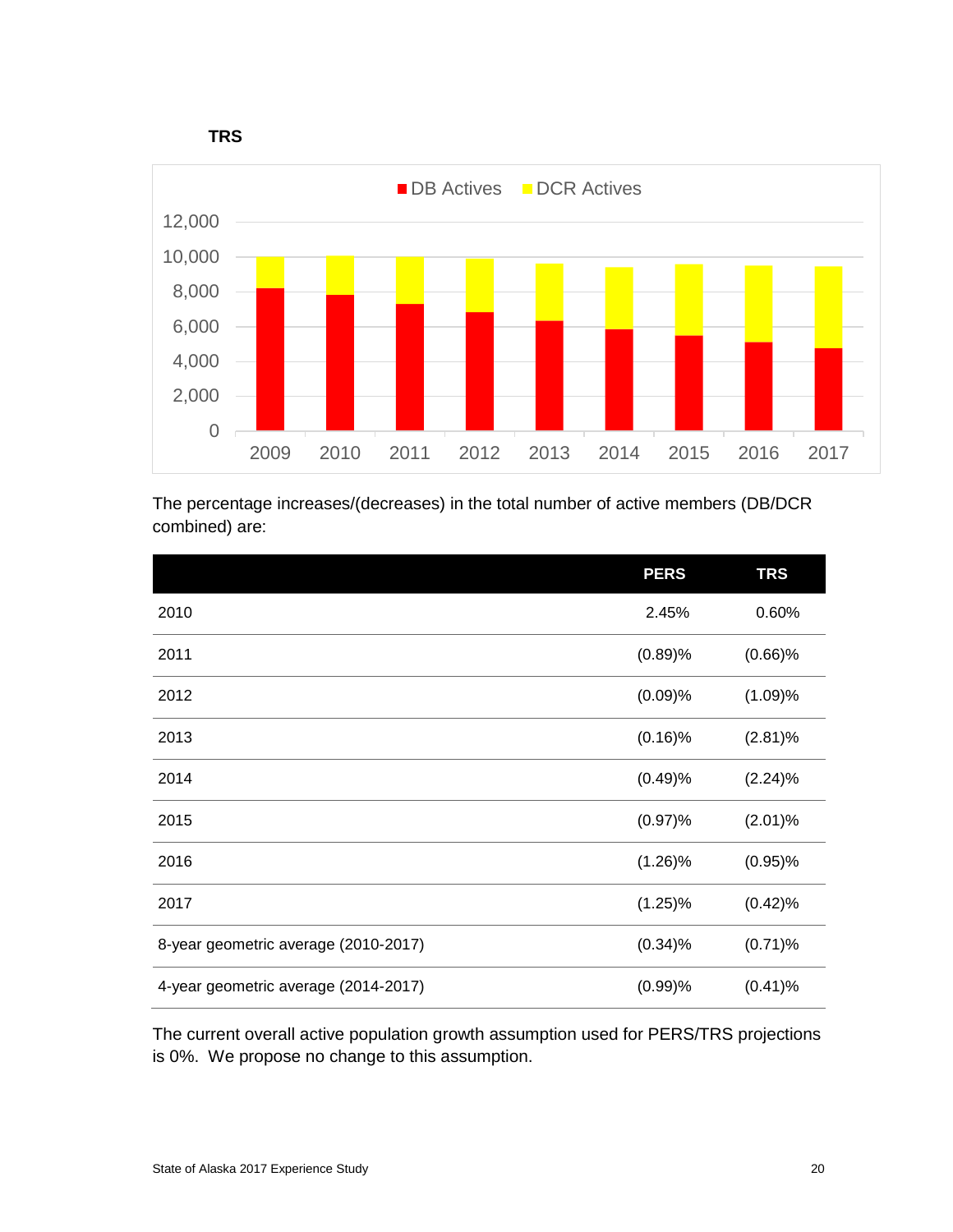# <span id="page-25-0"></span>**Section 2: Economic Assumptions**

# <span id="page-25-1"></span>**A. Inflation**

Inflation is a core component of several of the economic assumptions, including the investment return assumption, salary increases, payroll growth rate, and healthcare trend rates. The current inflation assumption is 3.12% per year. The table below summarizes historical inflation rates for 10-year periods, including national inflation rates and inflation rates specific to Alaska.

| <b>Ten-Year Period</b>     | <b>Average Inflation Rate (CPI)</b> |           |  |  |
|----------------------------|-------------------------------------|-----------|--|--|
| <b>Ending</b>              | <b>National</b>                     | Anchorage |  |  |
| 1996                       | 3.58%                               | 2.83%     |  |  |
| 2006                       | 2.57%                               | 2.22%     |  |  |
| 2016                       | 1.71%                               | 1.96%     |  |  |
| 20-Year Arithmetic Average | 2.14%                               | 2.09%     |  |  |
| <b>Current Assumption</b>  | 3.12%                               | 3.12%     |  |  |

Below is a graph showing historical inflation rates under the Consumer Price Index specific for Anchorage:



The arithmetic average of the Anchorage CPI for the 4-year period ending in 2016 is 1.4%.

We performed a projection of expected inflation rates using the GEMS economic scenario generator, developed by Conning and Company. GEMS is an econometric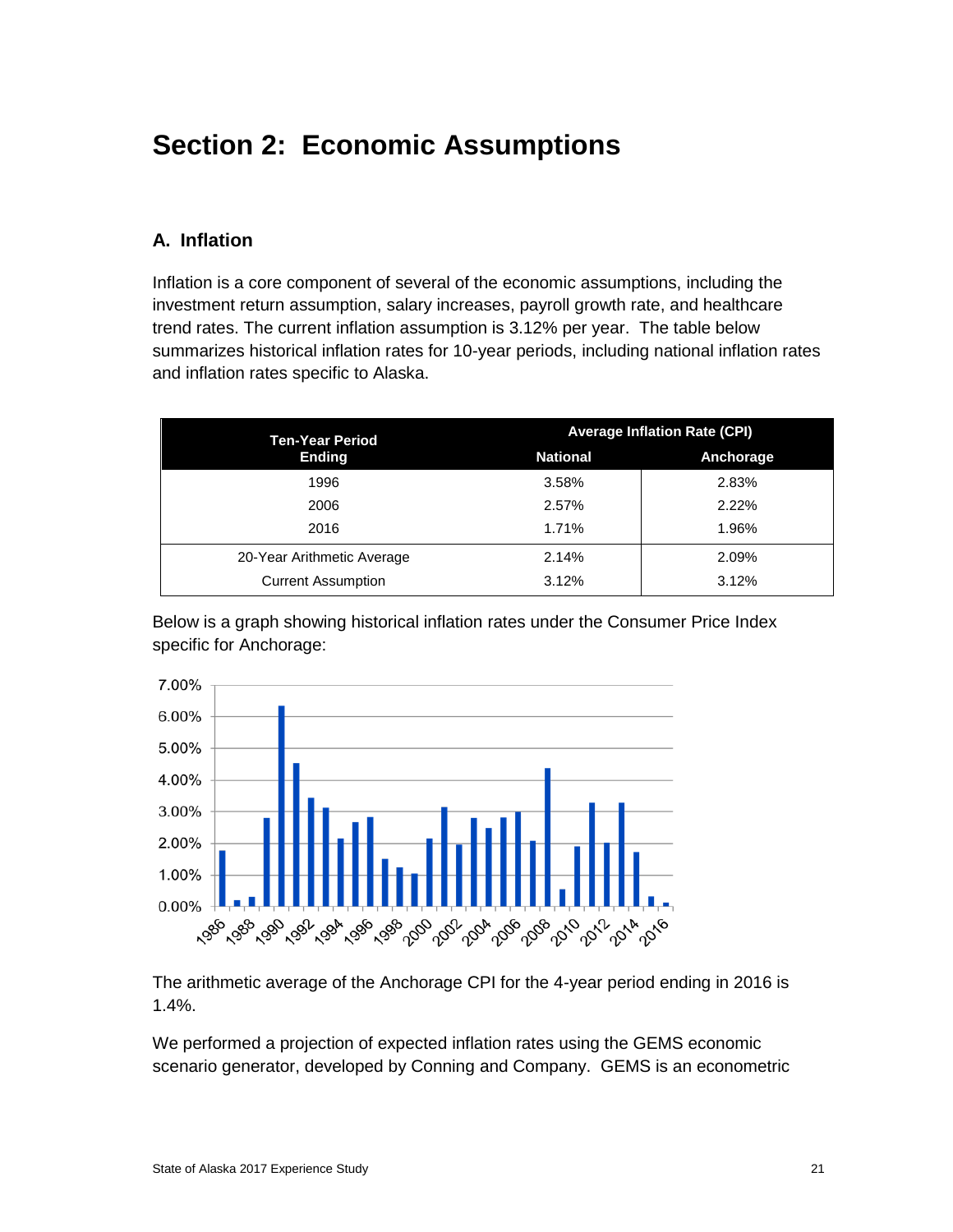model that incorporates historical data and forecasts future values for inflation and all relevant asset classes.

Our projections were done under two approaches:

- Approach #1 The propensity for asset returns and inflation to revert (eventually) to historical norms occurs, recognizing the inherent difficulty in forecasting current conditions to persist for 30+ years. Under this approach, the expectation is that asset returns and inflation rates will center around historical averages.
- Approach #2 Emerging demographic trends (such as aging workforce, increasing longevity, globalization of economy, and technological innovation transforming the workforce) that contribute to the "new normal" of low GDP, low inflation, and a low asset return environment will persist well beyond the current business cycle. Under this approach, expectations around returns for "return generating" assets such as equities and real estate are approximately 150 to 200 basis points below that expected under Approach #1.

We also considered expert opinions (such as the Philadelphia Fed) and market forecasts of inflation (such as the rate of inflation implied in the TIPS spread), as well as the longterm forecast of the Social Security administration.

The projected inflation rates for the next 10, 20 and 30 years are as follows:

- Approach #1
	- o 10 years: 2.49%
	- o 20 years: 2.86%
	- o 30 years: 3.12%
- Approach #2

 $\overline{a}$ 

- o 10 years: 2.22%
- o 20 years: 2.56%
- o 30 years: 2.83%

Based on our analysis, we propose lowering the inflation rate to a rate between 2.5% and 3.0%<sup>10</sup>.

 $10$  At the January 2019 meeting, the ARMB selected a new inflation rate of 2.5%. The proposed economic assumptions shown later in this report reflect this new inflation rate.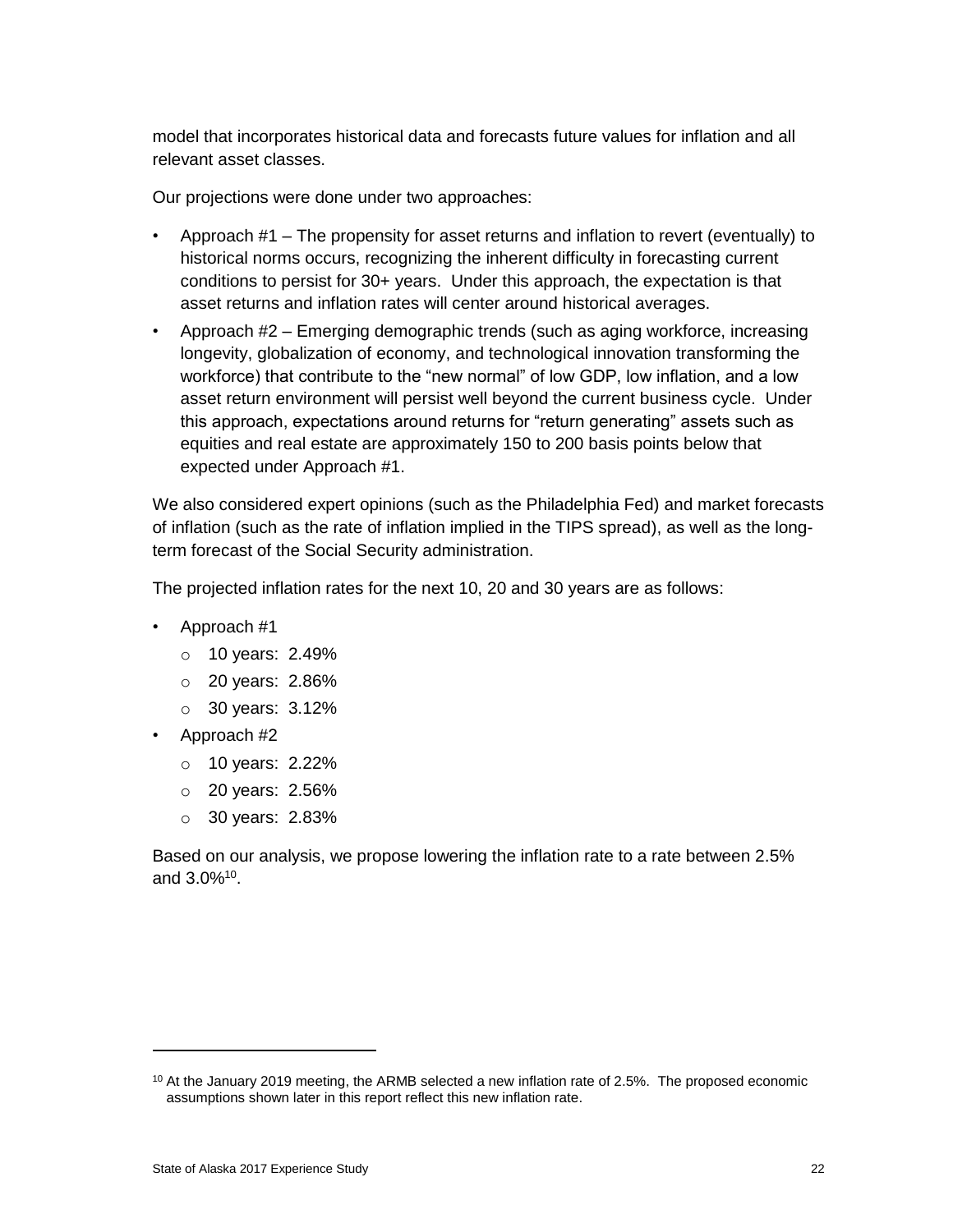#### <span id="page-27-0"></span>**B. Investment Return**

The investment return assumption is used to discount the projected benefits expected to be paid from the System. It is the assumption that has the largest impact on the Actuarial Accrued Liability and contribution rates.

This assumption should be a best estimate of long-term expectations. In setting this assumption, we consider recent history, but recognize that the last few years of very low returns may not be the best predictor of long-term expectations. Although PERS and TRS were closed to new entrants in 2006, the projected pension and healthcare benefits expected to be paid beyond 20 years from now are significant. This can be seen from the following graphs that show the projected benefits expected to be paid from PERS and TRS from FY2018 through FY2047<sup>11</sup>:



**Projection of Future Annual Benefit Payments for PERS (FY2018 – FY2047)**

<sup>&</sup>lt;sup>11</sup> Based on the June 30, 2017 valuation projections.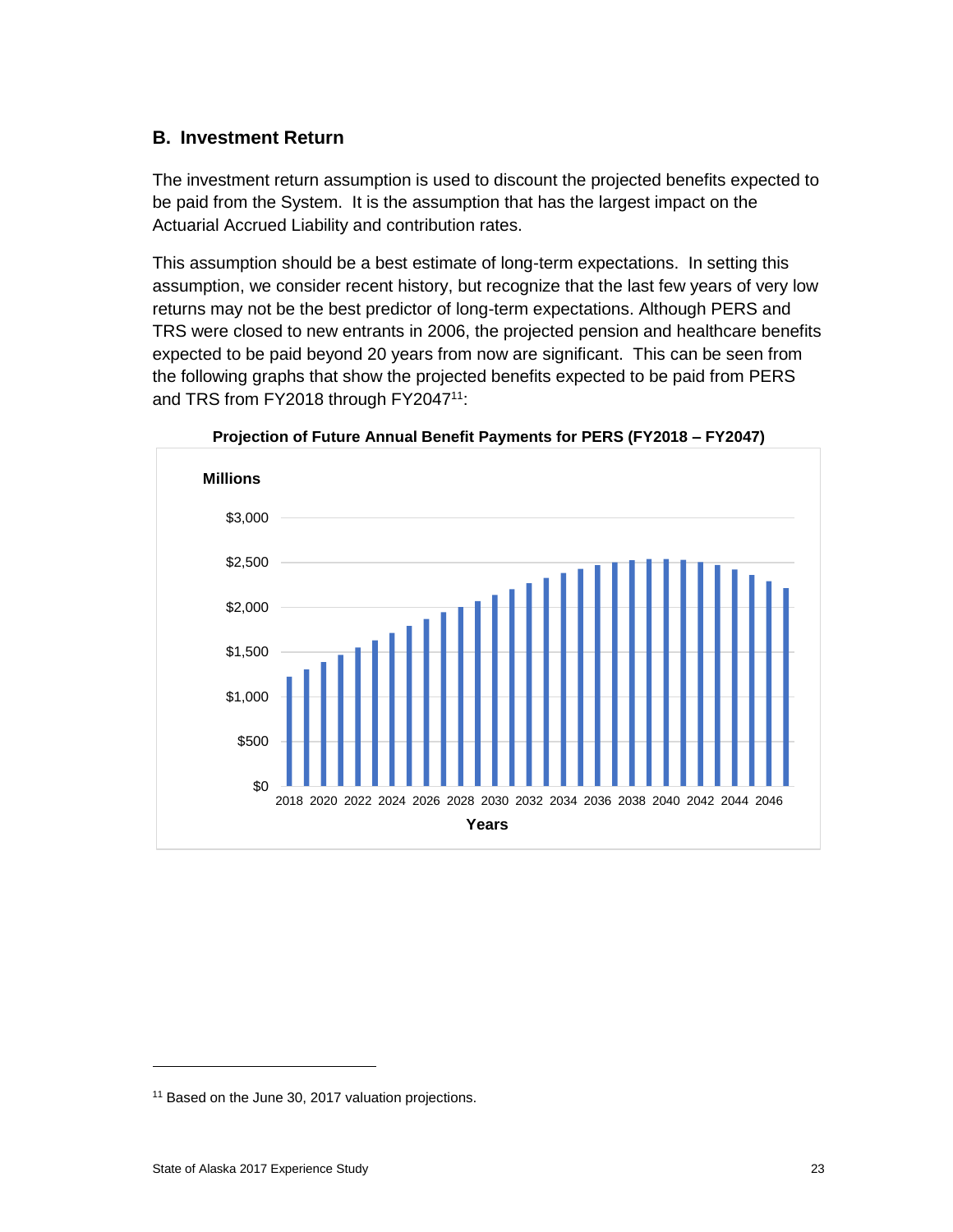

The following graph shows the actual market value return history for PERS from 1991 to 2017<sup>12</sup>:



**Historical Market Rate of Return for PERS 1991-2017**

Arithmetic Average: 7.66% Geometric Average: 7.25% Assumed Return: 8.00%

<sup>&</sup>lt;sup>12</sup> Asset returns during these years for TRS were very similar.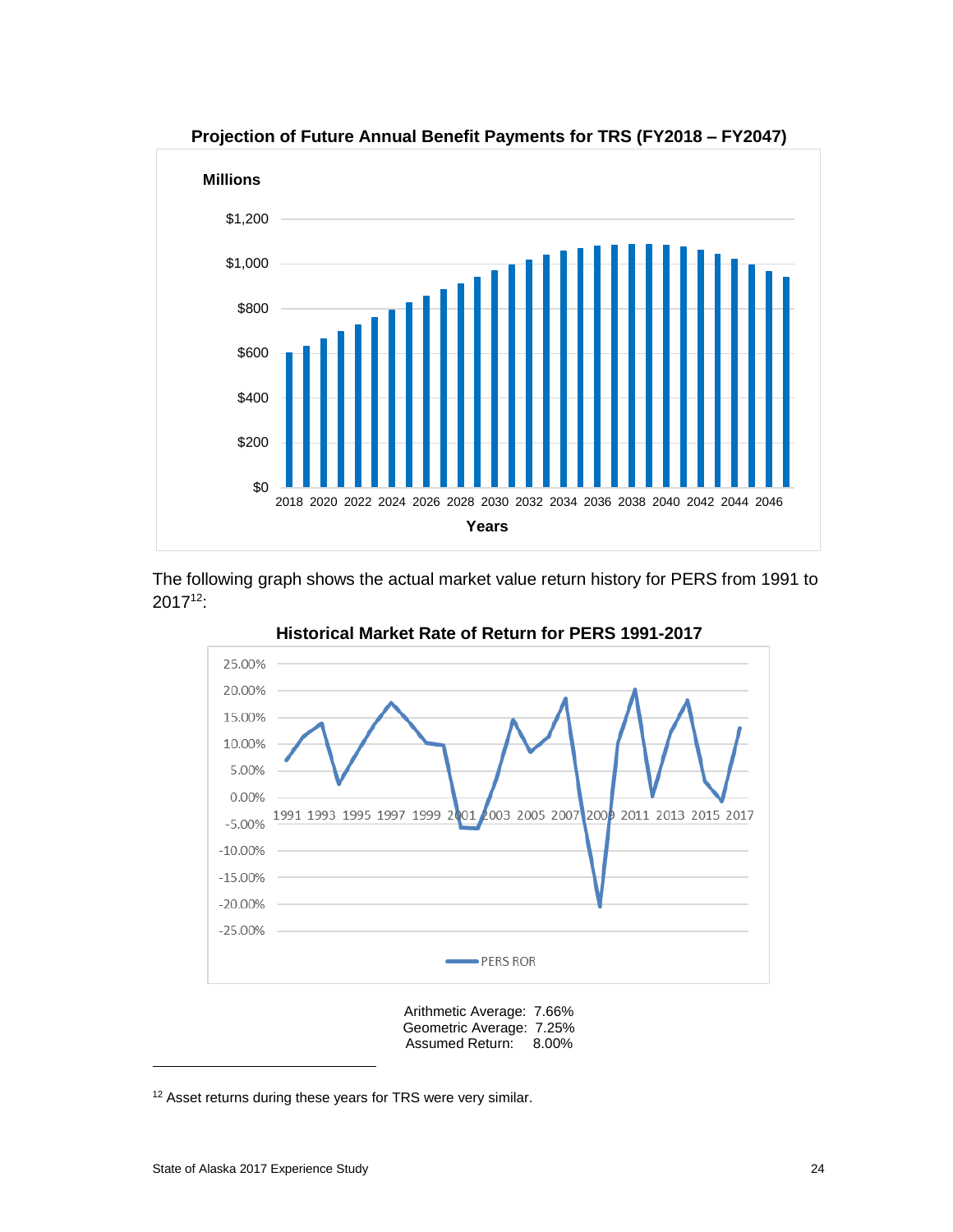The following asset allocation policy for PERS and TRS (which was adopted by the ARMB effective June 30, 2017) was used in our analysis of expected rates of return:

| <b>Asset Class</b>           | <b>Allocation</b> |
|------------------------------|-------------------|
| <b>Broad Domestic Equity</b> | 24%               |
| Global ex-US Equity          | 22%               |
| Intermediate Treasury's      | 10%               |
| Opportunistic                | 10%               |
| Real Assets                  | 17%               |
| Absolute Return              | 7%                |
| Private Equity               | 9%                |
| Cash Equivalents             | 1%                |
| Total                        | 100%              |

We used two methods to project expected future investment returns:

- GEMS Geometric nominal and real rates of return were projected for the next 30 years (returns beyond 30 years are assumed to be the same as the average return for year 30).
- Building Block Geometric real returns by asset class are deconstructed into relevant components. The values for each component (e.g., inflation, risk-free return and various equity and other risk premiums) are determined based on various factors, including GDP growth rates, historical values, risk premiums implied by current market conditions and current consensus estimates, taking into account the investment horizon. Expected inflation is added to real returns to develop nominal returns. The Building Block results shown below are based on capital market assumptions that are independent of those used to develop the GEMS results.

The table below shows the results of our analysis under the two approaches described above in Section  $2(A)^{13}$ :

|                                                     | Approach #1 |         |         |         | Approach #2 |         |
|-----------------------------------------------------|-------------|---------|---------|---------|-------------|---------|
|                                                     | 10-year     | 20-year | 30-year | 10-year | 20-year     | 30-year |
| <b>GEMS</b>                                         |             |         |         |         |             |         |
| Nominal Rate of Return                              | 8.04%       | 8.96%   | 9.36%   | 6.30%   | 7.10%       | 7.43%   |
| <b>Inflation Rate</b>                               | 2.49%       | 2.86%   | 3.12%   | 2.22%   | 2.56%       | 2.83%   |
| Real Rate of Return                                 | 5.52%       | 6.06%   | 6.20%   | 4.06%   | 4.51%       | 4.57%   |
| Nominal Return Net of<br><b>Investment Expenses</b> | 7.59%       | 8.51%   | 8.91%   | 5.85%   | 6.65%       | 6.98%   |

<sup>&</sup>lt;sup>13</sup> The nominal return net of investment expenses shown in this table reflects the subtraction of 45 basis points based on recent history of investment expenses.

 $\overline{a}$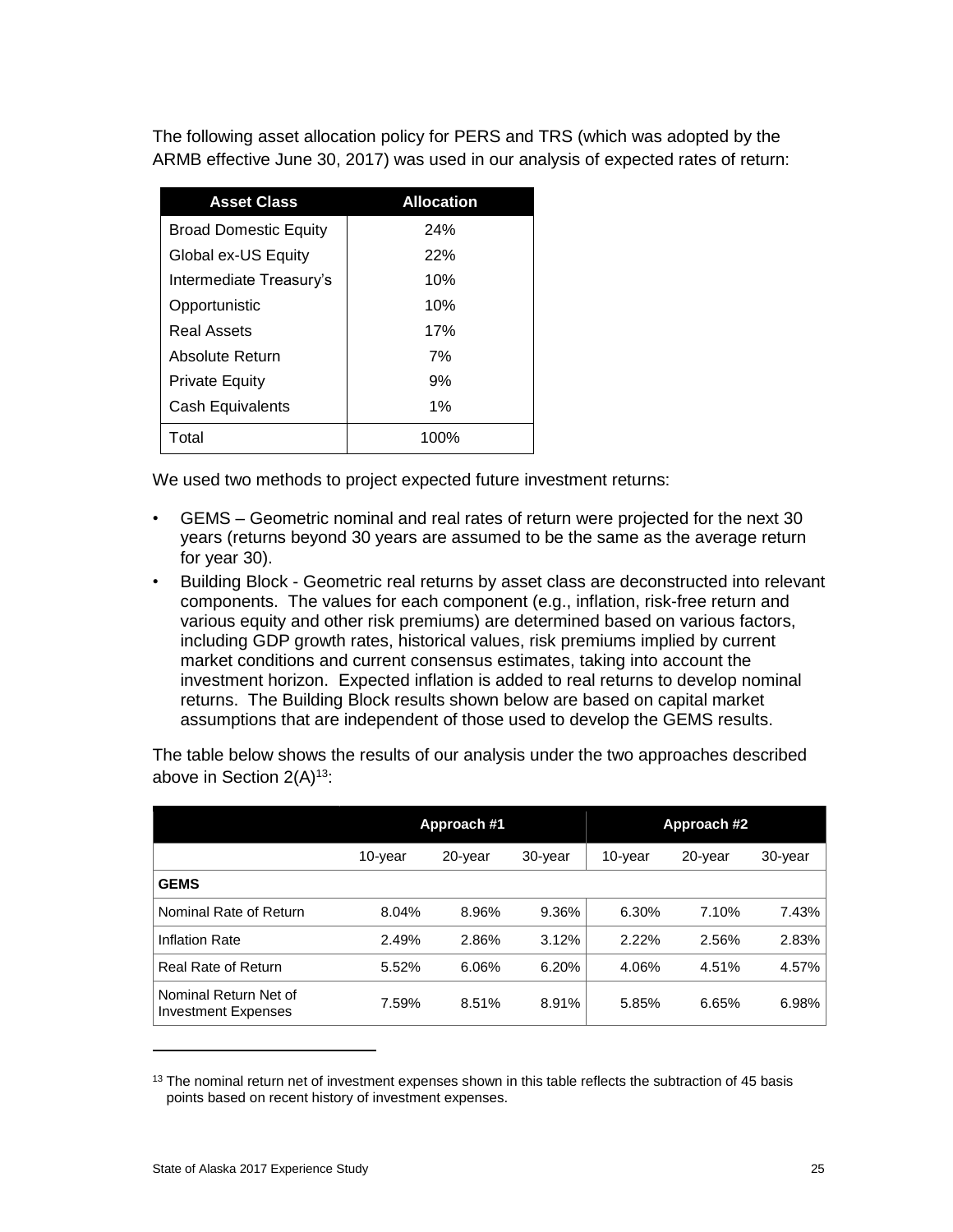|                                                     | Approach #1 |       |       |       | Approach #2 |       |
|-----------------------------------------------------|-------------|-------|-------|-------|-------------|-------|
| <b>Building Block</b>                               |             |       |       |       |             |       |
| Nominal Rate of Return                              | 7.73%       | 8.30% | 8.77% | 6.16% | 6.88%       | 7.35% |
| <b>Inflation Rate</b>                               | 2.30%       | 2.50% | 2.60% | 2.20% | 2.40%       | 2.50% |
| <b>Real Rate of Return</b>                          | 5.43%       | 5.80% | 6.17% | 3.96% | 4.48%       | 4.85% |
| Nominal Return Net of<br><b>Investment Expenses</b> | 7.28%       | 7.85% | 8.32% | 5.71% | 6.43%       | 6.90% |

Based on our analysis, we believe the current investment return assumption of 8.0% could be maintained<sup>14</sup>. However, the ARMB may decide to adopt something less than 8.0% to reflect a margin for adverse deviation. The ARMB has elected to maintain the real rate of return at 4.88%. Combined with the 2.5% inflation rate the ARMB selected, the new investment return is 7.38%.

## <span id="page-30-0"></span>**C. Individual Salary Increases**

We reviewed the salary increases that active members of PERS and TRS received during the 4-year period ending June 30, 2017. The average annual increases during the last four years are less than the expected annual increases for almost every year of service and age<sup>15</sup>. The overall expected and actual average increases over the 4-year period for active members of PERS and TRS are shown below:

- PERS Others
	- o Expected: 5.77%
	- o Actual: 4.42%
- PERS Peace/Fire
	- o Expected: 5.70%
	- o Actual: 4.21%
- TRS

- o Expected: 5.32%
- o Actual: 3.52%

<sup>&</sup>lt;sup>14</sup> The current investment return assumption of 8.0% for PERS, TRS and JRS is net of all expenses. We are proposing this assumption be changed to be net of investment expenses only, with an amount added to the Normal Cost component of the contribution rate for administrative expenses.

<sup>&</sup>lt;sup>15</sup> The current salary increase assumption is service-based for PERS Peace/Fire and TRS. For PERS Others, the current salary increase assumption is service-based during the member's first five years of service, and age-based thereafter.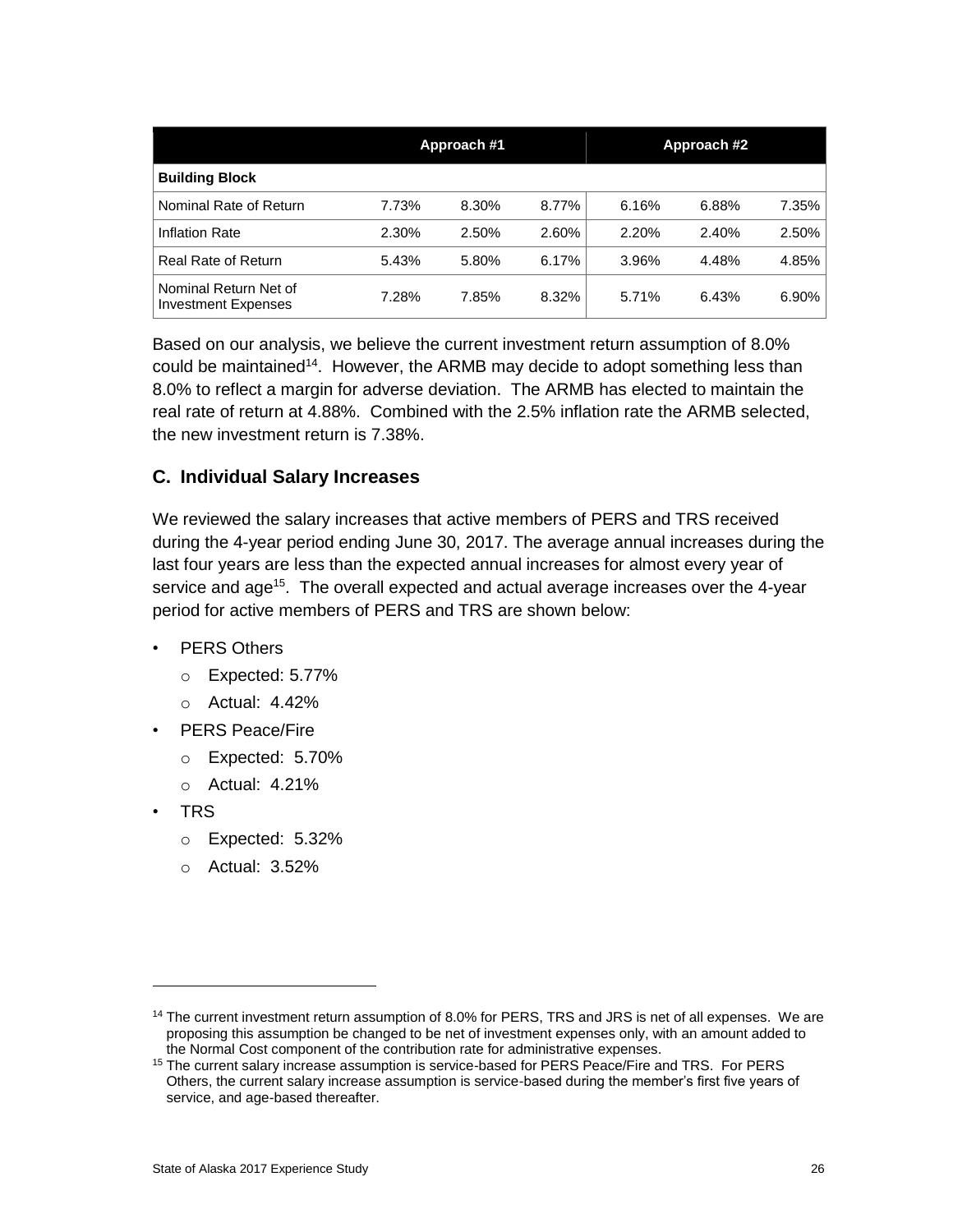Based on recent experience, we propose lowering the salary increase rates and changing the assumption for PERS Others to be service-based for all years. The current and proposed salary increase rates are shown in Section 5.

# <span id="page-31-0"></span>**D. Payroll Growth Rate**

To calculate the total contribution rate for PERS and TRS, the Unfunded Actuarial Accrued Liability is amortized on a level percent of pay basis over a closed 25-year period beginning June 30, 2014<sup>16</sup>. Because pay is expected to increase, an assumption is made for the rate at which total payroll is expected to increase.

Currently, a payroll growth rate of 3.62% (inflation plus 50 basis points) is used to amortize the PERS and TRS Unfunded Actuarial Accrued Liability. The tables below show the increases in average annual earnings for PERS and TRS active members in each of the last four years (considering both DB and DCR active members).

|               | <b>Number of</b><br><b>Actives</b> | Annual<br>Earnings (000's) | <b>Annual Average</b><br><b>Earnings</b> | <b>Increase in Average</b><br><b>Earnings in Prior Year</b> |
|---------------|------------------------------------|----------------------------|------------------------------------------|-------------------------------------------------------------|
| June 30, 2017 | 33,890                             | \$2,256,300                | \$66,577                                 | $1.1\%$                                                     |
| June 30, 2016 | 34.320                             | \$2,260,857                | \$65,876                                 | 2.3%                                                        |
| June 30, 2015 | 34.758                             | \$2,239,064                | \$64,419                                 | 0.9%                                                        |
| June 30, 2014 | 35.097                             | \$2,239,805                | \$63,817                                 | 2.4%                                                        |
| June 30, 2013 | 35,271                             | \$2,198,978                | \$62,345                                 | N/A                                                         |

## **PERS DB/DCR**

The average increase for the 4-year period ending June 30, 2017 was 1.7%.

## **TRS DB/DCR**

|               | <b>Number of</b><br><b>Actives</b> | Annual<br>Earnings (000's) | <b>Annual Average</b><br><b>Earnings</b> | <b>Increase in Average</b><br><b>Earnings in Prior Year</b> |
|---------------|------------------------------------|----------------------------|------------------------------------------|-------------------------------------------------------------|
| June 30, 2017 | 9.466                              | \$724,298                  | \$76,516                                 | 0.9%                                                        |
| June 30, 2016 | 9.506                              | \$721,076                  | \$75,855                                 | 1.5%                                                        |
| June 30, 2015 | 9.597                              | \$717,220                  | \$74,734                                 | 1.2%                                                        |
| June 30, 2014 | 9.408                              | \$694,574                  | \$73,828                                 | 1.2%                                                        |
| June 30, 2013 | 9,624                              | \$702,204                  | \$72,964                                 | N/A                                                         |

The average increase for the 4-year period ending June 30, 2017 was 2.1%.

<sup>&</sup>lt;sup>16</sup> Using pay of DB and DCR active members.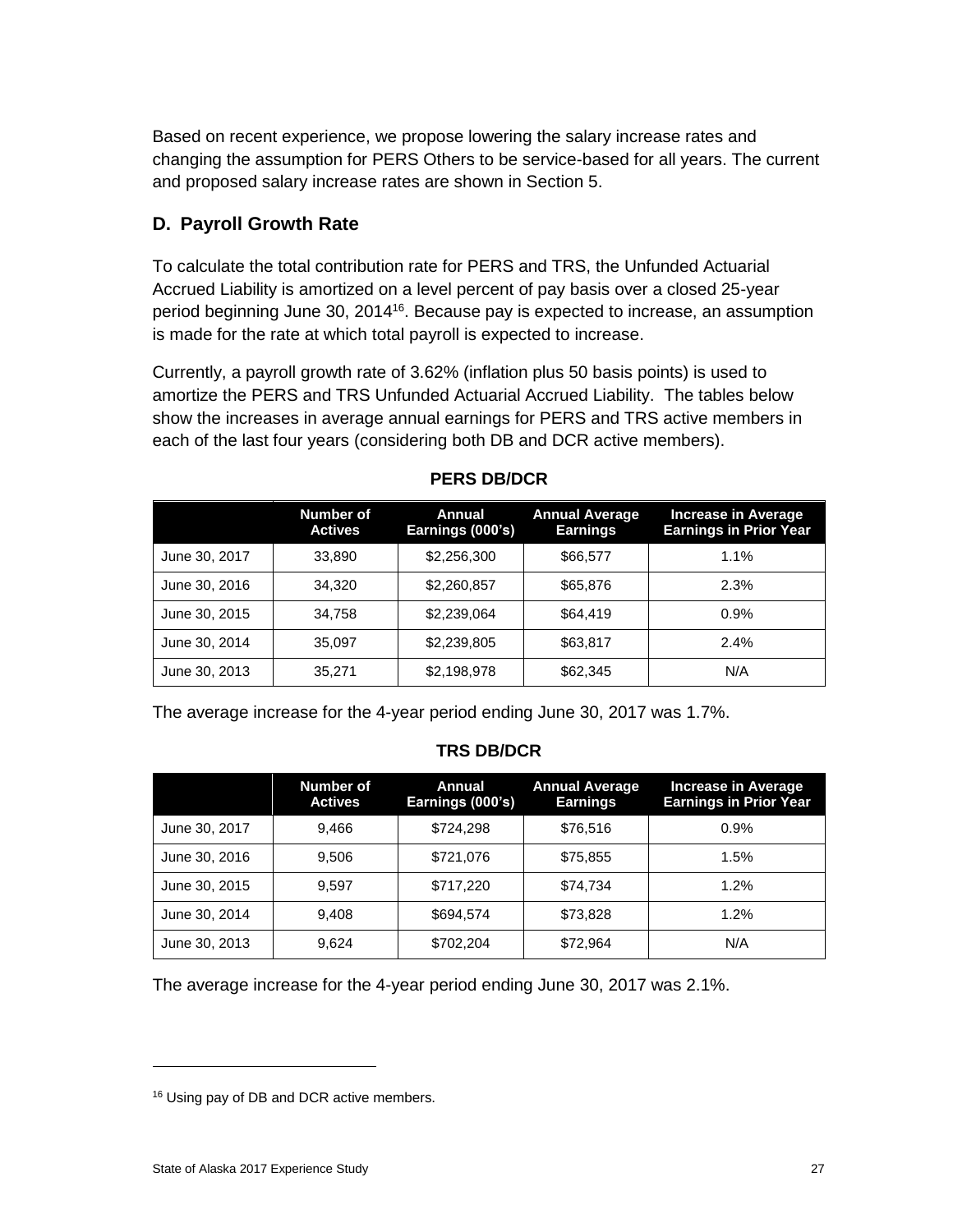Based on recent experience, we propose changing the payroll growth assumption from inflation  $+50$  basis points to inflation  $+25$  basis points.

# <span id="page-32-0"></span>**E. Administrative Expenses**

Currently, the 8.0% investment return is assumed to be net of all expenses<sup>17</sup>. We propose changing the investment return assumption for PERS and TRS to be net of investment expenses only and add an administrative expense load to the Normal Cost component of the contribution rate based on the average of administrative expenses paid from the trust during the prior two years<sup>18</sup>.

<sup>&</sup>lt;sup>17</sup> For NGNMRS, the current 7.0% investment return is assumed to be net of investment expenses only, and an administrative expense load is added to the Normal Cost component of the contribution rate based on the average of administrative expenses paid from the trust during the prior two years.

<sup>18</sup> We also propose making this change for JRS.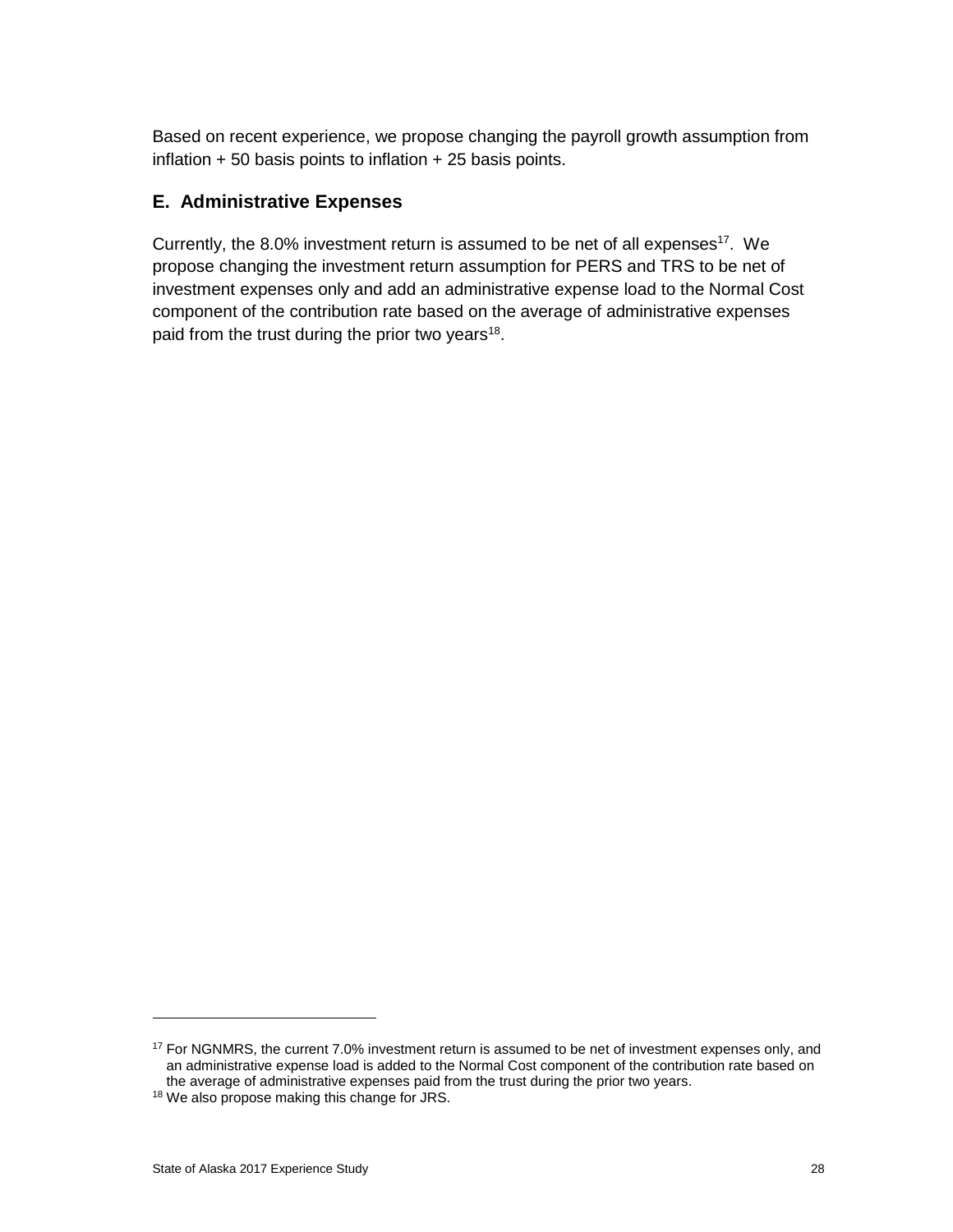# <span id="page-33-0"></span>**Section 3: Post-retirement Healthcare Assumptions<sup>19</sup>**

# <span id="page-33-1"></span>**A. Healthcare Cost Trend Rates**

Healthcare cost trend rates (HCCTR) are used to project the baseline per capita costs into the future. Separate trend rates are used for each major healthcare benefit category.

The HCCTR are reviewed annually as part of the actuarial valuation process. We have also reviewed them as part of the experience study since the inflation rate and other related assumptions are being evaluated.

The current ultimate trend rate of 4.0% reflects the current 3.12% inflation rate plus real GDP growth of 0.88%.

The Getzen model, developed by the Society of Actuaries, has been used for Alaska's Systems valuations since 2012. Using the updated version of the Getzen model, and considering recent trend rate surveys and Alaska claims experience, we propose changing the HCCTR as follows:

- Reflect a real GDP growth rate of 2.0% based on the following considerations:
	- o A PWC report titled *The World in 2050* projects real GDP growth of 1.8% between now and 2050.
	- o The Federal Reserve's Open Market Committee June 2018 Forecast projects longer term real GDP growth between 1.7% and 2.1%.
	- o The Congressional Budget Office's April 2018 10-Year Projection of real GDP growth is 1.9%.
	- $\circ$  Callan's presentation to the ARMB in June 2018 projected real GDP growth between 2.0% and 2.5% over the next 10 years, and 3.0% over the long-term.
- Change the ultimate trend rate to 4.5% based on the ARMB's selection of a 2.5% inflation rate at the June 2018 meeting, and a real GDP growth rate of 2.0%.
- Change the RDS trend rates based on updated projections in the 2018 Medicare Trustees report.
- Align EGWP trend rates with prescription drug trend rates rather than RDS trend rates, because EGWP subsidies are likely to be a level percentage of prescription drug costs over time.
- Modify the HCCTR beginning in FY2041 to reflect the ultimate trend rate of 4.5%.

 $\overline{a}$ 

 $19$  The healthcare per capita costs are developed annually as part of the actuarial valuation process. The factors considered in updating these costs are explained in detail in the actuarial valuation report.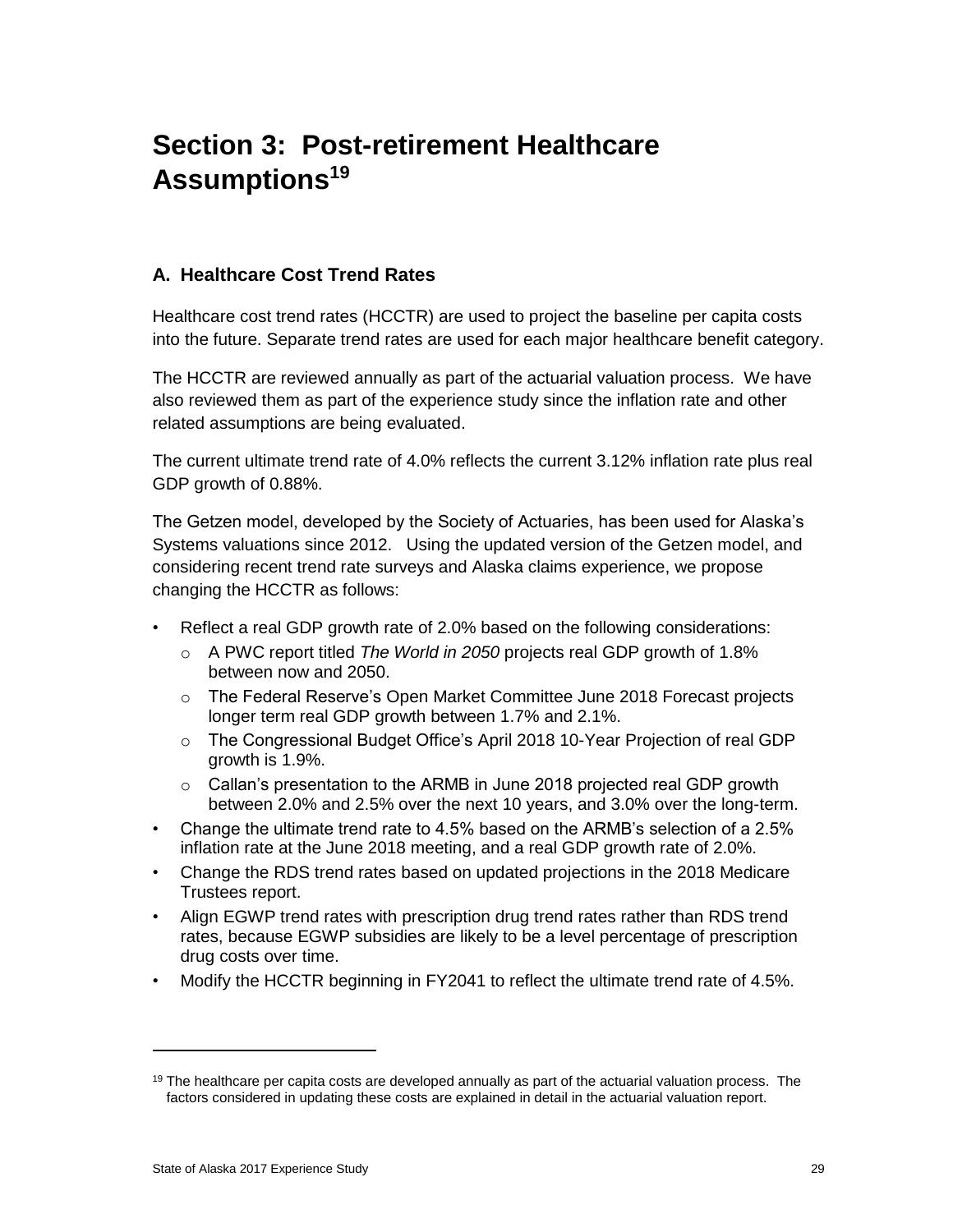The current and proposed HCCTR by year and healthcare benefit category are shown in Section 5.

# <span id="page-34-0"></span>**B. Morbidity**

Morbidity rates (also called aging factors) are used to estimate utilization of healthcare benefits at each age to reflect the fact that healthcare utilization typically increases with age. Separate morbidity rates are used for medical and prescription drug benefits.

We propose slight changes to the morbidity factors as shown in Section 5 based on actual claims provided by Aetna for the 2014 through 2016 calendar years.

# <span id="page-34-1"></span>**C. Participation Rates**

The participation assumption is used to estimate the percentage of future retirees who will elect to participate in the Alaska post-retirement healthcare program. There are different reasons why members may choose not to participate in the program. Members may have coverage under another employer or through their spouse's employer, or they may simply elect to waive coverage for a period of time.

- DB participation rates
	- o PERS and TRS pay the entire cost of healthcare coverage for the member and spouse depending on the member's age, service and tier.
	- o For members where the System pays the full cost:
		- The current assumption is that 100% of members and spouses will elect coverage when first eligible. We propose no change to this assumption.
	- o For members where the System pays less than the full cost:
		- The current assumption for PERS and TRS is that 10% of members and spouses will elect coverage when first eligible.
		- Based on actual experience during the 2-year period ending June 30, 2017 (the only years for which we had detailed experience), the average percentage of retirees who elected coverage was 16% for PERS and 20% for TRS.
		- Based on recent experience, we propose changing the assumption from 10% to 20% for both PERS and TRS.
- DCR participation rates
	- o Because there are so few retirees in the DCR plans, we did not have credible experience to evaluate this assumption.
	- o We are proposing modest changes to the DCR participation rates as shown in Section 5.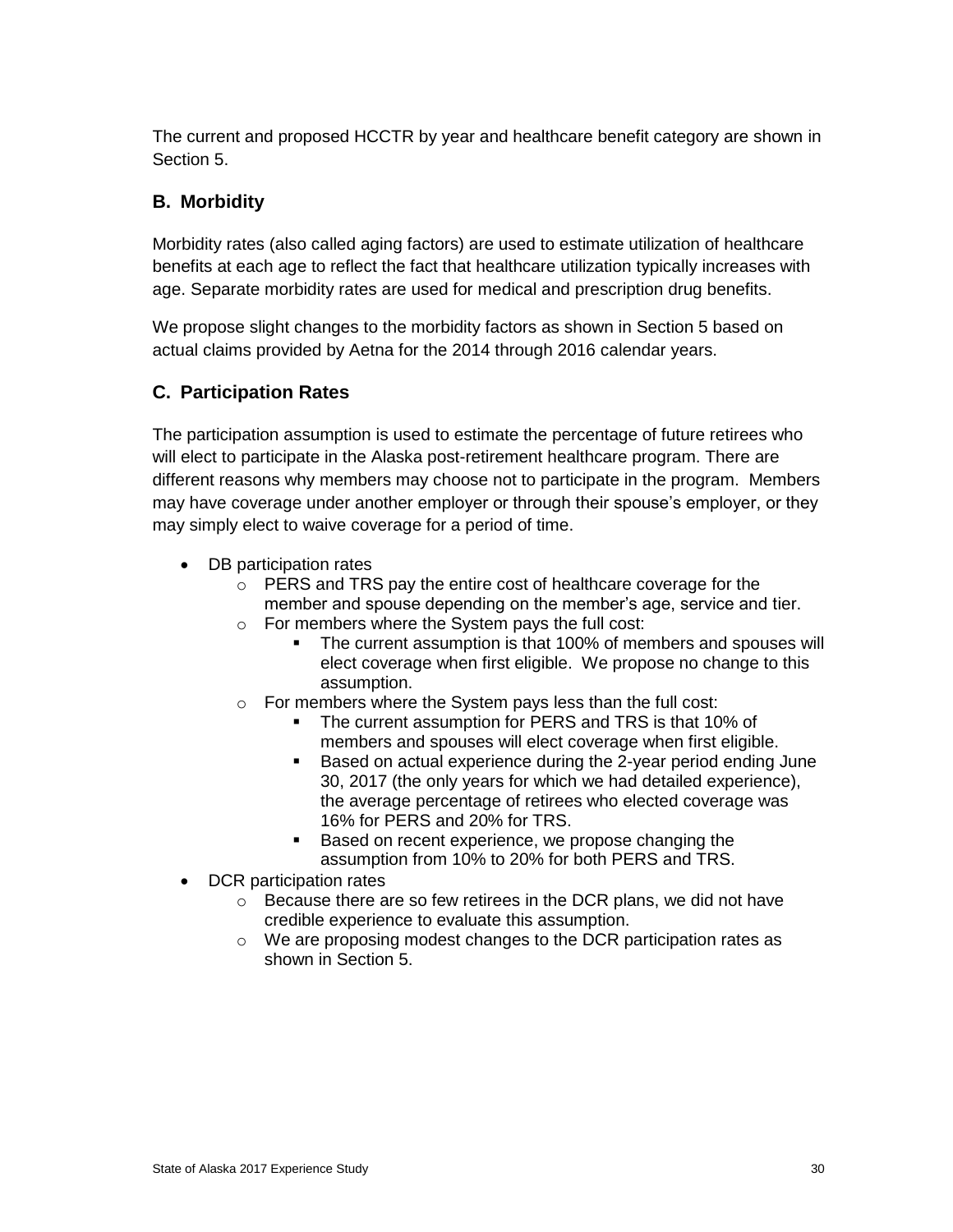# <span id="page-35-0"></span>**Section 4: Actuarial Methods**

# <span id="page-35-1"></span>**A. Funding Method**

Liabilities and contributions are currently determined using the Entry Age Normal Actuarial Cost Method, level percent of pay basis for pension benefits and level dollar basis for post-retirement healthcare benefits. We propose changing the post-retirement healthcare Actuarial Accrued Liability and Normal Cost to be calculated on a level percent of pay basis rather than a level dollar basis. This will align the post-retirement healthcare funding liabilities and costs with those used for accounting purposes (which are prescribed by Governmental Accounting Standards Board Statements No. 74 and 75).

# <span id="page-35-2"></span>**B. Asset Valuation Method**

The current asset valuation method recognizes market gains and losses 20% per year. The Actuarial Value of Assets was re-initialized to Market Value of Assets as of June 30, 2014, and 5-year smoothing was phased in starting in FY2015. We do not propose any changes to the asset valuation method.

# <span id="page-35-3"></span>**C. Amortization Method**

Based on Alaska Statutes, the Unfunded Actuarial Accrued Liability (UAAL) under PERS and TRS is being amortized on a level percent of pay basis over a closed 25-year period that began June 30, 2014.

Large changes in the UAAL (e.g., due to a large actuarial gain or loss) in a given year could result in significant volatility in contribution rates, especially as the remainder of the closed 25-year period becomes shorter and shorter. Accordingly, we recommend consideration be given to changing the amortization method to a "layered approach"<sup>20</sup>. Under this approach, the UAAL that exists at the time of the change would be amortized on a level percent of pay basis over the remaining years of the closed 25-year period, and each future year's change in UAAL would be separately amortized on a level percent of pay basis over a fixed number of years (e.g., 25 years). A variation of this approach would be to establish different periods of time depending on the reason for the change in the UAAL, or to use a period other than 25 years for each "layer".

It may be necessary to modify the language in the Alaska Statutes to incorporate a change in the amortization method.

 $\overline{a}$ 

 $20$  The DCR plans currently use the layered approach, where each year's change in the UAAL is amortized separately over a 25-year period.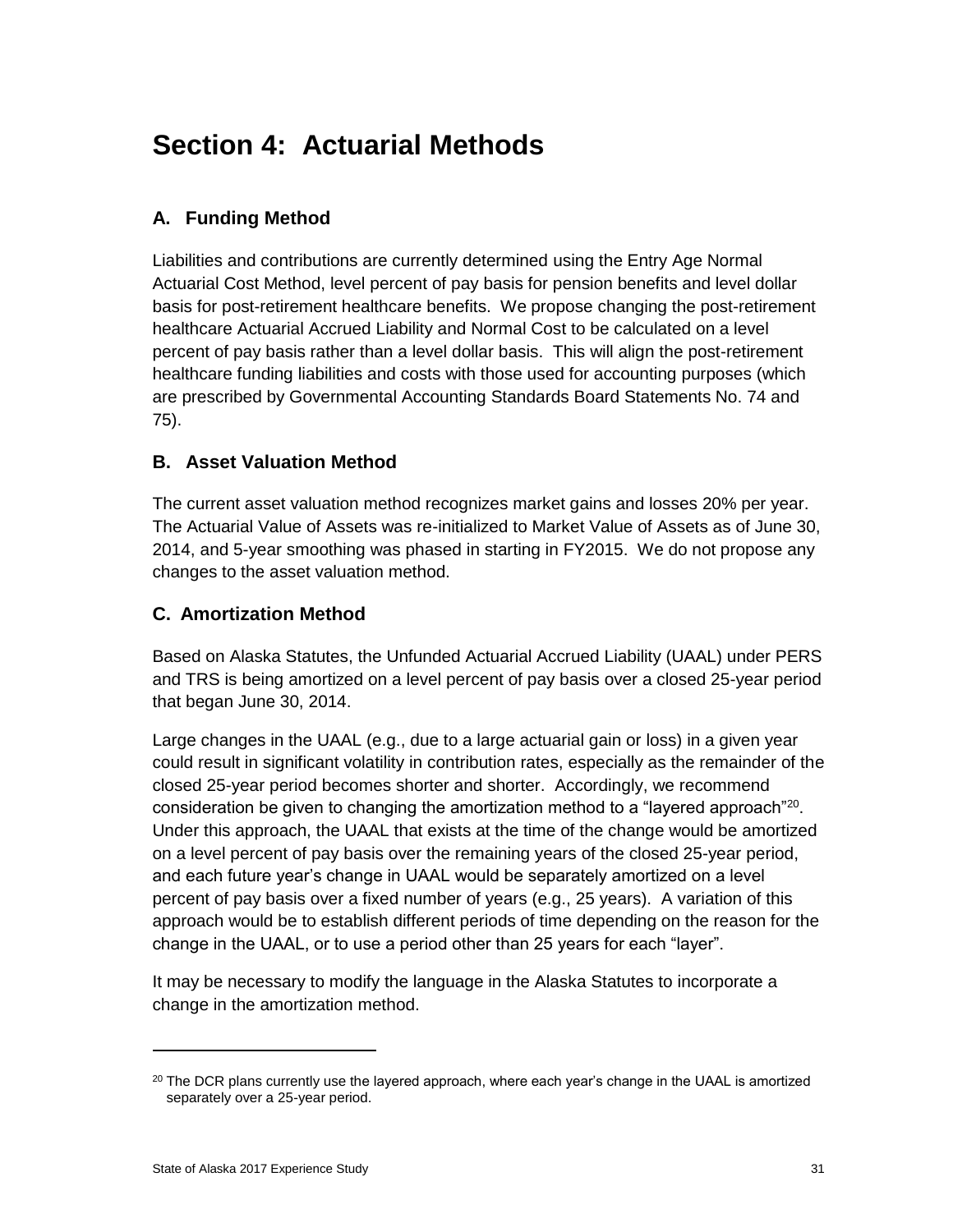# <span id="page-36-0"></span>**Section 5: Current & Proposed Assumptions**

|                    |                                              | <b>Current</b>                                                                                  |                                                                                                   |                                                                                                    | Proposed                                                                                           |                                                                             |
|--------------------|----------------------------------------------|-------------------------------------------------------------------------------------------------|---------------------------------------------------------------------------------------------------|----------------------------------------------------------------------------------------------------|----------------------------------------------------------------------------------------------------|-----------------------------------------------------------------------------|
|                    | Pre-<br>Termination<br>Healthy               | Post-<br>Termination<br>Healthy                                                                 | Post-Retirement<br><b>Disabled</b>                                                                | Pre-<br>Termination<br>Healthy                                                                     | Post-Termination<br>Healthy                                                                        | Post-Retirement<br><b>Disabled</b>                                          |
| PERS <sup>21</sup> |                                              |                                                                                                 |                                                                                                   |                                                                                                    |                                                                                                    |                                                                             |
| Male               | 60% of post-<br>termination<br>healthy rates | 96% of RP-<br>2000, 2000 Base<br>Year projected<br>to 2018 with<br>Scale BB                     | RP-2000 Disabled<br>Retiree Table, 2000<br>Base Year projected<br>to 2018 with Scale<br>BB        | 100% of RP-<br>2014<br>employee<br>with MP-<br>2017<br>generational<br>improvement                 | 91% of RP-2014<br>healthy annuitant<br>with MP-2017<br>generational<br>improvement                 | 100% of RP-<br>2014 disabled<br>with MP-2017<br>generational<br>improvement |
| Female             | 65% of post-<br>termination<br>healthy rates | 96% of RP-<br>2000, 2000 Base<br>Year projected<br>to 2018 with<br>Scale BB                     | RP-2000 Disabled<br>Retiree Table, 2000<br>Base Year projected<br>to 2018 with Scale<br>BB        | 100% of RP-<br>2014<br>employee<br>with MP-<br>2017<br>generational<br>improvement                 | 96% of RP-2014<br>healthy annuitant<br>with MP-2017<br>generational<br>improvement                 | 100% of RP-<br>2014 disabled<br>with MP-2017<br>generational<br>improvement |
| TRS <sup>22</sup>  |                                              |                                                                                                 |                                                                                                   |                                                                                                    |                                                                                                    |                                                                             |
| Male               | 68% of post-<br>termination<br>healthy rates | 94% of RP-<br>2000, 2000 Base<br>Year projected<br>to 2018 with<br>Scale BB.<br>setback 3 years | RP-2000 Disabled<br>Retiree Table, 2000<br>Base Year projected<br>to 2018 with Scale<br><b>BB</b> | 100% of RP-<br>2014 white<br>collar<br>employee<br>with MP-<br>2017<br>generational<br>improvement | 93% of RP-2014<br>white collar<br>healthy annuitant<br>with MP-2017<br>generational<br>improvement | 100% of RP-<br>2014 disabled<br>with MP-2017<br>generational<br>improvement |
| Female             | 60% of post-<br>termination<br>healthy rates | 97% of RP-<br>2000, 2000 Base<br>Year projected<br>to 2018 with<br>Scale BB,<br>setback 4 years | RP-2000 Disabled<br>Retiree Table, 2000<br>Base Year projected<br>to 2018 with Scale<br><b>BB</b> | 100% of RP-<br>2014 white<br>collar<br>employee<br>with MP-<br>2017<br>generational<br>improvement | 90% of RP-2014<br>white collar<br>healthy annuitant<br>with MP-2017<br>generational<br>improvement | 100% of RP-<br>2014 disabled<br>with MP-2017<br>generational<br>improvement |

# **Mortality Rates**

<sup>&</sup>lt;sup>21</sup> Apply to DB and DCR. Proposed changes for NGNMRS are the same as the proposed changes for PERS.

<sup>&</sup>lt;sup>22</sup> Apply to DB and DCR. Proposed changes for JRS are the same as the proposed changes for TRS.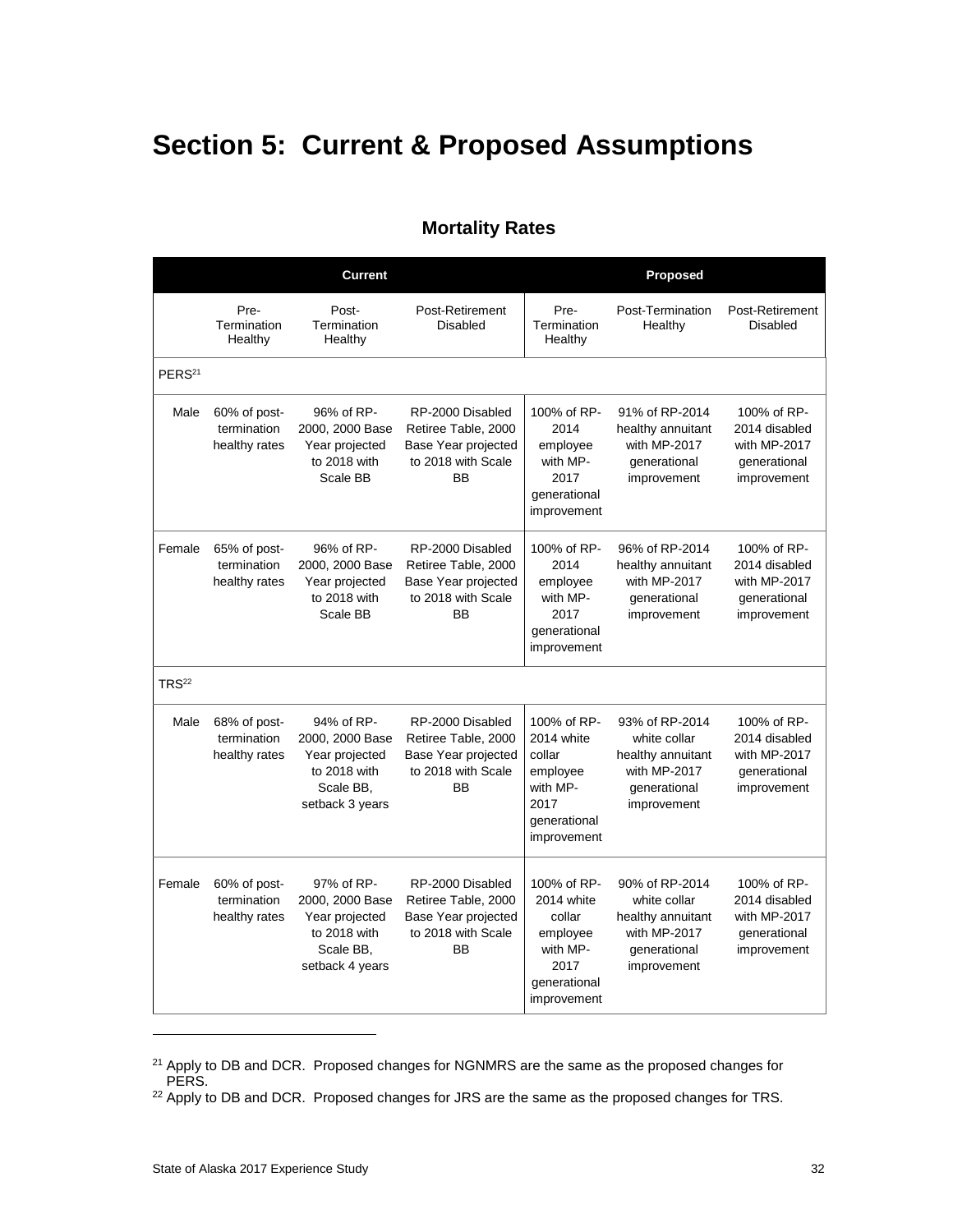# **Withdrawal Rates**

# **Members with less than 5 years of service**

|                  |      | Female                          | <b>Male</b> |                 |  |  |
|------------------|------|---------------------------------|-------------|-----------------|--|--|
| Years of Service |      | <b>Current Proposed Current</b> |             | <b>Proposed</b> |  |  |
|                  | 0.15 | 0.15                            | 0.15        | 0.15            |  |  |
|                  | 0.08 | 0.08                            | 0.12        | 0.12            |  |  |
| 2                | 0.06 | 0.06                            | 0.07        | 0.07            |  |  |
| 3                | 0.06 | 0.06                            | 0.06        | 0.06            |  |  |
| 4                | 0.07 | 0.07                            | 0.06        | 0.06            |  |  |

# **Members with 5 or more years of service**

|     | Female         |                 | <b>Male</b>    |                 |       | Female         |          | <b>Male</b>    |                 |
|-----|----------------|-----------------|----------------|-----------------|-------|----------------|----------|----------------|-----------------|
| Age | <b>Current</b> | <b>Proposed</b> | <b>Current</b> | <b>Proposed</b> | Age   | <b>Current</b> | Proposed | <b>Current</b> | <b>Proposed</b> |
| 20  | 0.080000       | 0.068000        | 0.040894       | 0.047000        | 45    | 0.033802       | 0.032800 | 0.019012       | 0.018100        |
| 21  | 0.080000       | 0.068000        | 0.040894       | 0.047000        | 46    | 0.033527       | 0.032500 | 0.019506       | 0.018500        |
| 22  | 0.080000       | 0.068000        | 0.040894       | 0.047000        | 47    | 0.033251       | 0.032300 | 0.020000       | 0.019000        |
| 23  | 0.080000       | 0.068000        | 0.038801       | 0.044600        | 48    | 0.032862       | 0.031900 | 0.023333       | 0.022200        |
| 24  | 0.080000       | 0.068000        | 0.036708       | 0.042200        | 49    | 0.032474       | 0.031500 | 0.026667       | 0.025300        |
| 25  | 0.080000       | 0.068000        | 0.034616       | 0.039800        | 50    | 0.032085       | 0.064200 | 0.030000       | 0.031800        |
| 26  | 0.080000       | 0.068000        | 0.032523       | 0.037400        | 51    | 0.031581       | 0.063200 | 0.040000       | 0.042400        |
| 27  | 0.080000       | 0.068000        | 0.030430       | 0.035000        | 52    | 0.030941       | 0.061900 | 0.040000       | 0.042400        |
| 28  | 0.078000       | 0.066300        | 0.028877       | 0.033200        | 53    | 0.030201       | 0.060400 | 0.040000       | 0.042400        |
| 29  | 0.076000       | 0.064600        | 0.027324       | 0.031400        | 54    | 0.060402       | 0.030000 | 0.040000       | 0.042400        |
| 30  | 0.074000       | 0.062900        | 0.025771       | 0.029600        | 55    | 0.060402       | 0.020000 | 0.040000       | 0.030000        |
| 31  | 0.072000       | 0.061200        | 0.024218       | 0.027900        | 56    | 0.060402       | 0.020000 | 0.040000       | 0.030000        |
| 32  | 0.070000       | 0.059500        | 0.022665       | 0.026100        | 57    | 0.060402       | 0.020000 | 0.040000       | 0.030000        |
| 33  | 0.063077       | 0.053600        | 0.021722       | 0.025000        | 58    | 0.060402       | 0.020000 | 0.040000       | 0.030000        |
| 34  | 0.056154       | 0.047700        | 0.020779       | 0.023900        | 59    | 0.060402       | 0.020000 | 0.040000       | 0.030000        |
| 35  | 0.049231       | 0.041800        | 0.019836       | 0.022800        | 60    | 0.060402       | 0.020000 | 0.040000       | 0.030000        |
| 36  | 0.042308       | 0.036000        | 0.018893       | 0.021700        | 61    | 0.060402       | 0.020000 | 0.040000       | 0.030000        |
| 37  | 0.035385       | 0.030100        | 0.017950       | 0.020600        | 62    | 0.060402       | 0.020000 | 0.040000       | 0.030000        |
| 38  | 0.035234       | 0.029900        | 0.017866       | 0.020500        | 63    | 0.060402       | 0.020000 | 0.040000       | 0.030000        |
| 39  | 0.035082       | 0.029800        | 0.017782       | 0.020400        | 64    | 0.060402       | 0.020000 | 0.040000       | 0.030000        |
| 40  | 0.034930       | 0.033900        | 0.017699       | 0.016800        | 65    | 0.060402       | 0.020000 | 0.040000       | 0.030000        |
| 41  | 0.034779       | 0.033700        | 0.017615       | 0.016700        | $65+$ | 0.060402       | 0.020000 | 0.040000       | 0.030000        |
| 42  | 0.034627       | 0.033600        | 0.017531       | 0.016700        |       |                |          |                |                 |
| 43  | 0.034352       | 0.033300        | 0.018025       | 0.017100        |       |                |          |                |                 |
| 44  | 0.034077       | 0.033100        | 0.018519       | 0.017600        |       |                |          |                |                 |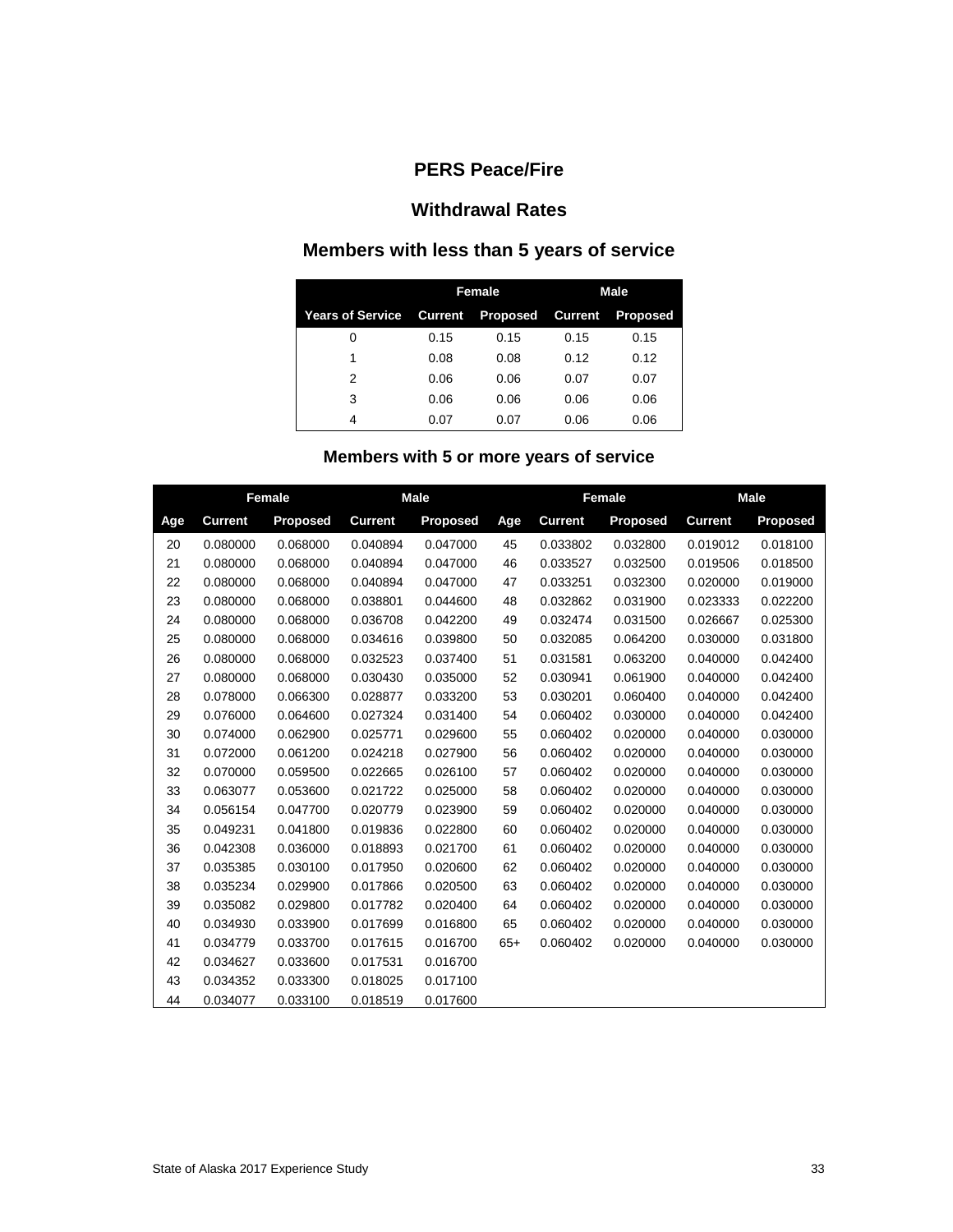# **Reduced Retirement Rates**

|      |          | Female   | Male     |                 |  |  |
|------|----------|----------|----------|-----------------|--|--|
| Age  | Current  | Proposed | Current  | <b>Proposed</b> |  |  |
| < 50 | N/A      |          | N/A      |                 |  |  |
| 50   | 0.087041 | 0.050000 | 0.087041 | 0.050000        |  |  |
| 51   | 0.085580 | 0.070000 | 0.085580 | 0.050000        |  |  |
| 52   | 0.072383 | 0.070000 | 0.072383 | 0.070000        |  |  |
| 53   | 0.076688 | 0.070000 | 0.076688 | 0.070000        |  |  |
| 54   | 0.075561 | 0.350000 | 0.075561 | 0.070000        |  |  |
| 55   | 0.077429 | 0.080000 | 0.077429 | 0.070000        |  |  |
| 56   | 0.077106 | 0.080000 | 0.077106 | 0.070000        |  |  |
| 57   | 0.076730 | 0.080000 | 0.076730 | 0.070000        |  |  |
| 58   | 0.076820 | 0.080000 | 0.076820 | 0.070000        |  |  |
| 59   | 0.200000 | 0.200000 | 0.200000 | 0.200000        |  |  |
| 60+  | N/A      | N/A      | N/A      | N/A             |  |  |

#### **PERS Peace/Fire**

# **Unreduced Retirement Rates**

|        |                | Female   |                | <b>Male</b> |
|--------|----------------|----------|----------------|-------------|
| Age    | <b>Current</b> | Proposed | <b>Current</b> | Proposed    |
| $<$ 47 | 0.060000       | 0.060000 | 0.080000       | 0.088000    |
| 47     | 0.150000       | 0.150000 | 0.080000       | 0.088000    |
| 48     | 0.150000       | 0.150000 | 0.130000       | 0.143000    |
| 49     | 0.150000       | 0.150000 | 0.130000       | 0.143000    |
| 50     | 0.150000       | 0.150000 | 0.150000       | 0.165000    |
| 51     | 0.150000       | 0.150000 | 0.150000       | 0.165000    |
| 52     | 0.150000       | 0.150000 | 0.185000       | 0.203500    |
| 53     | 0.150000       | 0.150000 | 0.185000       | 0.203500    |
| 54     | 0.250000       | 0.250000 | 0.185000       | 0.203500    |
| 55     | 0.200000       | 0.200000 | 0.250000       | 0.275000    |
| 56     | 0.150000       | 0.150000 | 0.250000       | 0.275000    |
| 57     | 0.150000       | 0.150000 | 0.250000       | 0.275000    |
| 58     | 0.150000       | 0.150000 | 0.250000       | 0.275000    |
| 59     | 0.150000       | 0.150000 | 0.250000       | 0.275000    |
| 60     | 0.250000       | 0.250000 | 0.300000       | 0.330000    |
| 61     | 0.200000       | 0.200000 | 0.250000       | 0.275000    |
| 62     | 0.300000       | 0.300000 | 0.250000       | 0.275000    |
| 63     | 0.500000       | 0.500000 | 0.250000       | 0.275000    |
| 64     | 0.500000       | 0.500000 | 0.200000       | 0.220000    |
| 65     | 0.500000       | 0.500000 | 0.200000       | 0.220000    |
| 66     | 0.500000       | 0.500000 | 0.250000       | 0.275000    |
| 67     | 0.500000       | 0.500000 | 0.500000       | 0.550000    |
| 68     | 0.500000       | 0.500000 | 0.500000       | 0.550000    |
| 69     | 0.500000       | 0.500000 | 0.500000       | 0.550000    |
| $70+$  | 1.000000       | 1.000000 | 1.000000       | 1.000000    |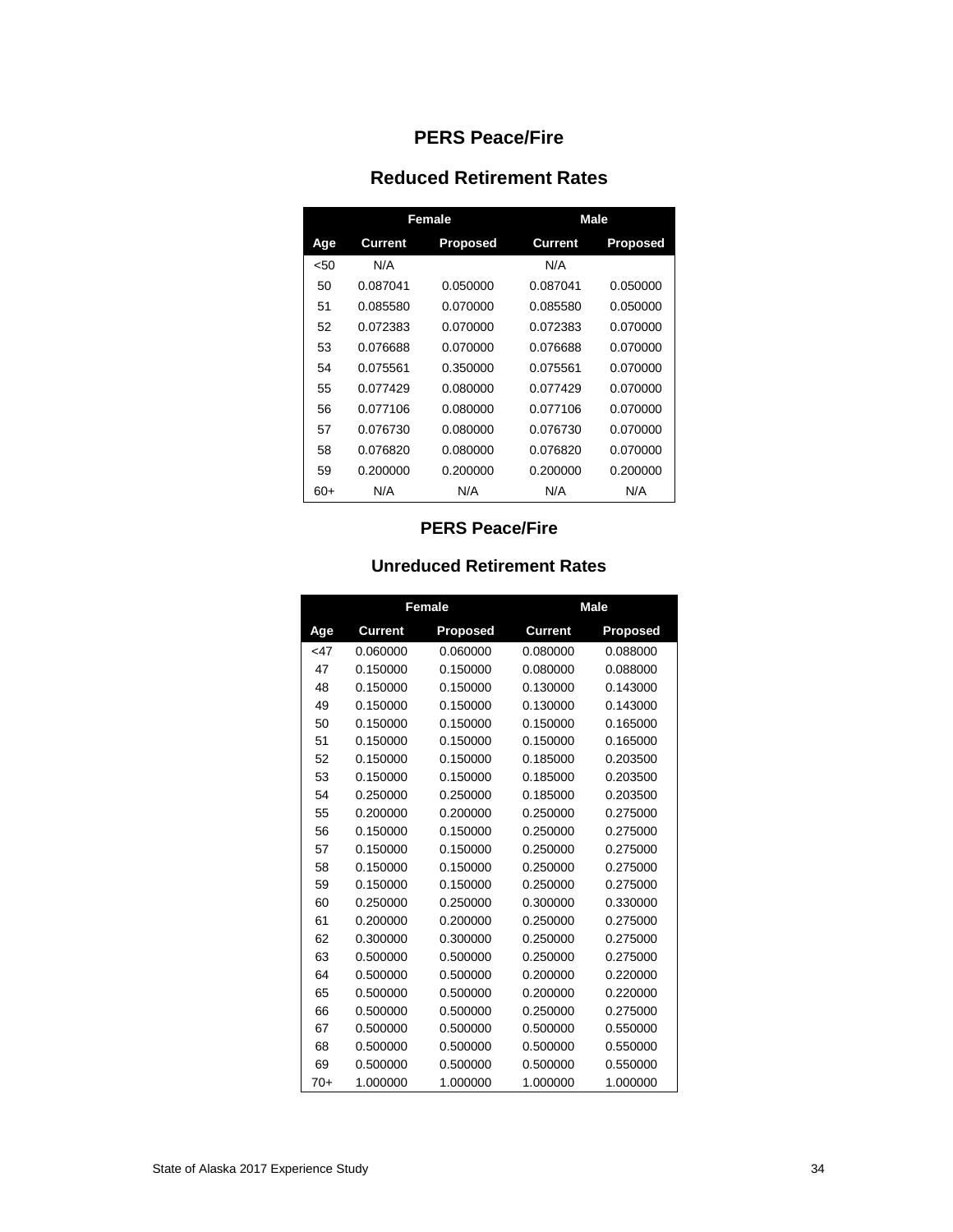| <b>Disability Rates</b> |
|-------------------------|
|-------------------------|

|     | <b>Unisex</b>  | <b>Male</b>     | Female          |     | <b>Unisex</b>  | <b>Male</b>     | <b>Female</b>   |
|-----|----------------|-----------------|-----------------|-----|----------------|-----------------|-----------------|
| Age | <b>Current</b> | <b>Proposed</b> | <b>Proposed</b> | Age | <b>Current</b> | <b>Proposed</b> | <b>Proposed</b> |
| 20  | 0.000224       | 0.000179        | 0.000112        | 40  | 0.001027       | 0.000822        | 0.000514        |
| 21  | 0.000224       | 0.000179        | 0.000112        | 41  | 0.001068       | 0.000854        | 0.000534        |
| 22  | 0.000224       | 0.000179        | 0.000112        | 42  | 0.001108       | 0.000887        | 0.000554        |
| 23  | 0.000305       | 0.000244        | 0.000153        | 43  | 0.001221       | 0.000977        | 0.000611        |
| 24  | 0.000387       | 0.000310        | 0.000194        | 44  | 0.001333       | 0.001066        | 0.000666        |
| 25  | 0.000468       | 0.000374        | 0.000234        | 45  | 0.001446       | 0.001157        | 0.000723        |
| 26  | 0.000550       | 0.000440        | 0.000275        | 46  | 0.001559       | 0.001247        | 0.000780        |
| 27  | 0.000631       | 0.000505        | 0.000316        | 47  | 0.001671       | 0.001337        | 0.000836        |
| 28  | 0.000658       | 0.000526        | 0.000329        | 48  | 0.001828       | 0.001462        | 0.000914        |
| 29  | 0.000685       | 0.000548        | 0.000342        | 49  | 0.001985       | 0.001588        | 0.000992        |
| 30  | 0.000712       | 0.000570        | 0.000356        | 50  | 0.002142       | 0.001714        | 0.001071        |
| 31  | 0.000739       | 0.000591        | 0.000369        | 51  | 0.002299       | 0.001839        | 0.001150        |
| 32  | 0.000765       | 0.000612        | 0.000383        | 52  | 0.002456       | 0.001965        | 0.001228        |
| 33  | 0.000793       | 0.000634        | 0.000396        | 53  | 0.002868       | 0.002294        | 0.001434        |
| 34  | 0.000821       | 0.000657        | 0.000410        | 54  | 0.003280       | 0.002624        | 0.001640        |
| 35  | 0.000849       | 0.000679        | 0.000425        |     |                |                 |                 |
| 36  | 0.000877       | 0.000702        | 0.000439        |     |                |                 |                 |
| 37  | 0.000905       | 0.000724        | 0.000452        |     |                |                 |                 |
| 38  | 0.000946       | 0.000757        | 0.000473        |     |                |                 |                 |
| 39  | 0.000986       | 0.000789        | 0.000493        |     |                |                 |                 |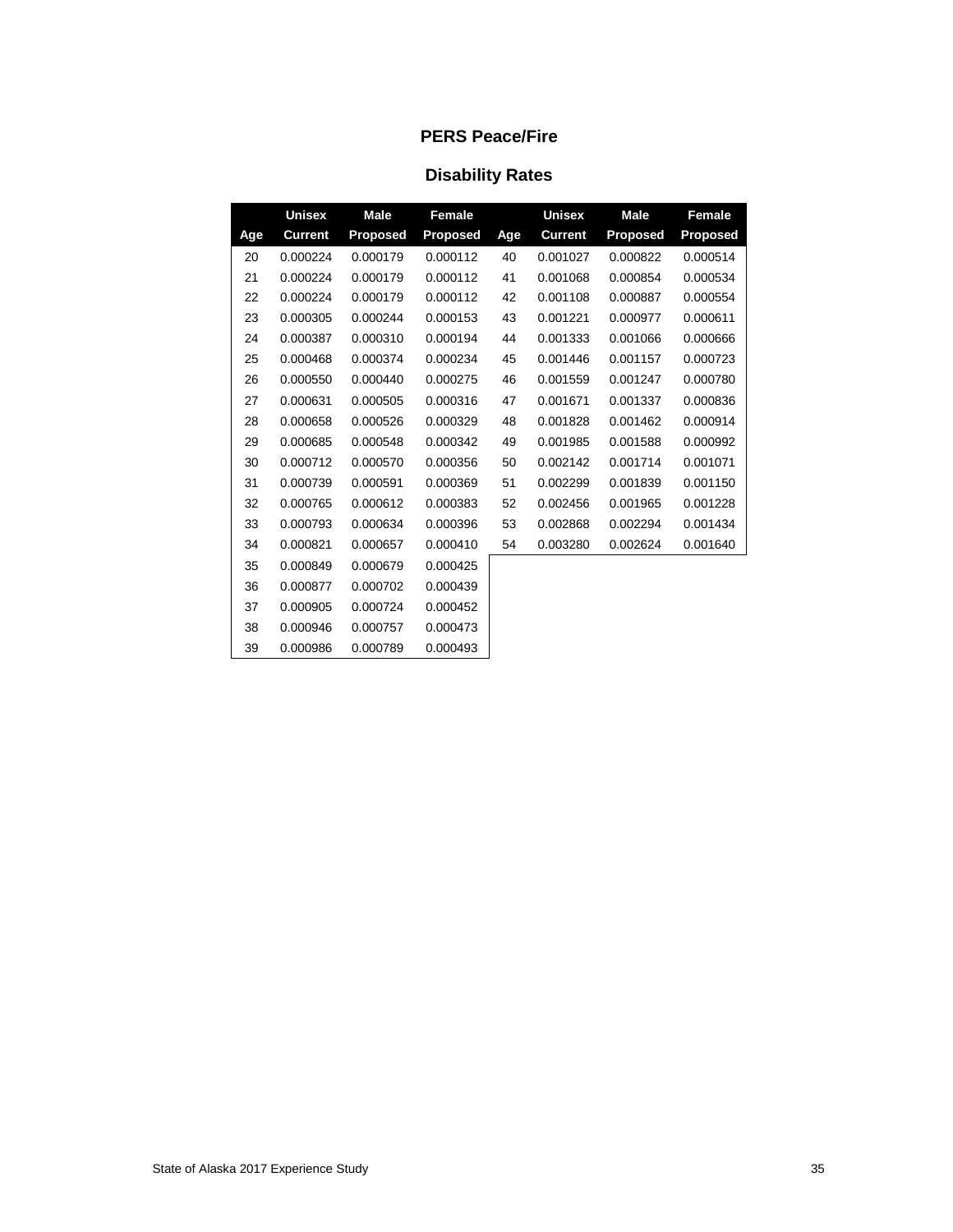# **Salary Scale**

| Years of<br><b>Service</b> | <b>Current</b> | <b>Proposed</b> |
|----------------------------|----------------|-----------------|
| 0                          | 9.66%          | 7.75%           |
| 1                          | 8.66%          | 7.25%           |
| $\overline{2}$             | 7.16%          | 6.75%           |
| 3                          | 7.03%          | 6.25%           |
| $\overline{4}$             | 6.91%          | 5.75%           |
| 5                          | 6.41%          | 5.25%           |
| 6                          | 5.66%          | 4.75%           |
| $\overline{7}$             | 4.92%          | 4.25%           |
| 8                          | 4.92%          | 3.75%           |
| 9                          | 4.92%          | 3.65%           |
| 10                         | 4.92%          | 3.55%           |
| 11                         | 4.92%          | 3.45%           |
| 12                         | 4.92%          | 3.35%           |
| 13                         | 4.92%          | 3.25%           |
| 14                         | 4.92%          | 3.15%           |
| 15                         | 4.92%          | 3.05%           |
| 16                         | 4.92%          | 2.95%           |
| 17                         | 4.92%          | 2.85%           |
| 18                         | 4.92%          | 2.75%           |
| 19                         | 4.92%          | 2.75%           |
| $20+$                      | 4.92%          | 2.75%           |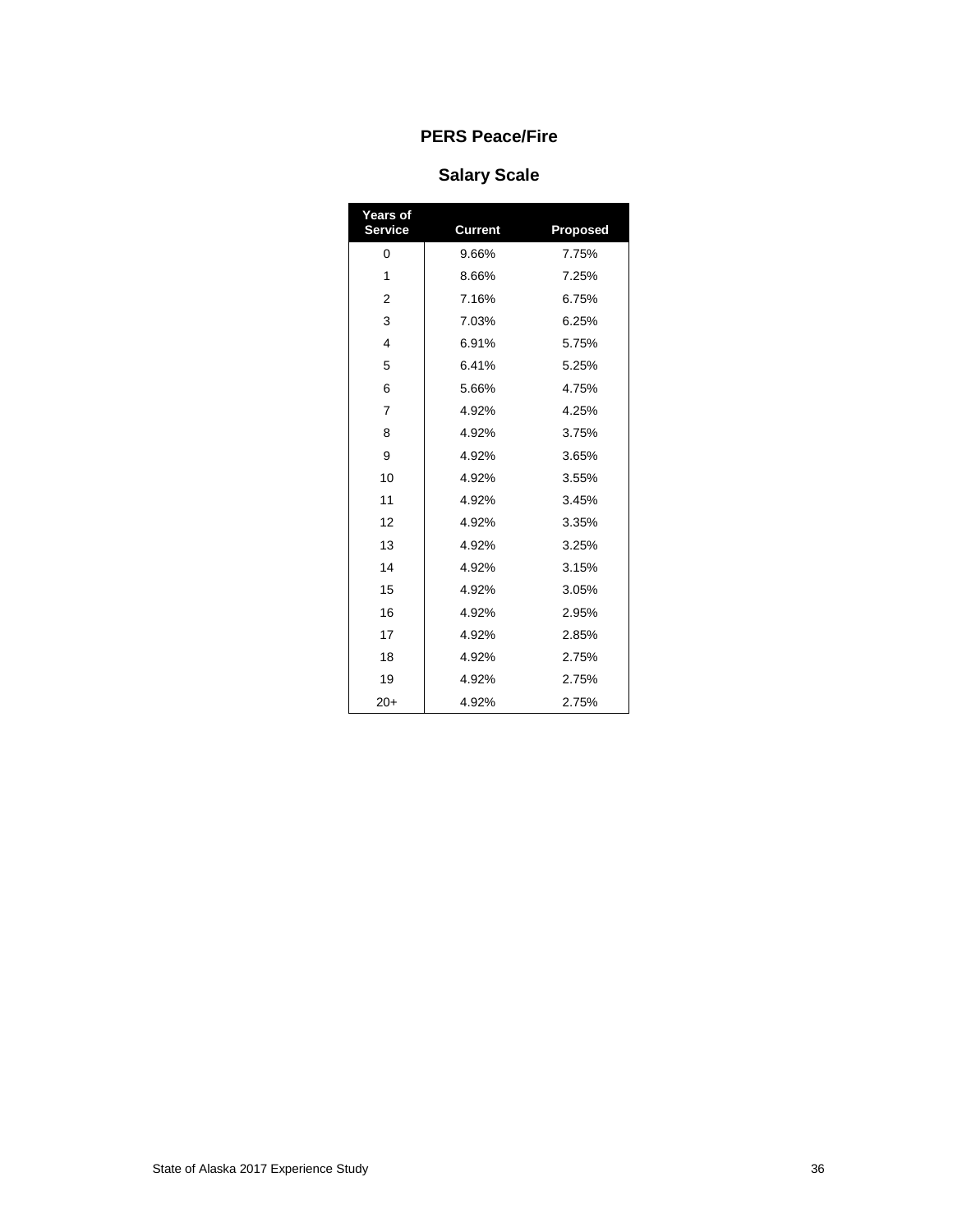#### **PERS DCR Peace/Fire**

#### **Withdrawal Rates**

# **Members with less than 5 years of service**

|                                   |                | Female                       | <b>Male</b>    |                              |  |  |
|-----------------------------------|----------------|------------------------------|----------------|------------------------------|--|--|
| <b>Years of</b><br><b>Service</b> | <b>Current</b> | <b>Proposed</b><br>(rounded) | <b>Current</b> | <b>Proposed</b><br>(rounded) |  |  |
| 0                                 | 0.17           | 0.21                         | 0.18           | 0.19                         |  |  |
| 1                                 | 0.13           | 0.16                         | 0.14           | 0.15                         |  |  |
| 2                                 | 0.11           | 0.14                         | 0.10           | 0.11                         |  |  |
| 3                                 | 0.10           | 0.13                         | 0.09           | 0.09                         |  |  |
| 4                                 | 0.09           | 0.11                         | 0.08           | 0.08                         |  |  |

# **Members with 5 or more years of service**

|     | <b>Female</b>  |          | <b>Male</b>    |          |       | <b>Female</b>  |                 | <b>Male</b>    |          |
|-----|----------------|----------|----------------|----------|-------|----------------|-----------------|----------------|----------|
| Age | <b>Current</b> | Proposed | <b>Current</b> | Proposed | Age   | <b>Current</b> | <b>Proposed</b> | <b>Current</b> | Proposed |
| 20  | 0.085500       | 0.119700 | 0.048000       | 0.055200 | 45    | 0.078800       | 0.110300        | 0.049678       | 0.057100 |
| 21  | 0.085500       | 0.119700 | 0.048000       | 0.055200 | 46    | 0.078400       | 0.109800        | 0.049061       | 0.056400 |
| 22  | 0.085500       | 0.119700 | 0.048000       | 0.055200 | 47    | 0.078000       | 0.109200        | 0.048444       | 0.055700 |
| 23  | 0.085500       | 0.119700 | 0.049120       | 0.056500 | 48    | 0.077400       | 0.108400        | 0.052256       | 0.060100 |
| 24  | 0.085500       | 0.119700 | 0.050240       | 0.057800 | 49    | 0.076800       | 0.107500        | 0.056067       | 0.064500 |
| 25  | 0.085500       | 0.119700 | 0.051360       | 0.059100 | 50    | 0.076200       | 0.106700        | 0.059878       | 0.068900 |
| 26  | 0.085500       | 0.119700 | 0.052480       | 0.060400 | 51    | 0.075600       | 0.105800        | 0.063689       | 0.073200 |
| 27  | 0.085500       | 0.119700 | 0.053600       | 0.061600 | 52    | 0.075000       | 0.105000        | 0.067500       | 0.077600 |
| 28  | 0.085275       | 0.119400 | 0.053528       | 0.061600 | 53    | 0.076154       | 0.106600        | 0.069300       | 0.079700 |
| 29  | 0.085050       | 0.119100 | 0.053456       | 0.061500 | 54    | 0.077308       | 0.108200        | 0.071100       | 0.081800 |
| 30  | 0.084825       | 0.118800 | 0.053384       | 0.061400 | 55    | 0.078462       | 0.109800        | 0.072900       | 0.083800 |
| 31  | 0.084600       | 0.118400 | 0.053312       | 0.061300 | 56    | 0.079615       | 0.111500        | 0.074700       | 0.085900 |
| 32  | 0.084375       | 0.118100 | 0.053239       | 0.061200 | 57    | 0.080769       | 0.113100        | 0.076500       | 0.088000 |
| 33  | 0.084214       | 0.117900 | 0.053119       | 0.061100 | 58    | 0.081923       | 0.114700        | 0.078480       | 0.090300 |
| 34  | 0.084054       | 0.117700 | 0.052998       | 0.060900 | 59    | 0.083077       | 0.116300        | 0.080460       | 0.092500 |
| 35  | 0.083893       | 0.117500 | 0.052878       | 0.060800 | 60    | 0.084231       | 0.117900        | 0.082440       | 0.094800 |
| 36  | 0.083732       | 0.117200 | 0.052757       | 0.060700 | 61    | 0.085385       | 0.119500        | 0.084420       | 0.097100 |
| 37  | 0.083571       | 0.117000 | 0.052636       | 0.060500 | 62    | 0.086538       | 0.121200        | 0.086400       | 0.099400 |
| 38  | 0.082857       | 0.116000 | 0.052415       | 0.060300 | 63    | 0.087692       | 0.122800        | 0.107600       | 0.123700 |
| 39  | 0.082143       | 0.115000 | 0.052194       | 0.060000 | 64    | 0.088846       | 0.124400        | 0.128800       | 0.148100 |
| 40  | 0.081429       | 0.114000 | 0.051972       | 0.059800 | $65+$ | 0.090000       | 0.126000        | 0.150000       | 0.172500 |
| 41  | 0.080714       | 0.113000 | 0.051751       | 0.059500 |       |                |                 |                |          |
| 42  | 0.080000       | 0.112000 | 0.051529       | 0.059030 |       |                |                 |                |          |
| 43  | 0.079600       | 0.111400 | 0.050912       | 0.058500 |       |                |                 |                |          |
| 44  | 0.079200       | 0.110900 | 0.050295       | 0.057800 |       |                |                 |                |          |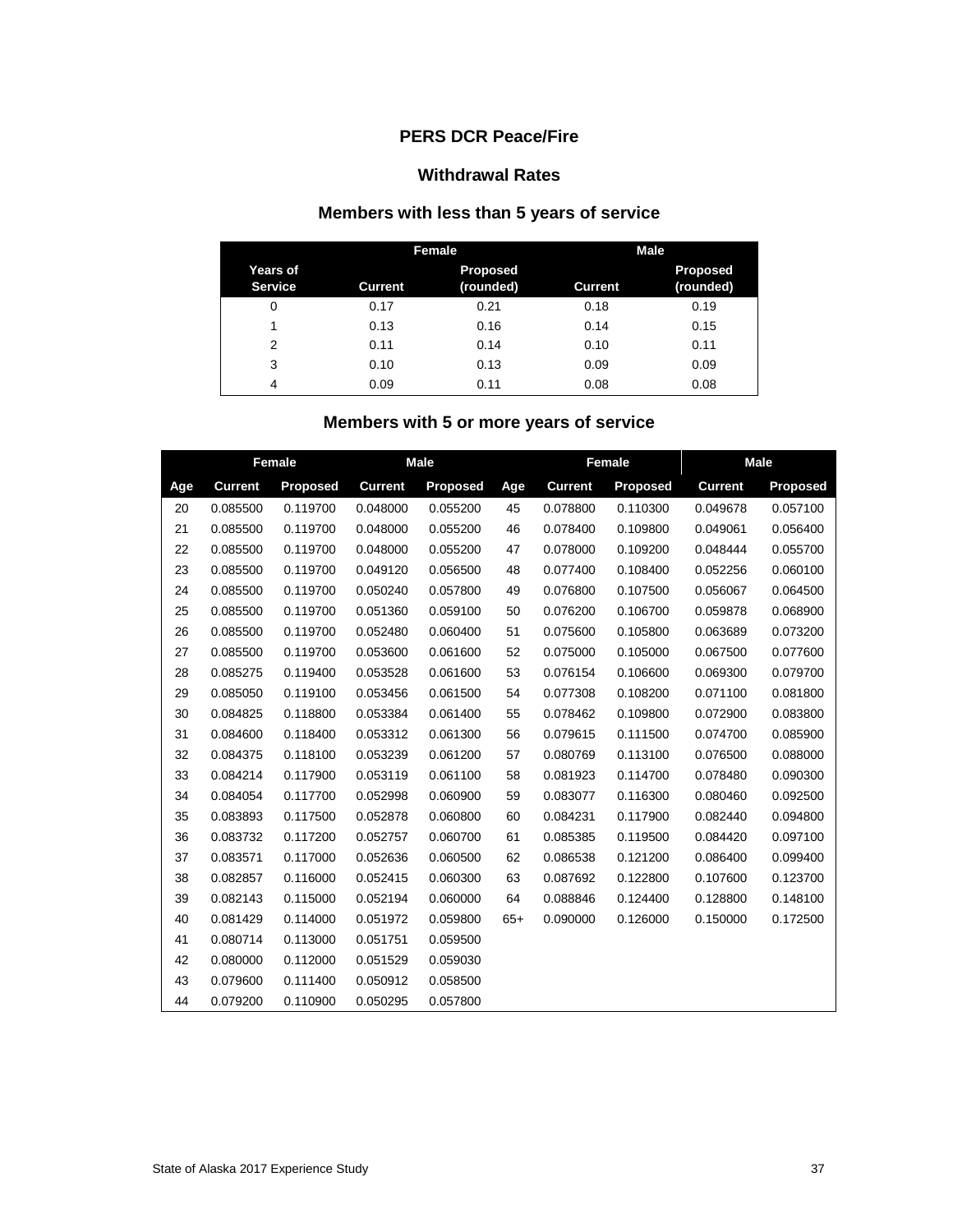#### **Withdrawal Rates**

# **Members with less than 5 years of service**

|         |                |        | Hire Age $<$ 35 |        | Hire Age $> 35$ |               |                 |         |
|---------|----------------|--------|-----------------|--------|-----------------|---------------|-----------------|---------|
|         | <b>Current</b> |        | <b>Proposed</b> |        | <b>Current</b>  |               | <b>Proposed</b> |         |
| Service | Male           | Female | Male            | Female | Male            | <b>Female</b> | Male            | Female. |
| 0       | 0.29           | 0.29   | 0.29            | 0.29   | 0.20            | 0.20          | 0.20            | 0.20    |
|         | 0.16           | 0.20   | 0.16            | 0.20   | 0.12            | 0.15          | 0.12            | 0.15    |
| 2       | 0.13           | 0.16   | 0.13            | 0.16   | 0.10            | 0.13          | 0.10            | 0.13    |
| 3       | 0.10           | 0.13   | 0.10            | 0.13   | 0.09            | 0.10          | 0.09            | 0.10    |
| 4       | 0.08           | 0.10   | 0.08            | 0.10   | 0.09            | 0.09          | 0.09            | 0.09    |

# **Members with 5 or more years of service**

|     | <b>Female</b>  |          | <b>Male</b>    |          |       |                | <b>Female</b> | <b>Male</b>    |          |
|-----|----------------|----------|----------------|----------|-------|----------------|---------------|----------------|----------|
| Age | <b>Current</b> | Proposed | <b>Current</b> | Proposed | Age   | <b>Current</b> | Proposed      | <b>Current</b> | Proposed |
| 20  | 0.136735       | 0.129900 | 0.095000       | 0.114000 | 45    | 0.045685       | 0.048000      | 0.039880       | 0.043900 |
| 21  | 0.136735       | 0.129900 | 0.095000       | 0.114000 | 46    | 0.043828       | 0.046000      | 0.039357       | 0.043300 |
| 22  | 0.136735       | 0.129900 | 0.095000       | 0.114000 | 47    | 0.041972       | 0.044100      | 0.038834       | 0.042700 |
| 23  | 0.128522       | 0.122100 | 0.090250       | 0.108500 | 48    | 0.041891       | 0.044000      | 0.038701       | 0.042600 |
| 24  | 0.120309       | 0.114300 | 0.085500       | 0.102600 | 49    | 0.041809       | 0.043900      | 0.038568       | 0.042400 |
| 25  | 0.112096       | 0.106500 | 0.080750       | 0.096900 | 50    | 0.041566       | 0.044500      | 0.038170       | 0.036300 |
| 26  | 0.103883       | 0.098700 | 0.076000       | 0.091200 | 51    | 0.041365       | 0.044300      | 0.037844       | 0.036000 |
| 27  | 0.095670       | 0.090900 | 0.071250       | 0.085500 | 52    | 0.041121       | 0.044000      | 0.037460       | 0.035600 |
| 28  | 0.091756       | 0.087200 | 0.069160       | 0.083000 | 53    | 0.040844       | 0.043700      | 0.037023       | 0.035200 |
| 29  | 0.087842       | 0.083400 | 0.067060       | 0.080500 | 54    | 0.057924       | 0.062000      | 0.043859       | 0.041700 |
| 30  | 0.083927       | 0.079700 | 0.064960       | 0.078000 | 55    | 0.057924       | 0.050000      | 0.043859       | 0.030000 |
| 31  | 0.080013       | 0.076000 | 0.062870       | 0.075400 | 56    | 0.057924       | 0.050000      | 0.043859       | 0.030000 |
| 32  | 0.076099       | 0.072300 | 0.060770       | 0.072900 | 57    | 0.057924       | 0.050000      | 0.043859       | 0.030000 |
| 33  | 0.072399       | 0.068800 | 0.058280       | 0.069900 | 58    | 0.057924       | 0.050000      | 0.043859       | 0.030000 |
| 34  | 0.068699       | 0.065300 | 0.055780       | 0.066900 | 59    | 0.057924       | 0.050000      | 0.043859       | 0.030000 |
| 35  | 0.064999       | 0.061700 | 0.053290       | 0.063900 | 60    | 0.057924       | 0.050000      | 0.043859       | 0.030000 |
| 36  | 0.061299       | 0.058200 | 0.050790       | 0.061000 | 61    | 0.057924       | 0.050000      | 0.043859       | 0.030000 |
| 37  | 0.057599       | 0.054700 | 0.048300       | 0.058000 | 62    | 0.057924       | 0.050000      | 0.043859       | 0.030000 |
| 38  | 0.056330       | 0.053500 | 0.046930       | 0.056300 | 63    | 0.057924       | 0.050000      | 0.043859       | 0.030000 |
| 39  | 0.055061       | 0.052300 | 0.045560       | 0.054700 | 64    | 0.057924       | 0.050000      | 0.043859       | 0.030000 |
| 40  | 0.053792       | 0.056500 | 0.044190       | 0.048600 | $65+$ | 0.057924       | 0.050000      | 0.043859       | 0.030000 |
| 41  | 0.052523       | 0.055100 | 0.042820       | 0.047100 |       |                |               |                |          |
| 42  | 0.051254       | 0.053800 | 0.041450       | 0.045600 |       |                |               |                |          |
| 43  | 0.049398       | 0.051900 | 0.040930       | 0.045000 |       |                |               |                |          |
| 44  | 0.047541       | 0.049900 | 0.040400       | 0.044400 |       |                |               |                |          |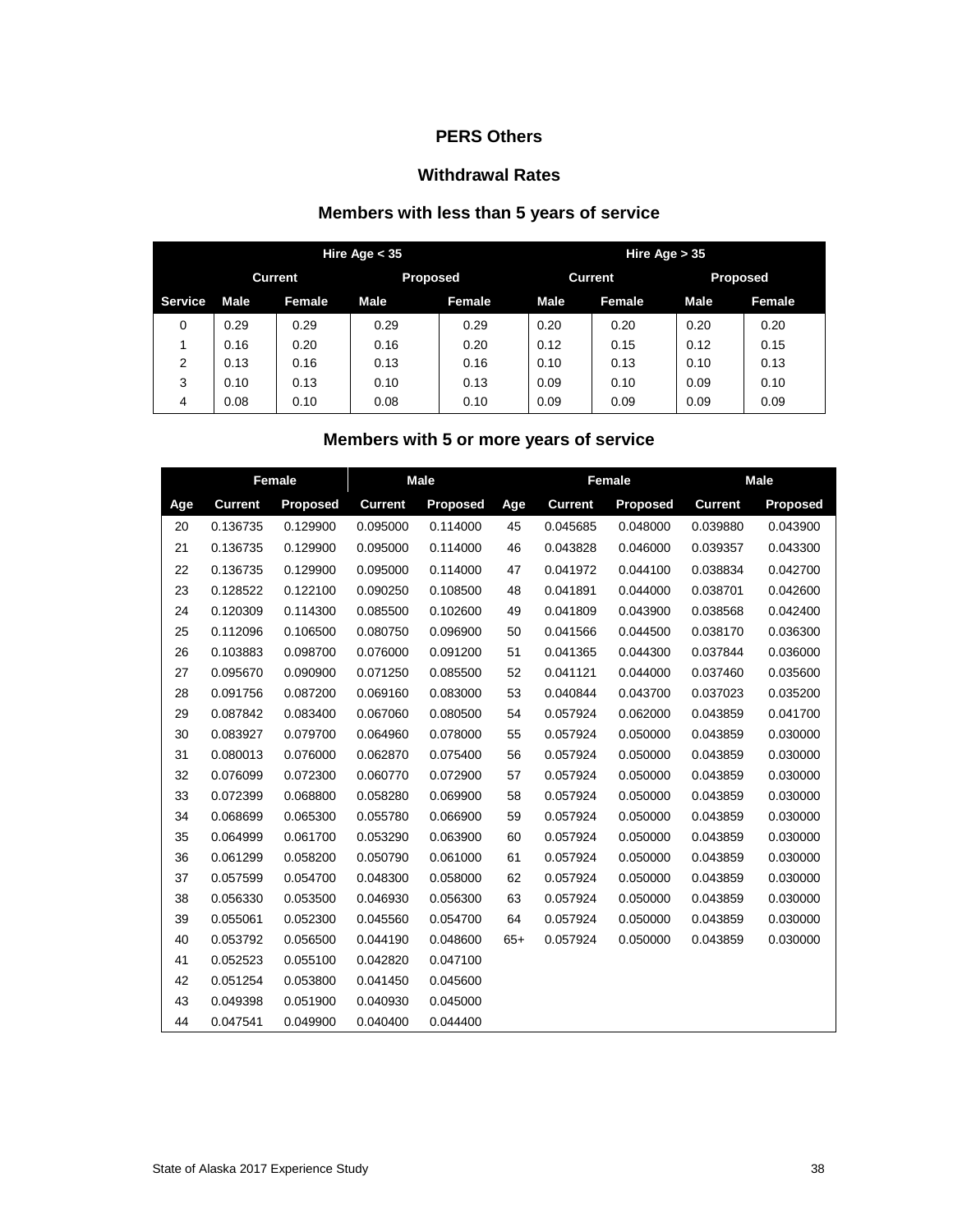#### **Reduced Retirement Rates**

|       |                | <b>Female</b>   | <b>Male</b>    |          |  |  |
|-------|----------------|-----------------|----------------|----------|--|--|
| Age   | <b>Current</b> | <b>Proposed</b> | <b>Current</b> | Proposed |  |  |
| $50$  | N/A            | N/A             | N/A            | N/A      |  |  |
| 50    | 0.06           | 0.08            | 0.04           | 0.06     |  |  |
| 51    | 0.06           | 0.08            | 0.04           | 0.06     |  |  |
| 52    | 0.08           | 0.08            | 0.06           | 0.09     |  |  |
| 53    | 0.08           | 0.08            | 0.06           | 0.09     |  |  |
| 54    | 0.14           | 0.15            | 0.14           | 0.20     |  |  |
| 55    | 0.06           | 0.06            | 0.05           | 0.06     |  |  |
| 56    | 0.06           | 0.06            | 0.05           | 0.06     |  |  |
| 57    | 0.06           | 0.06            | 0.05           | 0.06     |  |  |
| 58    | 0.06           | 0.06            | 0.05           | 0.06     |  |  |
| 59    | 0.16           | 0.20            | 0.14           | 0.15     |  |  |
| $60+$ | N/A            | N/A             | N/A            | N/A      |  |  |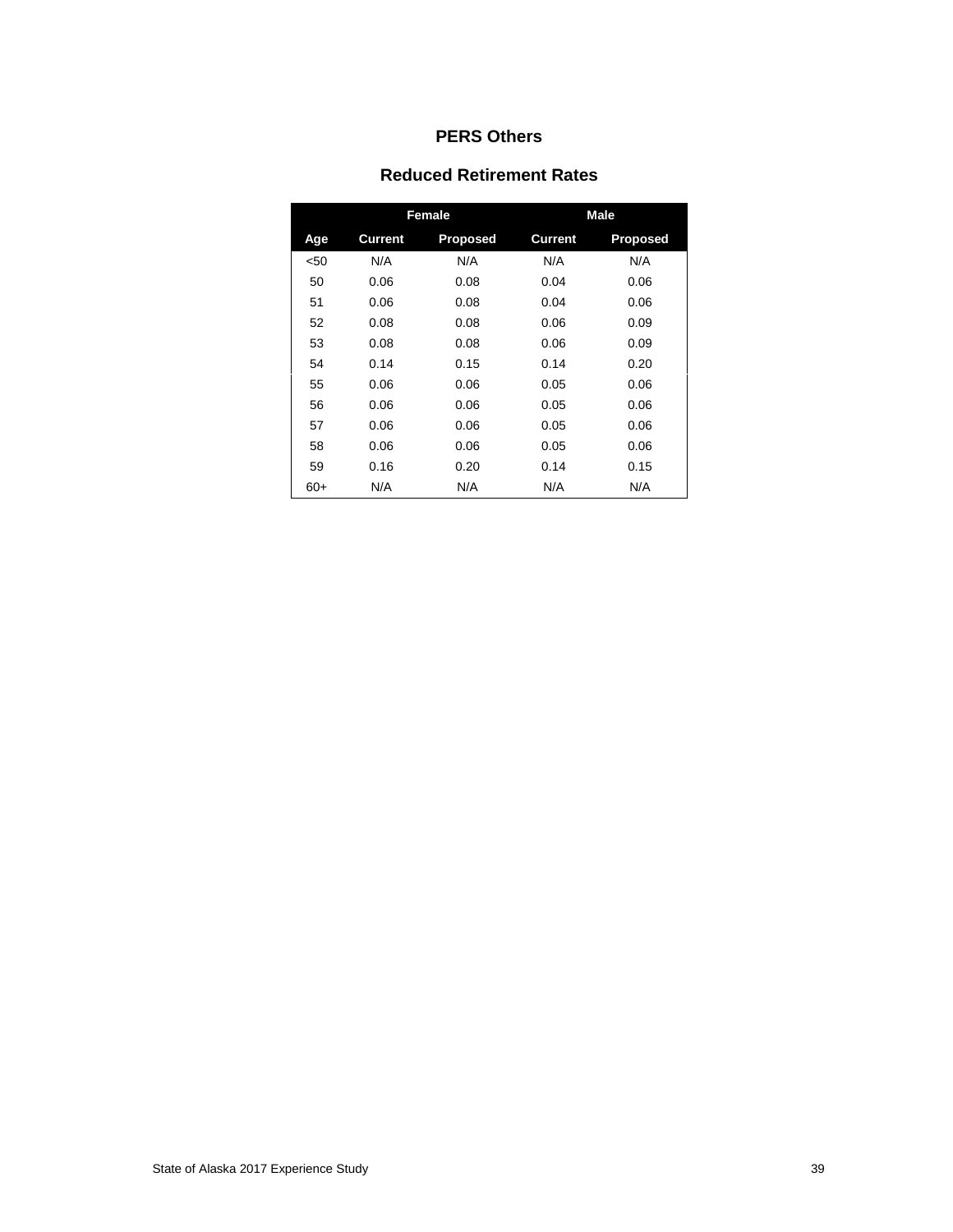#### **Unreduced Retirement Rates**

|       |                             | Female                       | <b>Male</b>                 |                              |  |  |
|-------|-----------------------------|------------------------------|-----------------------------|------------------------------|--|--|
| Age   | <b>Current</b><br>(rounded) | <b>Proposed</b><br>(rounded) | <b>Current</b><br>(rounded) | <b>Proposed</b><br>(rounded) |  |  |
| <50   | 0.10                        | 0.11                         | 0.10                        | 0.11                         |  |  |
| 50    | 0.35                        | 0.39                         | 0.30                        | 0.33                         |  |  |
| 51    | 0.35                        | 0.39                         | 0.33                        | 0.36                         |  |  |
| 52    | 0.35                        | 0.39                         | 0.33                        | 0.36                         |  |  |
| 53    | 0.35                        | 0.39                         | 0.33                        | 0.36                         |  |  |
| 54    | 0.35                        | 0.39                         | 0.35                        | 0.38                         |  |  |
| 55    | 0.30                        | 0.33                         | 0.30                        | 0.33                         |  |  |
| 56    | 0.20                        | 0.22                         | 0.20                        | 0.22                         |  |  |
| 57    | 0.18                        | 0.20                         | 0.20                        | 0.22                         |  |  |
| 58    | 0.18                        | 0.20                         | 0.20                        | 0.22                         |  |  |
| 59    | 0.18                        | 0.20                         | 0.20                        | 0.22                         |  |  |
| 60    | 0.21                        | 0.23                         | 0.20                        | 0.22                         |  |  |
| 61    | 0.20                        | 0.22                         | 0.20                        | 0.22                         |  |  |
| 62    | 0.20                        | 0.22                         | 0.20                        | 0.22                         |  |  |
| 63    | 0.20                        | 0.22                         | 0.20                        | 0.22                         |  |  |
| 64    | 0.20                        | 0.22                         | 0.20                        | 0.22                         |  |  |
| 65    | 0.26                        | 0.29                         | 0.23                        | 0.25                         |  |  |
| 66    | 0.26                        | 0.29                         | 0.25                        | 0.28                         |  |  |
| 67    | 0.22                        | 0.24                         | 0.20                        | 0.22                         |  |  |
| 68    | 0.22                        | 0.24                         | 0.23                        | 0.25                         |  |  |
| 69    | 0.22                        | 0.24                         | 0.25                        | 0.28                         |  |  |
| 70    | 0.22                        | 0.24                         | 0.25                        | 0.28                         |  |  |
| 71    | 0.22                        | 0.24                         | 0.25                        | 0.28                         |  |  |
| 72    | 0.25                        | 0.28                         | 0.25                        | 0.28                         |  |  |
| 73    | 0.25                        | 0.28                         | 0.25                        | 0.28                         |  |  |
| 74    | 0.35                        | 0.39                         | 0.25                        | 0.28                         |  |  |
| 75-79 | 0.50                        | 0.55                         | 0.50                        | 0.55                         |  |  |
| 80-89 | 0.50                        | 1.00                         | 0.50                        | 1.00                         |  |  |
| $90+$ | 1.00                        | 1.00                         | 1.00                        | 1.00                         |  |  |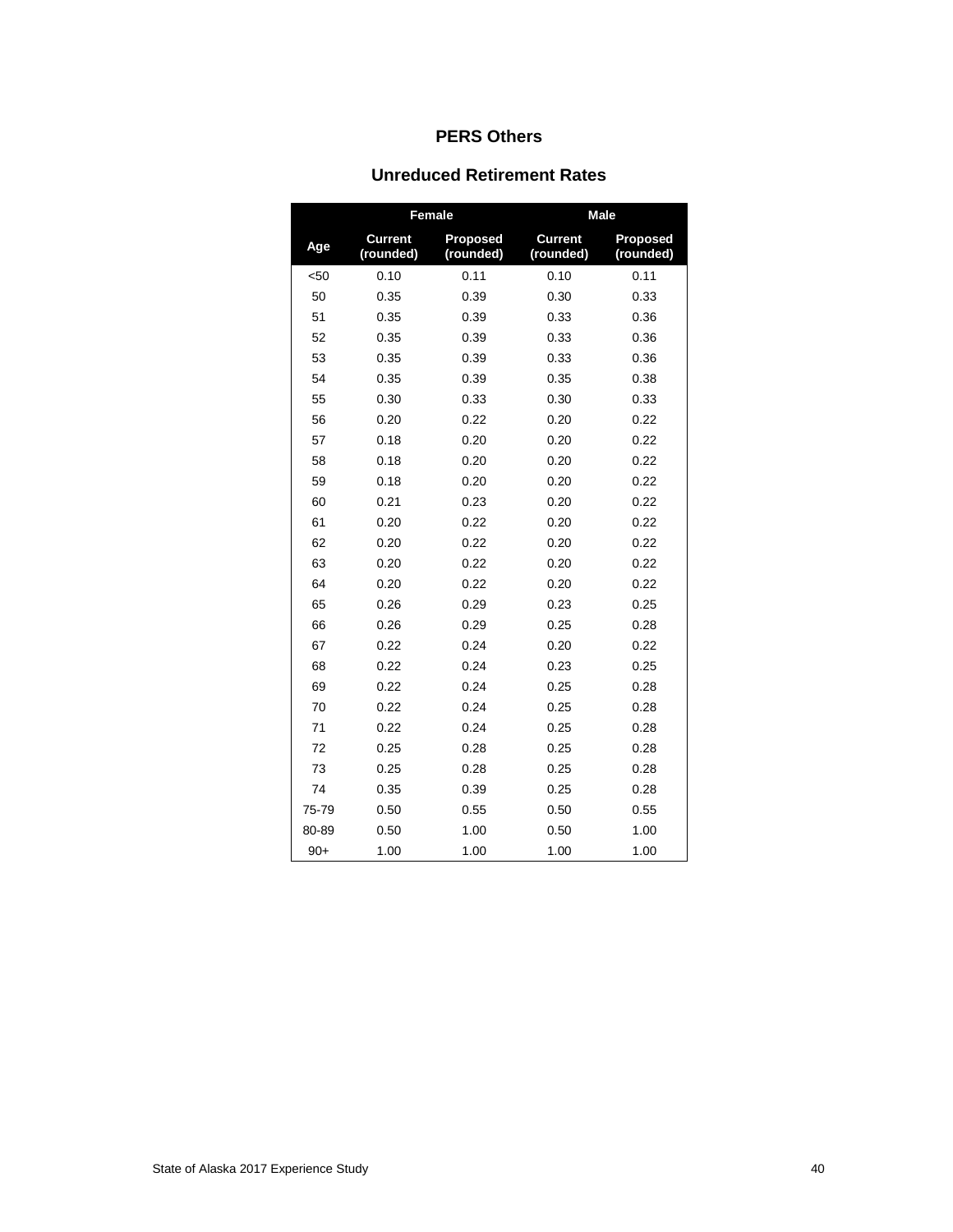|     | Female         |                 | <b>Male</b>    |                 |     | Female         |                 | <b>Male</b>    |          |
|-----|----------------|-----------------|----------------|-----------------|-----|----------------|-----------------|----------------|----------|
| Age | <b>Current</b> | <b>Proposed</b> | <b>Current</b> | <b>Proposed</b> | Age | <b>Current</b> | <b>Proposed</b> | <b>Current</b> | Proposed |
| 20  | 0.000188       | 0.000376        | 0.000218       | 0.000327        | 40  | 0.000381       | 0.000762        | 0.000489       | 0.000734 |
| 21  | 0.000188       | 0.000376        | 0.000218       | 0.000327        | 41  | 0.000397       | 0.000794        | 0.000510       | 0.000765 |
| 22  | 0.000188       | 0.000376        | 0.000218       | 0.000327        | 42  | 0.000413       | 0.000826        | 0.000531       | 0.000797 |
| 23  | 0.000200       | 0.000400        | 0.000240       | 0.000360        | 43  | 0.000454       | 0.000908        | 0.000586       | 0.000879 |
| 24  | 0.000212       | 0.000424        | 0.000261       | 0.000392        | 44  | 0.000495       | 0.000990        | 0.000641       | 0.000962 |
| 25  | 0.000224       | 0.000448        | 0.000283       | 0.000425        | 45  | 0.000536       | 0.001072        | 0.000695       | 0.001043 |
| 26  | 0.000236       | 0.000472        | 0.000304       | 0.000456        | 46  | 0.000577       | 0.001154        | 0.000750       | 0.001125 |
| 27  | 0.000248       | 0.000496        | 0.000326       | 0.000489        | 47  | 0.000618       | 0.001236        | 0.000805       | 0.001208 |
| 28  | 0.000255       | 0.000510        | 0.000334       | 0.000501        | 48  | 0.000680       | 0.001360        | 0.000886       | 0.001329 |
| 29  | 0.000262       | 0.000524        | 0.000342       | 0.000513        | 49  | 0.000742       | 0.001484        | 0.000967       | 0.001451 |
| 30  | 0.000269       | 0.000538        | 0.000349       | 0.000524        | 50  | 0.000804       | 0.001608        | 0.001048       | 0.001572 |
| 31  | 0.000277       | 0.000554        | 0.000357       | 0.000536        | 51  | 0.000867       | 0.001734        | 0.001129       | 0.001694 |
| 32  | 0.000284       | 0.000568        | 0.000365       | 0.000548        | 52  | 0.000929       | 0.001858        | 0.001210       | 0.001815 |
| 33  | 0.000293       | 0.000586        | 0.000377       | 0.000566        | 53  | 0.001084       | 0.002168        | 0.001421       | 0.002132 |
| 34  | 0.000303       | 0.000606        | 0.000389       | 0.000584        | 54  | 0.001239       | 0.002478        | 0.001633       | 0.002450 |
| 35  | 0.000312       | 0.000629        | 0.000401       | 0.000602        |     |                |                 |                |          |
| 36  | 0.000322       | 0.000644        | 0.000413       | 0.000620        |     |                |                 |                |          |
| 37  | 0.000331       | 0.000662        | 0.000425       | 0.000638        |     |                |                 |                |          |
| 38  | 0.000348       | 0.000696        | 0.000446       | 0.000669        |     |                |                 |                |          |
| 39  | 0.000364       | 0.000728        | 0.000467       | 0.000701        |     |                |                 |                |          |

# **Disability Rates**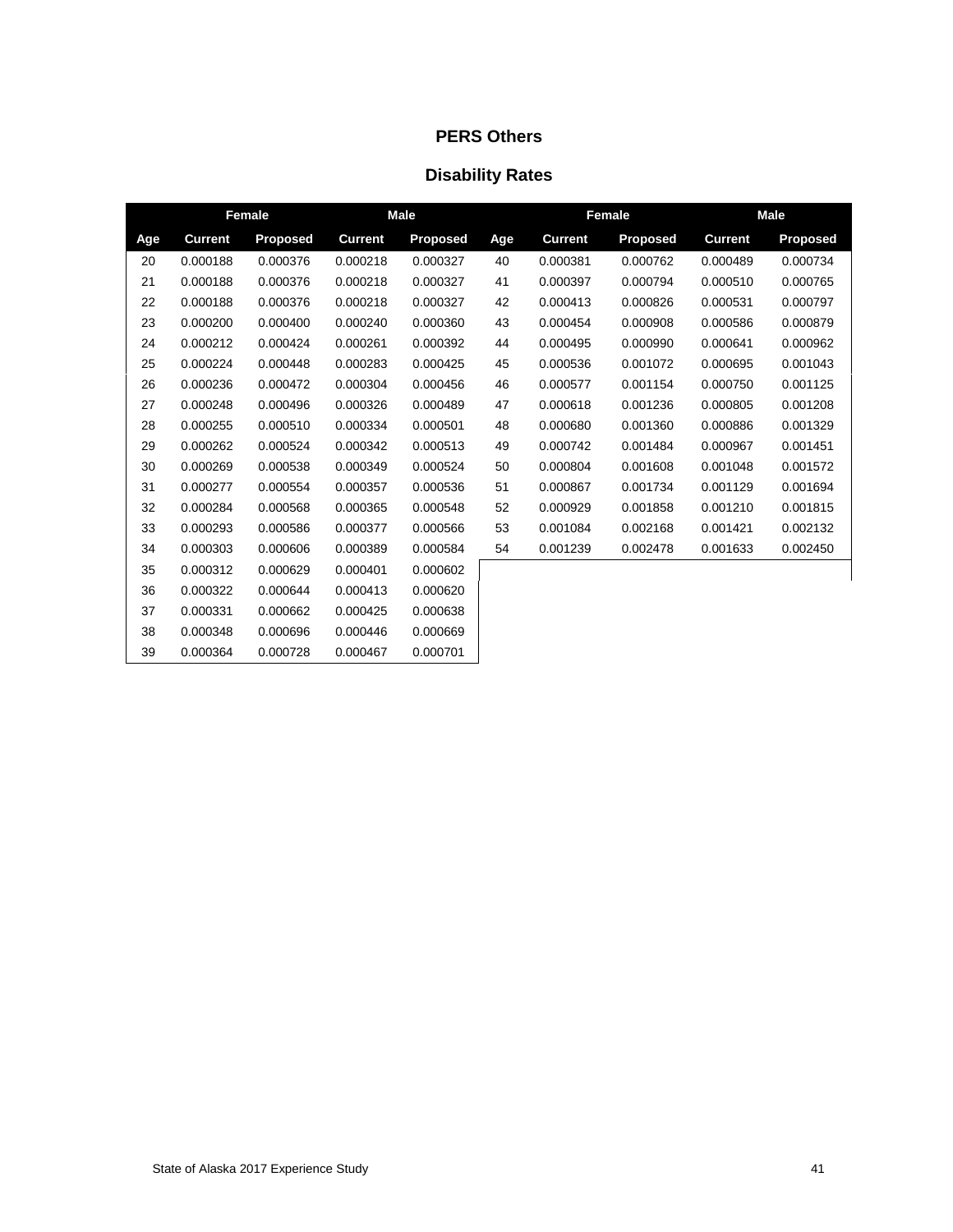# **Salary scale**

| Years of<br>service | <b>Current</b> | <b>Proposed</b> |
|---------------------|----------------|-----------------|
| 0                   | 8.55%          | 6.75%           |
| 1                   | 7.36%          | 6.25%           |
| 2                   | 6.35%          | 5.75%           |
| 3                   | 6.11%          | 5.25%           |
| 4                   | 5.71%          | 4.75%           |
| 5                   | Age Based      | 4.25%           |
| 6                   | Age Based      | 3.75%           |
| $\overline{7}$      | Age Based      | 3.65%           |
| 8                   | Age Based      | 3.55%           |
| 9                   | Age Based      | 3.45%           |
| 10                  | Age Based      | 3.35%           |
| 11                  | Age Based      | 3.25%           |
| 12                  | Age Based      | 3.15%           |
| 13                  | Age Based      | 3.05%           |
| 14                  | Age Based      | 2.95%           |
| 15                  | Age Based      | 2.85%           |
| 16                  | Age Based      | 2.75%           |
| 17                  | Age Based      | 2.75%           |
| 18                  | Age Based      | 2.75%           |
| 19                  | Age Based      | 2.75%           |
| $20+$               | Age Based      | 2.75%           |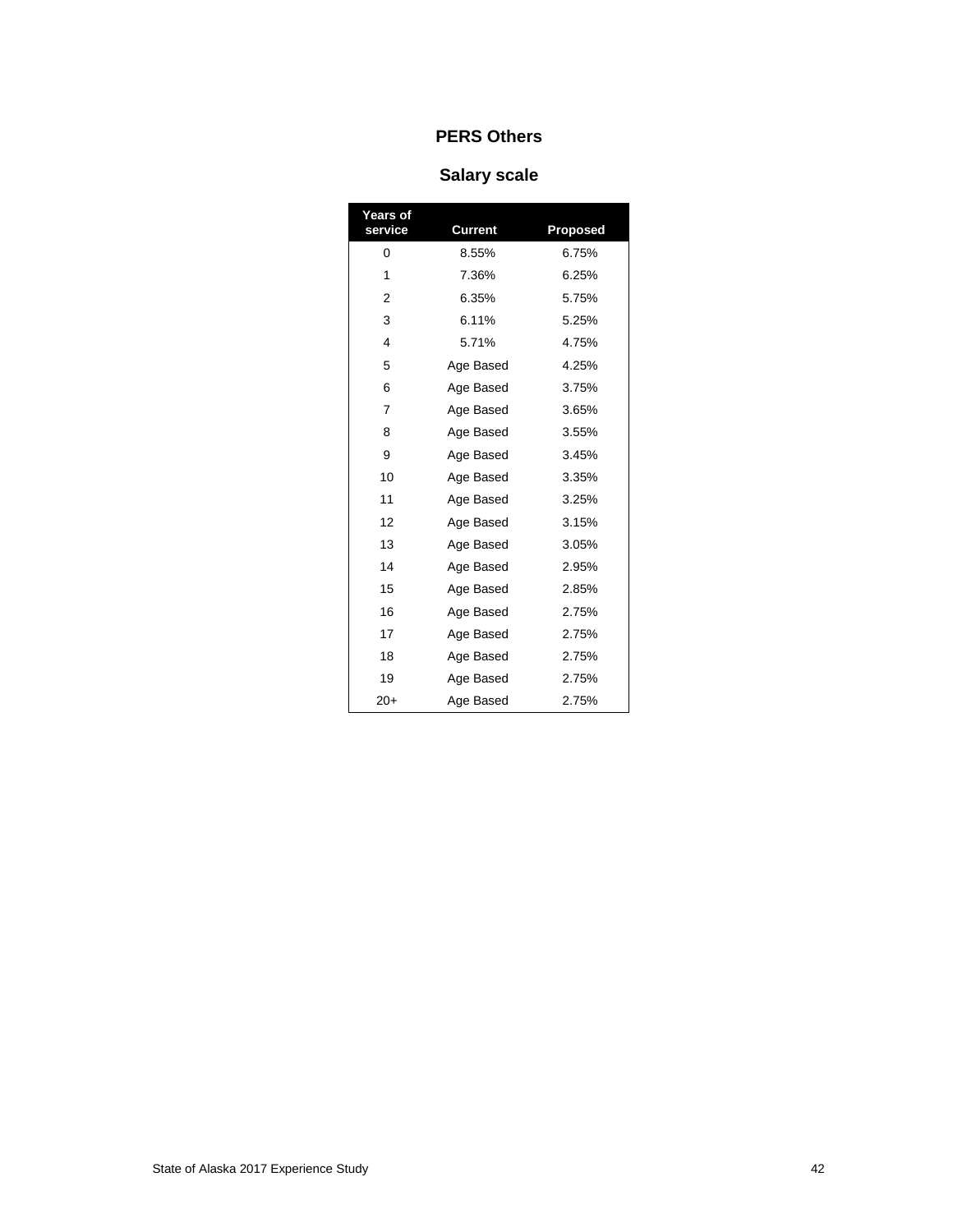#### **PERS DCR Others**

#### **Withdrawal Rates**

# **Members with less than 5 years of service**

|                            |         | <b>Female</b>                | <b>Male</b>    |                              |  |  |
|----------------------------|---------|------------------------------|----------------|------------------------------|--|--|
| Years of<br><b>Service</b> | Current | <b>Proposed</b><br>(rounded) | <b>Current</b> | <b>Proposed</b><br>(rounded) |  |  |
| 0                          | 0.27    | 0.28                         | 0.23           | 0.24                         |  |  |
| 1                          | 0.21    | 0.22                         | 0.20           | 0.21                         |  |  |
| 2                          | 0.17    | 0.18                         | 0.16           | 0.17                         |  |  |
| 3                          | 0.14    | 0.14                         | 0.13           | 0.13                         |  |  |
| 4                          | 0.18    | 0.12                         | 0.09           | 0.09                         |  |  |

# **Members with 5 or more years of service**

|     | Female         |          | <b>Male</b>    |                 |       |                | Female   | Male           |                 |
|-----|----------------|----------|----------------|-----------------|-------|----------------|----------|----------------|-----------------|
| Age | <b>Current</b> | Proposed | <b>Current</b> | <b>Proposed</b> | Age   | <b>Current</b> | Proposed | <b>Current</b> | <b>Proposed</b> |
| 20  | 0.150000       | 0.165000 | 0.109667       | 0.137100        | 45    | 0.071847       | 0.079000 | 0.061728       | 0.077200        |
| 21  | 0.150000       | 0.165000 | 0.109667       | 0.137100        | 46    | 0.068938       | 0.075800 | 0.060789       | 0.076000        |
| 22  | 0.150000       | 0.165000 | 0.109667       | 0.137100        | 47    | 0.066029       | 0.072600 | 0.059850       | 0.074800        |
| 23  | 0.150067       | 0.165100 | 0.109674       | 0.137100        | 48    | 0.065749       | 0.072300 | 0.061414       | 0.076800        |
| 24  | 0.150133       | 0.165100 | 0.109681       | 0.137100        | 49    | 0.065469       | 0.072000 | 0.062977       | 0.078700        |
| 25  | 0.150200       | 0.165200 | 0.109689       | 0.137100        | 50    | 0.065189       | 0.071700 | 0.064541       | 0.080700        |
| 26  | 0.150267       | 0.165300 | 0.109696       | 0.137100        | 51    | 0.064908       | 0.071400 | 0.066104       | 0.082600        |
| 27  | 0.150333       | 0.165400 | 0.109703       | 0.137100        | 52    | 0.064628       | 0.071100 | 0.067668       | 0.084600        |
| 28  | 0.144910       | 0.159400 | 0.107312       | 0.134100        | 53    | 0.066022       | 0.072600 | 0.067714       | 0.084600        |
| 29  | 0.139486       | 0.153400 | 0.104921       | 0.131200        | 54    | 0.067416       | 0.074200 | 0.067760       | 0.084700        |
| 30  | 0.134062       | 0.147500 | 0.102529       | 0.128200        | 55    | 0.068809       | 0.075700 | 0.067806       | 0.084800        |
| 31  | 0.128638       | 0.141500 | 0.100138       | 0.125200        | 56    | 0.070203       | 0.077200 | 0.067853       | 0.084800        |
| 32  | 0.123214       | 0.135500 | 0.097747       | 0.122200        | 57    | 0.071597       | 0.078800 | 0.067899       | 0.084900        |
| 33  | 0.117230       | 0.129000 | 0.093219       | 0.116500        | 58    | 0.074069       | 0.081500 | 0.070131       | 0.087700        |
| 34  | 0.111246       | 0.122400 | 0.088692       | 0.110900        | 59    | 0.076541       | 0.084200 | 0.072363       | 0.090500        |
| 35  | 0.105261       | 0.115800 | 0.084164       | 0.105200        | 60    | 0.079014       | 0.086900 | 0.074595       | 0.093200        |
| 36  | 0.099277       | 0.109200 | 0.079637       | 0.099500        | 61    | 0.081486       | 0.089600 | 0.076827       | 0.096000        |
| 37  | 0.093293       | 0.102600 | 0.075110       | 0.093900        | 62    | 0.083958       | 0.092400 | 0.079059       | 0.098800        |
| 38  | 0.090749       | 0.099800 | 0.072996       | 0.091200        | 63    | 0.095528       | 0.105100 | 0.082239       | 0.102800        |
| 39  | 0.088205       | 0.097000 | 0.070883       | 0.088600        | 64    | 0.107097       | 0.117800 | 0.085420       | 0.106800        |
| 40  | 0.085661       | 0.094200 | 0.068770       | 0.086000        | $65+$ | 0.118667       | 0.130500 | 0.088600       | 0.110800        |
| 41  | 0.083117       | 0.091400 | 0.066657       | 0.083200        |       |                |          |                |                 |
| 42  | 0.080573       | 0.094300 | 0.064544       | 0.080700        |       |                |          |                |                 |
| 43  | 0.077664       | 0.085400 | 0.063605       | 0.079500        |       |                |          |                |                 |
| 44  | 0.074756       | 0.082200 | 0.062667       | 0.078300        |       |                |          |                |                 |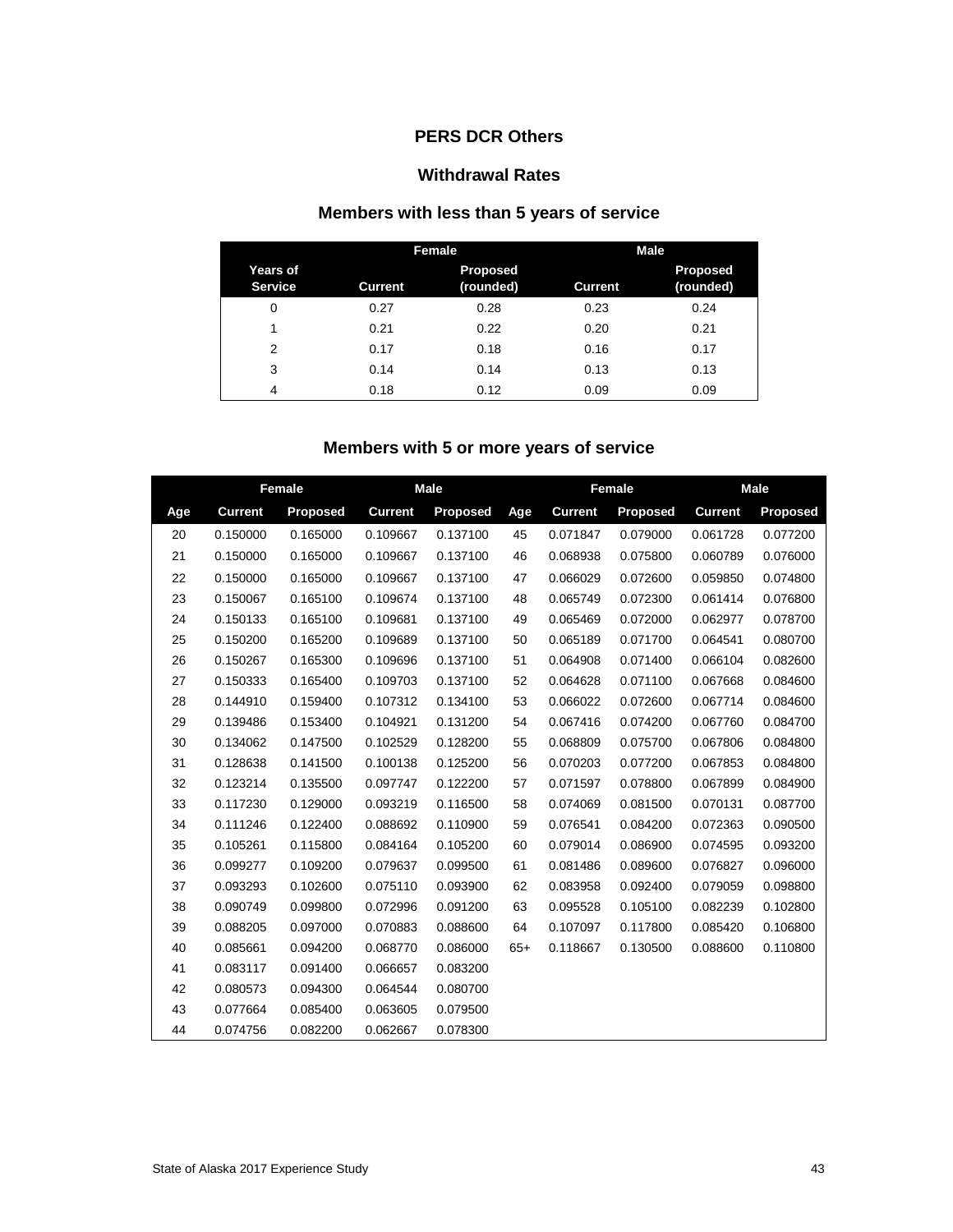#### **Withdrawal Rates**

# **Members with less than 8 years of service**

|                |                | Female          | <b>Male</b>    |                 |  |  |
|----------------|----------------|-----------------|----------------|-----------------|--|--|
| <b>Service</b> | <b>Current</b> | <b>Proposed</b> | <b>Current</b> | <b>Proposed</b> |  |  |
| 0              | 0.170          | 0.170           | 0.204          | 0.204           |  |  |
| 1              | 0.170          | 0.170           | 0.204          | 0.204           |  |  |
| 2              | 0.140          | 0.140           | 0.168          | 0.168           |  |  |
| 3              | 0.120          | 0.120           | 0.144          | 0.144           |  |  |
| 4              | 0.100          | 0.100           | 0.120          | 0.120           |  |  |
| 5              | 0.090          | 0.090           | 0.108          | 0.108           |  |  |
| 6              | 0.075          | 0.075           | 0.090          | 0.090           |  |  |
| 7              | 0.060          | 0.060           | 0.072          | 0.072           |  |  |

# **Members with 8 or more years of service**

|     | <b>Female</b>  |                 | <b>Male</b>    |                 |       | <b>Female</b>  |                 | <b>Male</b>    |                 |
|-----|----------------|-----------------|----------------|-----------------|-------|----------------|-----------------|----------------|-----------------|
| Age | <b>Current</b> | <b>Proposed</b> | <b>Current</b> | <b>Proposed</b> | Age   | <b>Current</b> | <b>Proposed</b> | <b>Current</b> | <b>Proposed</b> |
| 15  | 0.037185       | 0.038300        | 0.031209       | 0.026500        | 40    | 0.036224       | 0.027500        | 0.030159       | 0.022600        |
| 16  | 0.037157       | 0.038300        | 0.031170       | 0.026500        | 41    | 0.036155       | 0.027500        | 0.030085       | 0.022600        |
| 17  | 0.037138       | 0.038300        | 0.031138       | 0.026500        | 42    | 0.036086       | 0.027400        | 0.030010       | 0.022500        |
| 18  | 0.037129       | 0.038200        | 0.031107       | 0.026400        | 43    | 0.035976       | 0.027300        | 0.029866       | 0.022400        |
| 19  | 0.037120       | 0.038200        | 0.031091       | 0.026400        | 44    | 0.035867       | 0.027300        | 0.029721       | 0.022300        |
| 20  | 0.036848       | 0.038000        | 0.030847       | 0.026200        | 45    | 0.035757       | 0.027200        | 0.029577       | 0.022200        |
| 21  | 0.036848       | 0.038000        | 0.030831       | 0.026200        | 46    | 0.035648       | 0.027100        | 0.029432       | 0.022100        |
| 22  | 0.036839       | 0.037900        | 0.030799       | 0.026200        | 47    | 0.035538       | 0.027000        | 0.029288       | 0.022000        |
| 23  | 0.036839       | 0.037900        | 0.030776       | 0.026200        | 48    | 0.035380       | 0.026900        | 0.029046       | 0.021800        |
| 24  | 0.036830       | 0.037900        | 0.030736       | 0.026100        | 49    | 0.035221       | 0.026800        | 0.028805       | 0.021600        |
| 25  | 0.036830       | 0.037900        | 0.030705       | 0.026100        | 50    | 0.035063       | 0.044200        | 0.028563       | 0.034300        |
| 26  | 0.036820       | 0.037900        | 0.030673       | 0.026100        | 51    | 0.034847       | 0.043900        | 0.028248       | 0.033900        |
| 27  | 0.036762       | 0.037900        | 0.030642       | 0.026000        | 52    | 0.034595       | 0.043600        | 0.027878       | 0.033500        |
| 28  | 0.041480       | 0.042700        | 0.030610       | 0.026000        | 53    | 0.034296       | 0.043200        | 0.027468       | 0.033000        |
| 29  | 0.046198       | 0.047600        | 0.030579       | 0.026000        | 54    | 0.059961       | 0.075600        | 0.046305       | 0.030000        |
| 30  | 0.050917       | 0.052400        | 0.030555       | 0.026000        | 55    | 0.059285       | 0.050000        | 0.045414       | 0.020000        |
| 31  | 0.055635       | 0.057300        | 0.030540       | 0.026000        | 56    | 0.058410       | 0.050000        | 0.044334       | 0.020000        |
| 32  | 0.060353       | 0.062200        | 0.030516       | 0.025900        | 57    | 0.057288       | 0.050000        | 0.043012       | 0.020000        |
| 33  | 0.055569       | 0.057200        | 0.030500       | 0.025900        | 58    | 0.056018       | 0.050000        | 0.041567       | 0.020000        |
| 34  | 0.050784       | 0.052300        | 0.030455       | 0.025900        | 59    | 0.054401       | 0.050000        | 0.039826       | 0.020000        |
| 35  | 0.046000       | 0.047400        | 0.030431       | 0.025900        | 60    | 0.052569       | 0.050000        | 0.037868       | 0.020000        |
| 36  | 0.041215       | 0.042500        | 0.030407       | 0.025800        | 61    | 0.050523       | 0.050000        | 0.035694       | 0.020000        |
| 37  | 0.036431       | 0.037500        | 0.030383       | 0.025800        | 62    | 0.048197       | 0.050000        | 0.033170       | 0.020000        |
| 38  | 0.036362       | 0.037500        | 0.030308       | 0.025800        | 63    | 0.045540       | 0.050000        | 0.030294       | 0.020000        |
| 39  | 0.036293       | 0.037400        | 0.030234       | 0.025700        | 64    | 0.042653       | 0.050000        | 0.027176       | 0.020000        |
|     |                |                 |                |                 | $65+$ | 0.066000       | 0.050000        | 0.054000       | 0.020000        |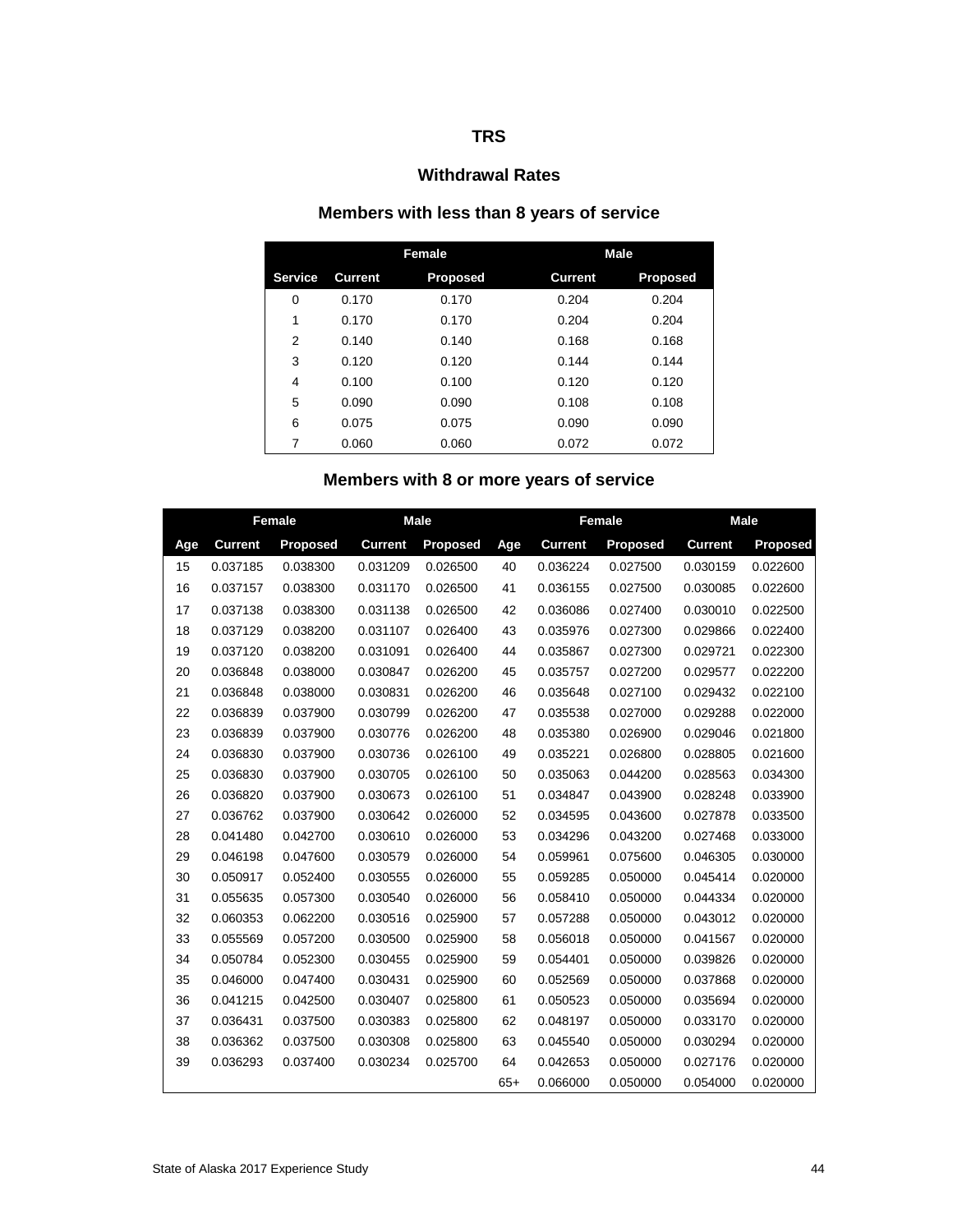#### **Reduced Retirement Rates**

|       |                | Female          | <b>Male</b>    |                 |  |  |
|-------|----------------|-----------------|----------------|-----------------|--|--|
| Age   | <b>Current</b> | <b>Proposed</b> | <b>Current</b> | <b>Proposed</b> |  |  |
| < 50  | N/A            | N/A             | N/A            | N/A             |  |  |
| 50    | 0.08           | 0.10            | 0.08           | 0.10            |  |  |
| 51    | 0.08           | 0.10            | 0.08           | 0.10            |  |  |
| 52    | 0.08           | 0.10            | 0.08           | 0.10            |  |  |
| 53    | 0.08           | 0.12            | 0.08           | 0.10            |  |  |
| 54    | 0.16           | 0.12            | 0.16           | 0.10            |  |  |
| 55    | 0.08           | 0.08            | 0.08           | 0.15            |  |  |
| 56    | 0.08           | 0.08            | 0.08           | 0.10            |  |  |
| 57    | 0.08           | 0.08            | 0.08           | 0.10            |  |  |
| 58    | 0.08           | 0.08            | 0.08           | 0.10            |  |  |
| 59    | 0.16           | 0.08            | 0.16           | 0.10            |  |  |
| $60+$ | N/A            | N/A             | N/A            | N/A             |  |  |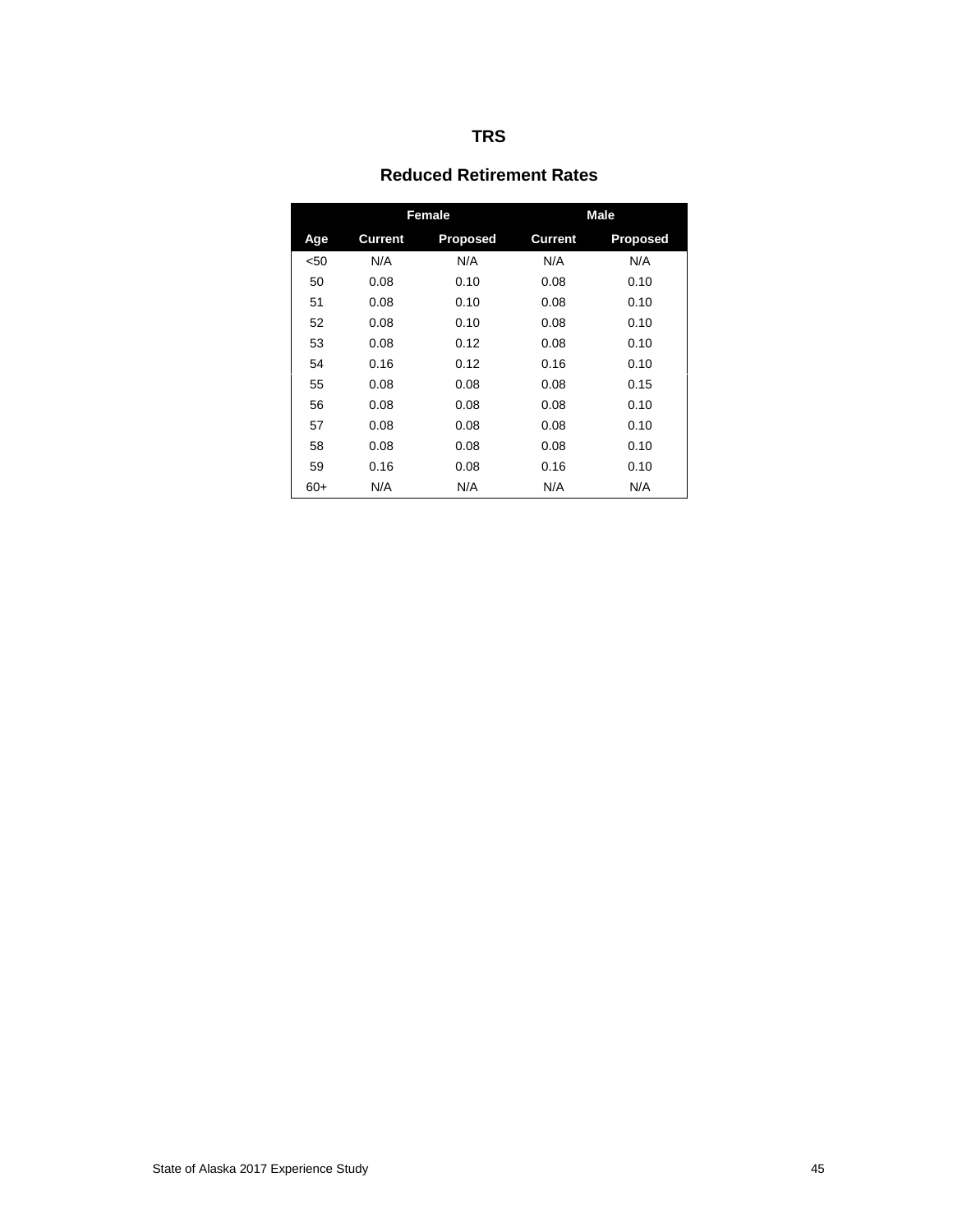#### **Unreduced Retirement Rates**

|       |                | Female          |                | <b>Male</b>     |
|-------|----------------|-----------------|----------------|-----------------|
| Age   | <b>Current</b> | <b>Proposed</b> | <b>Current</b> | <b>Proposed</b> |
| <45   | 0.03           | 0.03            | 0.03           | 0.03            |
| 45    | 0.05           | 0.05            | 0.05           | 0.05            |
| 46    | 0.08           | 0.08            | 0.05           | 0.05            |
| 47    | 0.08           | 0.08            | 0.05           | 0.05            |
| 48    | 0.08           | 0.08            | 0.05           | 0.05            |
| 49    | 0.08           | 0.08            | 0.05           | 0.05            |
| 50    | 0.13           | 0.14            | 0.05           | 0.05            |
| 51    | 0.12           | 0.13            | 0.08           | 0.08            |
| 52    | 0.12           | 0.13            | 0.15           | 0.15            |
| 53    | 0.13           | 0.14            | 0.15           | 0.15            |
| 54    | 0.14           | 0.15            | 0.15           | 0.15            |
| 55    | 0.16           | 0.17            | 0.20           | 0.20            |
| 56    | 0.16           | 0.17            | 0.17           | 0.17            |
| 57    | 0.16           | 0.17            | 0.15           | 0.15            |
| 58    | 0.16           | 0.17            | 0.20           | 0.20            |
| 59    | 0.22           | 0.23            | 0.20           | 0.20            |
| 60    | 0.22           | 0.23            | 0.25           | 0.25            |
| 61    | 0.22           | 0.23            | 0.18           | 0.18            |
| 62    | 0.20           | 0.21            | 0.18           | 0.18            |
| 63    | 0.20           | 0.21            | 0.18           | 0.18            |
| 64    | 0.25           | 0.26            | 0.18           | 0.18            |
| 65    | 0.20           | 0.21            | 0.30           | 0.30            |
| 66    | 0.20           | 0.21            | 0.25           | 0.25            |
| 67    | 0.20           | 0.21            | 0.25           | 0.25            |
| 68    | 0.25           | 0.26            | 0.25           | 0.25            |
| 69    | 0.25           | 0.26            | 0.35           | 0.35            |
| 70    | 0.25           | 0.26            | 0.30           | 0.30            |
| 71    | 0.35           | 0.37            | 0.30           | 0.30            |
| 72    | 0.35           | 0.37            | 0.30           | 0.30            |
| 73    | 0.35           | 0.37            | 0.30           | 0.30            |
| 74    | 0.35           | 0.37            | 0.30           | 0.30            |
| 75-79 | 0.50           | 0.50            | 0.50           | 0.50            |
| 80-84 | 0.50           | 1.00            | 0.50           | 1.00            |
| $85+$ | 1.00           | 1.00            | 1.00           | 1.00            |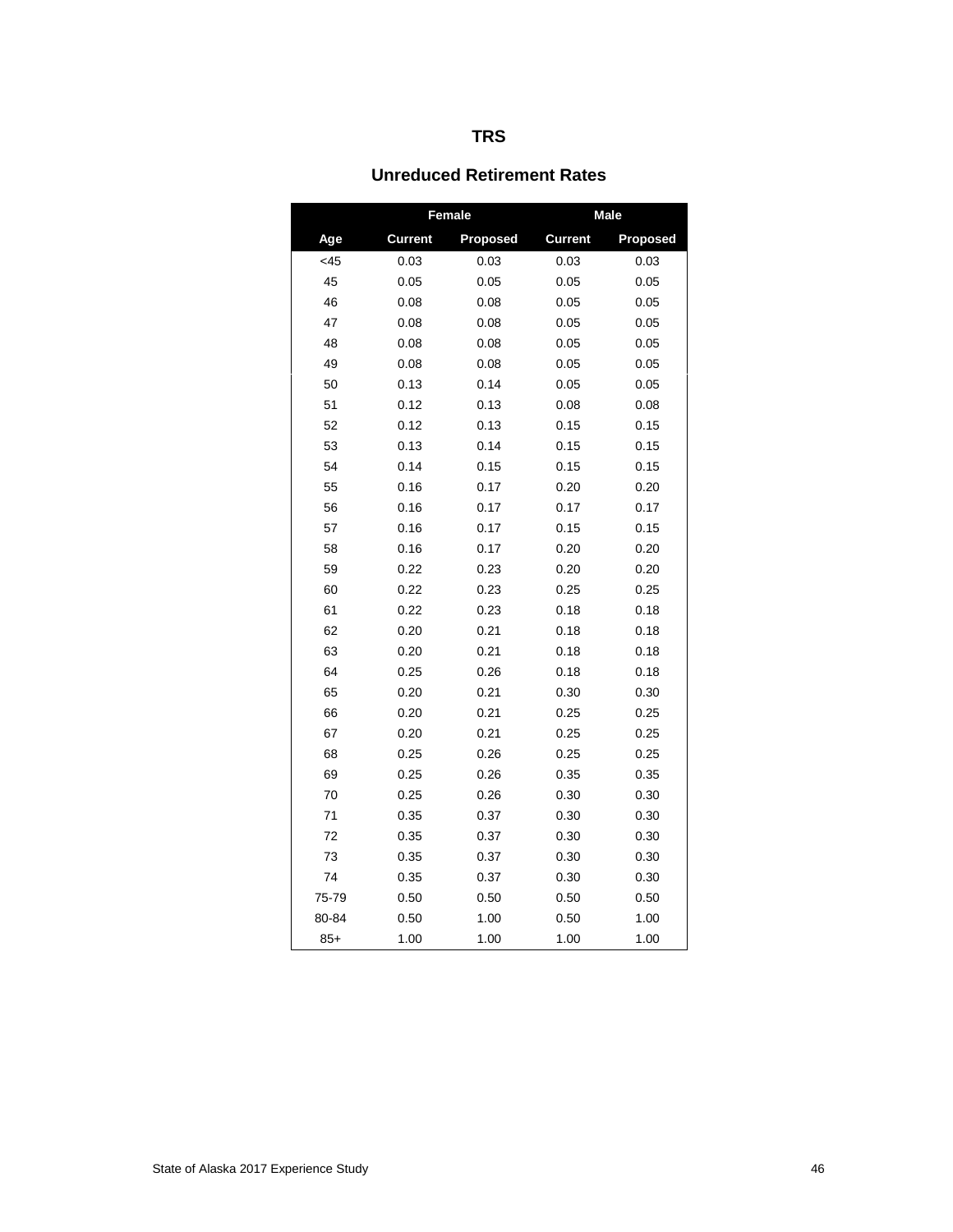|  | ×<br>v |
|--|--------|
|--|--------|

|     | <b>Female</b>  |          | <b>Male</b>    |                 |     | <b>Female</b>  |                 | <b>Male</b>    |                 |
|-----|----------------|----------|----------------|-----------------|-----|----------------|-----------------|----------------|-----------------|
| Age | <b>Current</b> | Proposed | <b>Current</b> | <b>Proposed</b> | Age | <b>Current</b> | <b>Proposed</b> | <b>Current</b> | <b>Proposed</b> |
| 20  | 0.000560       | 0.000612 | 0.000560       | 0.000337        | 40  | 0.000703       | 0.000703        | 0.000703       | 0.000387        |
| 21  | 0.000563       | 0.000612 | 0.000563       | 0.000337        | 41  | 0.000718       | 0.000718        | 0.000718       | 0.000395        |
| 22  | 0.000565       | 0.000612 | 0.000565       | 0.000337        | 42  | 0.000733       | 0.000733        | 0.000733       | 0.000403        |
| 23  | 0.000574       | 0.000612 | 0.000574       | 0.000337        | 43  | 0.000770       | 0.000770        | 0.000770       | 0.000423        |
| 24  | 0.000583       | 0.000612 | 0.000583       | 0.000337        | 44  | 0.000806       | 0.000806        | 0.000806       | 0.000443        |
| 25  | 0.000593       | 0.000612 | 0.000593       | 0.000337        | 45  | 0.000843       | 0.000843        | 0.000843       | 0.000464        |
| 26  | 0.000602       | 0.000612 | 0.000602       | 0.000337        | 46  | 0.000879       | 0.000879        | 0.000879       | 0.000483        |
| 27  | 0.000611       | 0.000612 | 0.000611       | 0.000337        | 47  | 0.000916       | 0.000916        | 0.000916       | 0.000504        |
| 28  | 0.000611       | 0.000612 | 0.000611       | 0.000337        | 48  | 0.000975       | 0.000975        | 0.000975       | 0.000536        |
| 29  | 0.000612       | 0.000612 | 0.000612       | 0.000337        | 49  | 0.001034       | 0.001034        | 0.001034       | 0.000569        |
| 30  | 0.000612       | 0.000612 | 0.000612       | 0.000337        | 50  | 0.001093       | 0.001093        | 0.001093       | 0.000601        |
| 31  | 0.000613       | 0.000613 | 0.000613       | 0.000337        | 51  | 0.001152       | 0.001152        | 0.001152       | 0.000634        |
| 32  | 0.000613       | 0.000613 | 0.000613       | 0.000337        | 52  | 0.001211       | 0.001211        | 0.001211       | 0.000666        |
| 33  | 0.000622       | 0.000622 | 0.000622       | 0.000342        | 53  | 0.001356       | 0.001356        | 0.001356       | 0.000746        |
| 34  | 0.000631       | 0.000631 | 0.000631       | 0.000347        | 54  | 0.001501       | 0.001501        | 0.001501       | 0.000826        |
| 35  | 0.000641       | 0.000641 | 0.000641       | 0.000353        |     |                |                 |                |                 |
| 36  | 0.000650       | 0.000650 | 0.000650       | 0.000357        |     |                |                 |                |                 |
| 37  | 0.000659       | 0.000659 | 0.000659       | 0.000362        |     |                |                 |                |                 |
| 38  | 0.000674       | 0.000674 | 0.000674       | 0.000371        |     |                |                 |                |                 |
| 39  | 0.000689       | 0.000689 | 0.000689       | 0.000379        |     |                |                 |                |                 |

# **Disability Rates**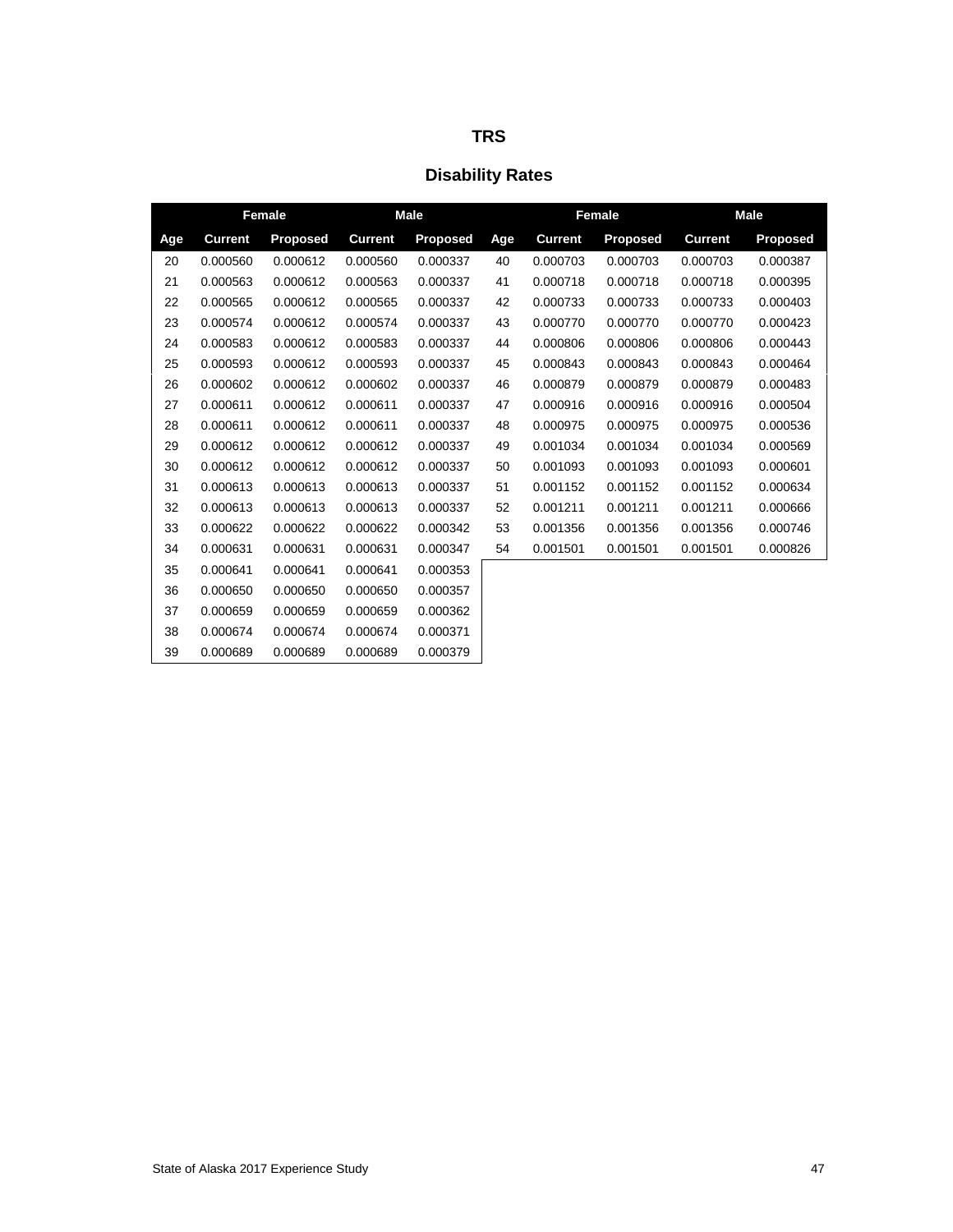# **Salary Scale**

| Years of<br>service | <b>Current</b> | <b>Proposed</b> |
|---------------------|----------------|-----------------|
| 0                   | 8.11%          | 6.75%           |
| 1                   | 7.51%          | 6.25%           |
| 2                   | 6.91%          | 5.75%           |
| 3                   | 6.41%          | 5.25%           |
| $\overline{4}$      | 6.11%          | 4.75%           |
| 5                   | 6.11%          | 4.25%           |
| 6                   | 5.90%          | 3.75%           |
| $\overline{7}$      | 5.69%          | 3.65%           |
| 8                   | 5.55%          | 3.55%           |
| 9                   | 5.40%          | 3.45%           |
| 10                  | 5.26%          | 3.35%           |
| 11                  | 5.11%          | 3.25%           |
| 12                  | 4.96%          | 3.15%           |
| 13                  | 4.84%          | 3.05%           |
| 14                  | 4.72%          | 2.95%           |
| 15                  | 4.60%          | 2.85%           |
| 16                  | 4.49%          | 2.75%           |
| 17                  | 4.37%          | 2.75%           |
| 18                  | 4.27%          | 2.75%           |
| 19                  | 4.17%          | 2.75%           |
| 20                  | 4.07%          | 2.75%           |
| 21                  | 3.97%          | 2.75%           |
| 22+                 | 3.87%          | 2.75%           |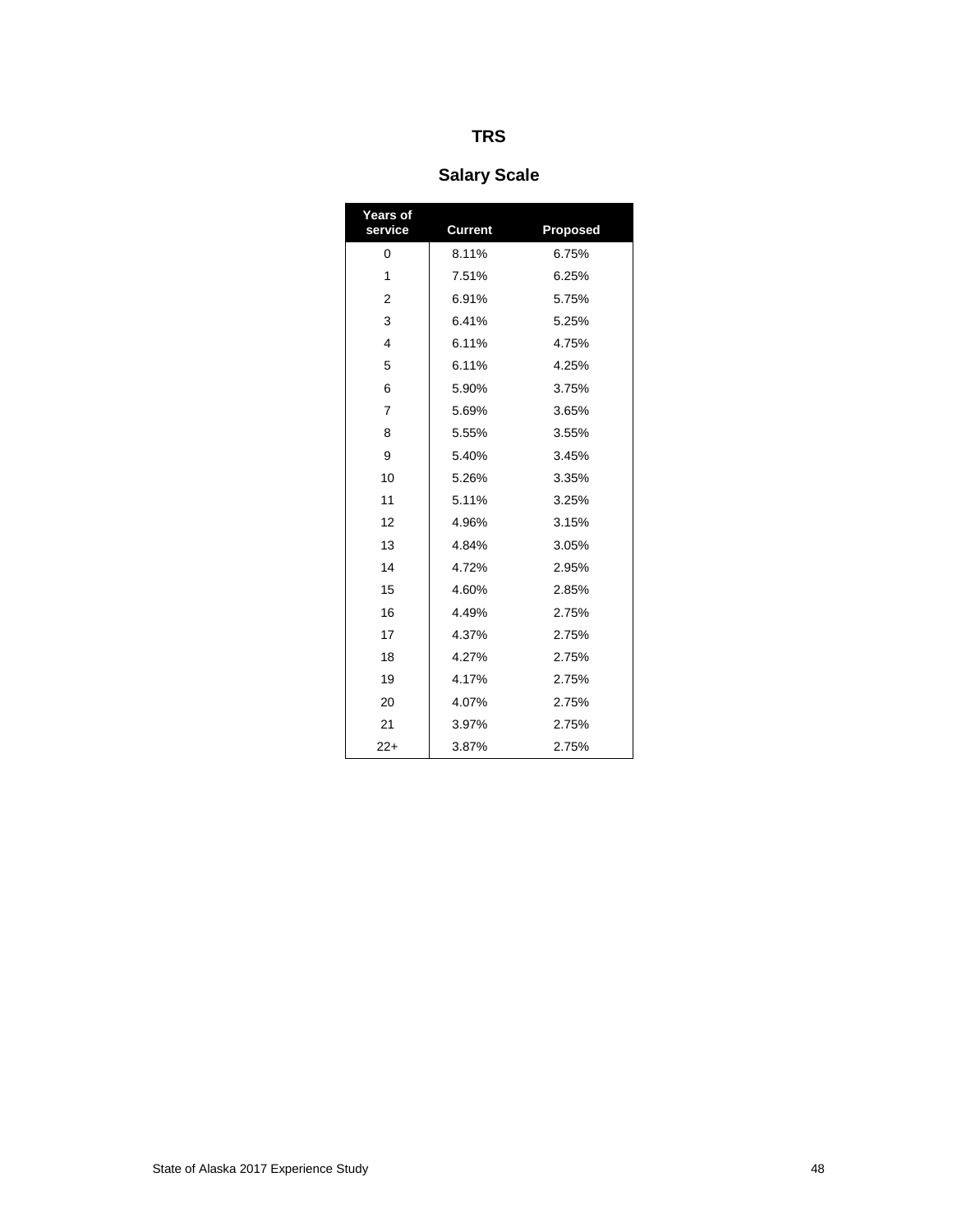#### **TRS DCR**

#### **Withdrawal Rates**

# **Members with less than 5 years of service**

|                            |                             | Female                       | Male                        |                              |  |  |
|----------------------------|-----------------------------|------------------------------|-----------------------------|------------------------------|--|--|
| Years of<br><b>Service</b> | <b>Current</b><br>(rounded) | <b>Proposed</b><br>(rounded) | <b>Current</b><br>(rounded) | <b>Proposed</b><br>(rounded) |  |  |
| 0                          | 0.22                        | 0.22                         | 0.21                        | 0.21                         |  |  |
|                            | 0.19                        | 0.19                         | 0.20                        | 0.20                         |  |  |
| $\overline{2}$             | 0.15                        | 0.15                         | 0.16                        | 0.16                         |  |  |
| 3                          | 0.13                        | 0.13                         | 0.14                        | 0.14                         |  |  |
| $\overline{4}$             | 0.11                        | 0.11                         | 0.07                        | 0.12                         |  |  |

# **Members with 5 or more years of service**

|     | Female         |          | <b>Male</b>    |                 |       | Female         |                 | <b>Male</b>    |                 |
|-----|----------------|----------|----------------|-----------------|-------|----------------|-----------------|----------------|-----------------|
| Age | <b>Current</b> | Proposed | <b>Current</b> | <b>Proposed</b> | Age   | <b>Current</b> | <b>Proposed</b> | <b>Current</b> | <b>Proposed</b> |
| 20  | 0.066811       | 0.083100 | 0.062959       | 0.094100        | 45    | 0.064754       | 0.080900        | 0.060332       | 0.090500        |
| 21  | 0.066811       | 0.083100 | 0.062959       | 0.094100        | 46    | 0.064544       | 0.080700        | 0.059957       | 0.089900        |
| 22  | 0.066811       | 0.083100 | 0.062959       | 0.094100        | 47    | 0.064333       | 0.080400        | 0.059583       | 0.089400        |
| 23  | 0.066773       | 0.083100 | 0.062903       | 0.094100        | 48    | 0.063975       | 0.080000        | 0.059053       | 0.088600        |
| 24  | 0.066735       | 0.083100 | 0.062847       | 0.094100        | 49    | 0.063617       | 0.079500        | 0.058522       | 0.087800        |
| 25  | 0.066697       | 0.083100 | 0.062791       | 0.094100        | 50    | 0.063259       | 0.079100        | 0.057992       | 0.087000        |
| 26  | 0.066659       | 0.083200 | 0.062735       | 0.094100        | 51    | 0.062901       | 0.078600        | 0.057461       | 0.086200        |
| 27  | 0.066621       | 0.083300 | 0.062679       | 0.094000        | 52    | 0.062543       | 0.078200        | 0.056931       | 0.085400        |
| 28  | 0.066583       | 0.083200 | 0.062623       | 0.093900        | 53    | 0.061818       | 0.077300        | 0.055800       | 0.083700        |
| 29  | 0.066544       | 0.083200 | 0.062567       | 0.093900        | 54    | 0.061093       | 0.076400        | 0.054670       | 0.082000        |
| 30  | 0.066506       | 0.083100 | 0.062512       | 0.093800        | 55    | 0.060367       | 0.075500        | 0.053539       | 0.080300        |
| 31  | 0.066467       | 0.083100 | 0.062456       | 0.093700        | 56    | 0.059642       | 0.074600        | 0.052409       | 0.078600        |
| 32  | 0.066429       | 0.083000 | 0.062400       | 0.093600        | 57    | 0.058917       | 0.073600        | 0.051278       | 0.076900        |
| 33  | 0.066351       | 0.082900 | 0.062360       | 0.093500        | 58    | 0.060021       | 0.075000        | 0.051711       | 0.077600        |
| 34  | 0.066273       | 0.082800 | 0.062320       | 0.093500        | 59    | 0.061125       | 0.076400        | 0.052144       | 0.078200        |
| 35  | 0.066194       | 0.082700 | 0.062280       | 0.093400        | 60    | 0.062230       | 0.077800        | 0.052578       | 0.078900        |
| 36  | 0.066116       | 0.082600 | 0.062240       | 0.093400        | 61    | 0.063334       | 0.079200        | 0.053011       | 0.079500        |
| 37  | 0.066038       | 0.082500 | 0.062200       | 0.093300        | 62    | 0.064438       | 0.080500        | 0.053444       | 0.080200        |
| 38  | 0.065908       | 0.082400 | 0.062051       | 0.093100        | 63    | 0.066292       | 0.082900        | 0.057296       | 0.085900        |
| 39  | 0.065777       | 0.082200 | 0.061902       | 0.092900        | 64    | 0.068146       | 0.085200        | 0.061148       | 0.091700        |
| 40  | 0.065647       | 0.082100 | 0.061753       | 0.092600        | $65+$ | 0.070000       | 0.087500        | 0.065000       | 0.097500        |
| 41  | 0.065516       | 0.081900 | 0.061604       | 0.092400        |       |                |                 |                |                 |
| 42  | 0.065386       | 0.081700 | 0.061455       | 0.092200        |       |                |                 |                |                 |
| 43  | 0.065175       | 0.081500 | 0.061081       | 0.091600        |       |                |                 |                |                 |
| 44  | 0.064965       | 0.081200 | 0.060706       | 0.091100        |       |                |                 |                |                 |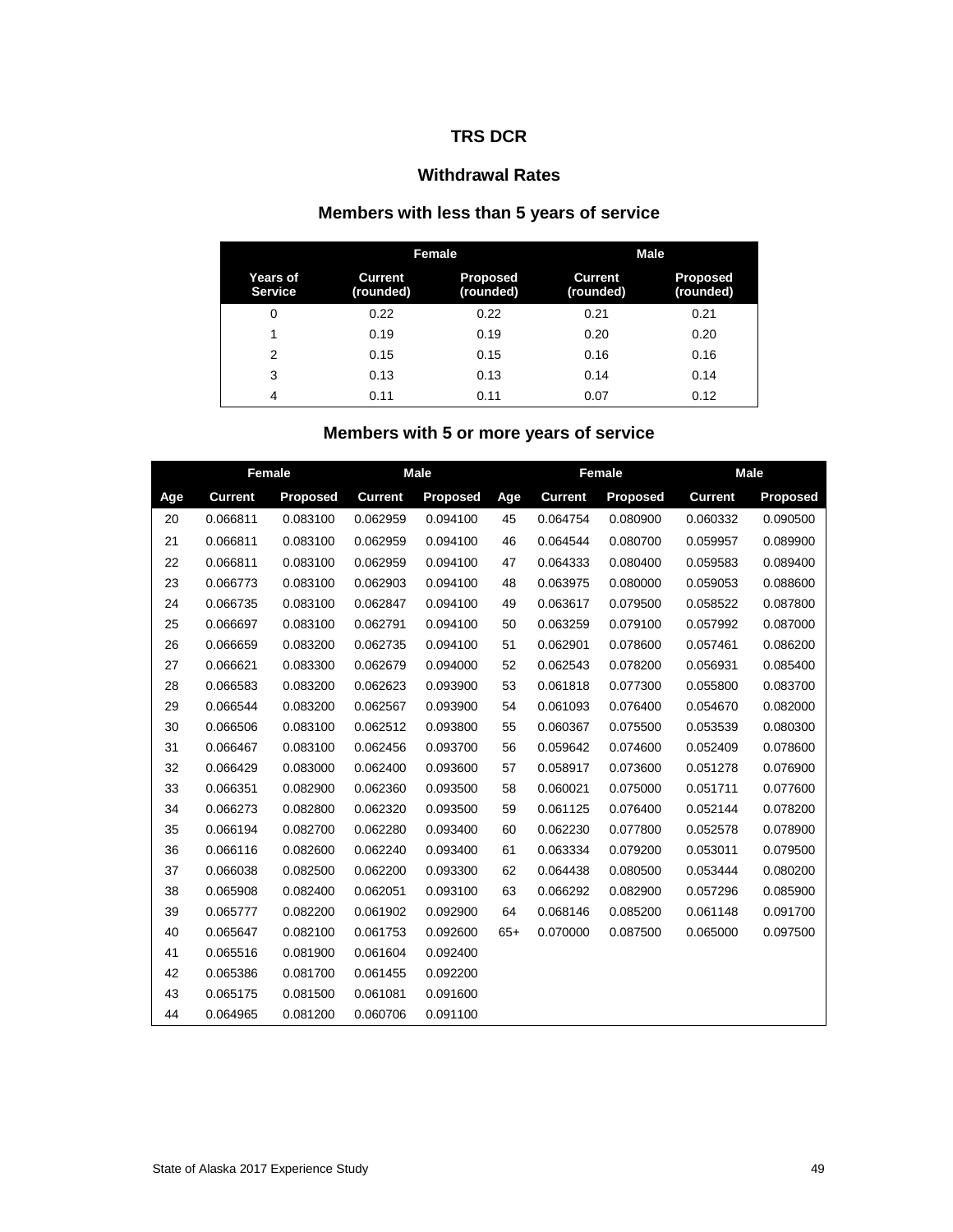# **Healthcare Cost Trend Rates**

# **Applicable to all plans**

#### Current:

| <b>Fiscal</b><br>Year | <b>Medical</b><br>Pre-65 | <b>Medical</b><br>Post-65 | Prescription<br><b>Drugs</b> | <b>RDS/EGWP</b> | Retiree<br><b>Contributions</b> |
|-----------------------|--------------------------|---------------------------|------------------------------|-----------------|---------------------------------|
| 2018                  | 8.0%                     | 5.5%                      | 9.0%                         | 6.5%            | 8.0%                            |
| 2019                  | 7.5%                     | 5.5%                      | 8.5%                         | 6.2%            | 7.6%                            |
| 2020                  | 7.0%                     | 5.4%                      | 8.0%                         | 6.0%            | 7.2%                            |
| 2021                  | 6.5%                     | 5.4%                      | 7.5%                         | 5.7%            | 6.8%                            |
| 2022                  | 6.3%                     | 5.4%                      | 7.1%                         | 5.5%            | 6.5%                            |
| 2023                  | 6.1%                     | 5.4%                      | 6.8%                         | 5.4%            | 6.3%                            |
| 2024                  | 5.9%                     | 5.4%                      | 6.4%                         | 5.2%            | 6.0%                            |
| 2025                  | 5.8%                     | 5.4%                      | 6.1%                         | 5.0%            | 5.9%                            |
| 2026                  | 5.6%                     | 5.4%                      | 5.7%                         | 4.8%            | 5.6%                            |
| 2027                  | 5.4%                     | 5.4%                      | 5.4%                         | 4.7%            | 5.4%                            |
| 2028                  | 5.4%                     | 5.4%                      | 5.4%                         | 4.7%            | 5.4%                            |
| 2029                  | 5.4%                     | 5.4%                      | 5.4%                         | 4.7%            | 5.4%                            |
| 2030                  | 5.4%                     | 5.4%                      | 5.4%                         | 4.7%            | 5.4%                            |
| 2031                  | 5.4%                     | 5.4%                      | 5.4%                         | 4.7%            | 5.4%                            |
| 2032                  | 5.4%                     | 5.4%                      | 5.4%                         | 4.7%            | 5.4%                            |
| 2033                  | 5.4%                     | 5.4%                      | 5.4%                         | 4.7%            | 5.4%                            |
| 2034                  | 5.4%                     | 5.4%                      | 5.4%                         | 4.7%            | 5.4%                            |
| 2035                  | 5.4%                     | 5.4%                      | 5.4%                         | 4.7%            | 5.4%                            |
| 2036                  | 5.4%                     | 5.4%                      | 5.4%                         | 4.7%            | 5.4%                            |
| 2037                  | 5.4%                     | 5.4%                      | 5.4%                         | 4.7%            | 5.4%                            |
| 2038                  | 5.4%                     | 5.4%                      | 5.4%                         | 4.7%            | 5.4%                            |
| 2039                  | 5.4%                     | 5.4%                      | 5.4%                         | 4.7%            | 5.4%                            |
| 2040                  | 5.4%                     | 5.4%                      | 5.4%                         | 4.7%            | 5.4%                            |
| 2041                  | 5.2%                     | 5.2%                      | 5.2%                         | 4.6%            | 5.2%                            |
| 2042                  | 5.1%                     | 5.1%                      | 5.1%                         | 4.5%            | 5.1%                            |
| 2043                  | 5.0%                     | 5.0%                      | 5.0%                         | 4.5%            | 5.0%                            |
| 2044                  | 4.8%                     | 4.8%                      | 4.8%                         | 4.4%            | 4.8%                            |
| 2045                  | 4.7%                     | 4.7%                      | 4.7%                         | 4.3%            | 4.7%                            |
| 2046                  | 4.5%                     | 4.5%                      | 4.5%                         | 4.2%            | 4.5%                            |
| 2047                  | 4.4%                     | 4.4%                      | 4.4%                         | 4.2%            | 4.4%                            |
| 2048                  | 4.3%                     | 4.3%                      | 4.3%                         | 4.1%            | 4.3%                            |
| 2049                  | 4.1%                     | 4.1%                      | 4.1%                         | 4.0%            | 4.1%                            |
| $2050+$               | 4.0%                     | 4.0%                      | 4.0%                         | 4.0%            | 4.0%                            |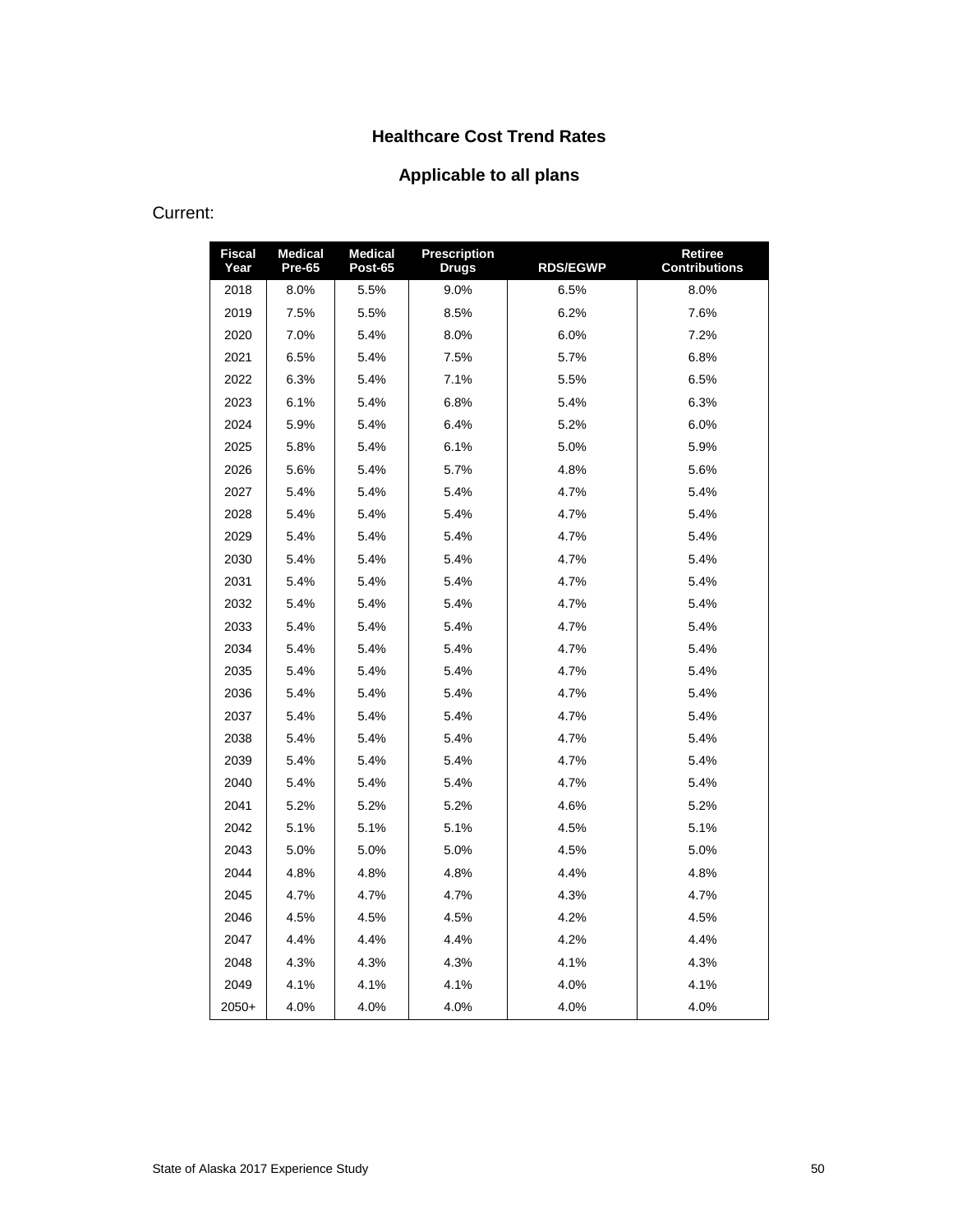# Proposed:

| <b>Fiscal</b><br>Year | <b>Medical</b><br>Pre-65   | <b>Medical</b><br>Post-65 | <b>Prescription</b><br>Drugs/EGWP                      | <b>RDS</b> | <b>Retiree</b><br><b>Contributions</b> |                 |
|-----------------------|----------------------------|---------------------------|--------------------------------------------------------|------------|----------------------------------------|-----------------|
| 2018                  | 8.0%                       | 5.5%                      | 9.0%                                                   | 4.7%       | 8.0%                                   |                 |
| 2019                  | 7.5%                       | 5.5%                      | 8.5%                                                   | 4.7%       | 7.6%                                   |                 |
| 2020                  | 7.0%                       | 5.4%                      | 8.0%                                                   | 4.7%       | 7.2%                                   |                 |
| 2021                  | 6.5%                       | 5.4%                      | 7.5%                                                   | 4.6%       | 6.8%                                   |                 |
| 2022                  | 6.3%                       | 5.4%                      | 7.1%                                                   | 4.6%       | 6.5%                                   |                 |
| 2023                  | 6.1%                       | 5.4%                      | 6.8%                                                   | 4.6%       | 6.3%                                   |                 |
| 2024                  | 5.9%                       | 5.4%                      | 6.4%                                                   | 4.6%       | 6.0%                                   |                 |
| 2025                  | 5.8%                       | 5.4%                      | 6.1%                                                   | 4.6%       | 5.9%                                   |                 |
| 2026                  | 5.6%                       | 5.4%                      | 5.7%                                                   | 4.6%       | 5.6%                                   |                 |
| 2027                  | 5.4%                       | 5.4%                      | 5.4%                                                   | 4.5%       | 5.4%                                   |                 |
| 2028                  | 5.4%                       | 5.4%                      | 5.4%                                                   | 4.5%       | 5.4%                                   |                 |
| 2029                  | 5.4%                       | 5.4%                      | 5.4%                                                   | 4.5%       | 5.4%                                   |                 |
| 2030                  | 5.4%                       | 5.4%                      | 5.4%                                                   | 4.5%       | 5.4%                                   |                 |
| 2031                  | 5.4%                       | 5.4%                      | 5.4%                                                   | 4.5%       | 5.4%                                   |                 |
| 2032                  | 5.4%                       | 5.4%                      | 5.4%                                                   | 4.5%       | 5.4%                                   |                 |
| 2033                  | 5.4%                       | 5.4%                      | 5.4%                                                   | 4.5%       | 5.4%                                   |                 |
| 2034                  | 5.4%                       | 5.4%                      | 5.4%                                                   | 4.5%       | 5.4%                                   |                 |
| 2035                  | 5.4%                       | 5.4%                      | 5.4%                                                   | 4.5%       | 5.4%                                   |                 |
| 2036                  | 5.4%                       | 5.4%                      | 5.4%                                                   | 4.5%       | 5.4%                                   |                 |
| 2037                  | 5.4%                       | 5.4%                      | 5.4%                                                   | 4.5%       | 5.4%                                   |                 |
| 2038                  | 5.4%                       | 5.4%                      | 5.4%                                                   | 4.5%       | 5.4%                                   |                 |
| 2039                  | 5.4%                       | 5.4%                      | 5.4%                                                   | 4.5%       | 5.4%                                   |                 |
| 2040                  | 5.4%                       | 5.4%                      | 5.4%                                                   | 4.5%       | 5.4%                                   |                 |
| 2041                  | 5.3%                       | 5.3%                      | 5.3%                                                   | 4.5%       | 5.3%                                   |                 |
| 2042                  | 5.2%                       | 5.2%                      | 5.2%                                                   | 4.5%       | 5.2%                                   |                 |
| 2043                  | 5.1%                       | 5.1%                      | 5.1%                                                   | 4.5%       | 5.1%                                   |                 |
| 2044                  | 5.1%                       | 5.1%                      | 5.1%                                                   | 4.5%       | 5.1%                                   |                 |
| 2045                  | 5.0%                       | 5.0%                      | 5.0%                                                   | 4.5%       | 5.0%                                   |                 |
| 2046                  | 4.9%                       | 4.9%                      | 4.9%                                                   | 4.5%       | 4.9%                                   |                 |
| 2047                  | 4.8%                       | 4.8%                      | 4.8%                                                   | 4.5%       | 4.8%                                   |                 |
| 2048                  | 4.7%                       | 4.7%                      | 4.7%                                                   | 4.5%       | 4.7%                                   |                 |
| 2049                  | 4.6%                       | 4.6%                      | 4.6%                                                   | 4.5%       | 4.6%                                   |                 |
| $2050+$               | 4.5%                       | 4.5%                      | 4.5%                                                   | 4.5%       | 4.5%                                   |                 |
|                       |                            |                           | <b>Getzen Model Components of Ultimate Trend Rates</b> |            | <b>Current</b>                         | <b>Proposed</b> |
| Inflation             |                            |                           |                                                        |            | 3.12%                                  | 2.50%           |
| Real GDP              |                            |                           |                                                        |            | $0.88\%^{23}$                          | 2.00%           |
|                       | <b>Ultimate Trend Rate</b> |                           |                                                        |            | 4.00%                                  | 4.50%           |

 $^{23}$  The real GDP growth rate of 0.88% has been used to set the ultimate trend rates since the 6/30/14 valuations.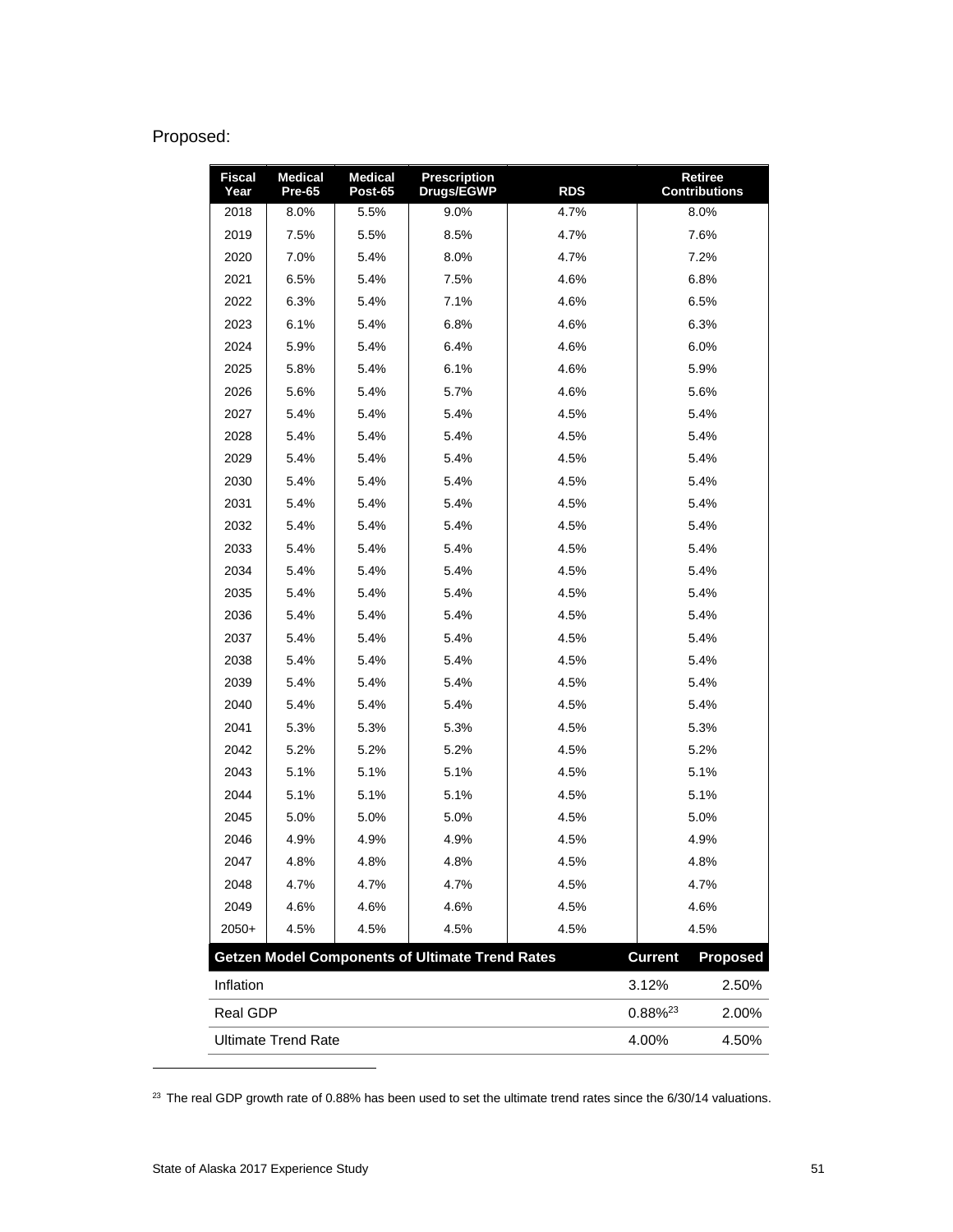#### **Healthcare Participation Rates**

#### **PERS DCR and TRS DCR**

If retire directly from disability:

| Age | Current | <b>Proposed</b> |  |
|-----|---------|-----------------|--|
| <55 | 73.00%  | 75.0%           |  |
| 55  | 73.00%  | 75.0%           |  |
| 56  | 77.50%  | 77.5%           |  |
| 57  | 79.75%  | 80.0%           |  |
| 58  | 82.00%  | 82.5%           |  |
| 59  | 84.25%  | 85.0%           |  |
| 60  | 86.50%  | 87.5%           |  |
| 61  | 88.75%  | $90.0\%$        |  |
| 62  | 91.00%  | 92.5%           |  |
| 63  | 93.25%  | 95.0%           |  |
| 64  | 95.50%  | 97.5%           |  |
| 65+ | 94.40%  | 100.0%          |  |

If retire directly from employment – before age 65:

| Age | Current | Proposed <sup>24</sup> |
|-----|---------|------------------------|
| 55  | 40%     | 50%                    |
| 56  | 50%     | 55%                    |
| 57  | 55%     | 60%                    |
| 58  | 60%     | 65%                    |
| 59  | 65%     | 70%                    |
| 60  | 70%     | 75%                    |
| 61  | 75%     | 80%                    |
| 62  | 80%     | 85%                    |
| 63  | 85%     | 90%                    |
| 64  | 90%     | 95%                    |
| 65  | N/A     | 100%                   |

If retire directly from employment – age 65+:

| Years<br>of Service Current Proposed |       |     |
|--------------------------------------|-------|-----|
| < 15                                 | 70.5% | 75% |
| $15 - 19$                            | 75.2% | 80% |
| $20 - 24$                            | 79.9% | 85% |
| $25 - 29$                            | 89.3% | 90% |
| $30+$                                | 94.0% | 95% |

<sup>&</sup>lt;sup>24</sup> Proposed assumption is a combination of (i) the proposed service-based rates for retirement from employment at age 65+, and (ii) the proposed age-based rates for retirement from employment before age 65.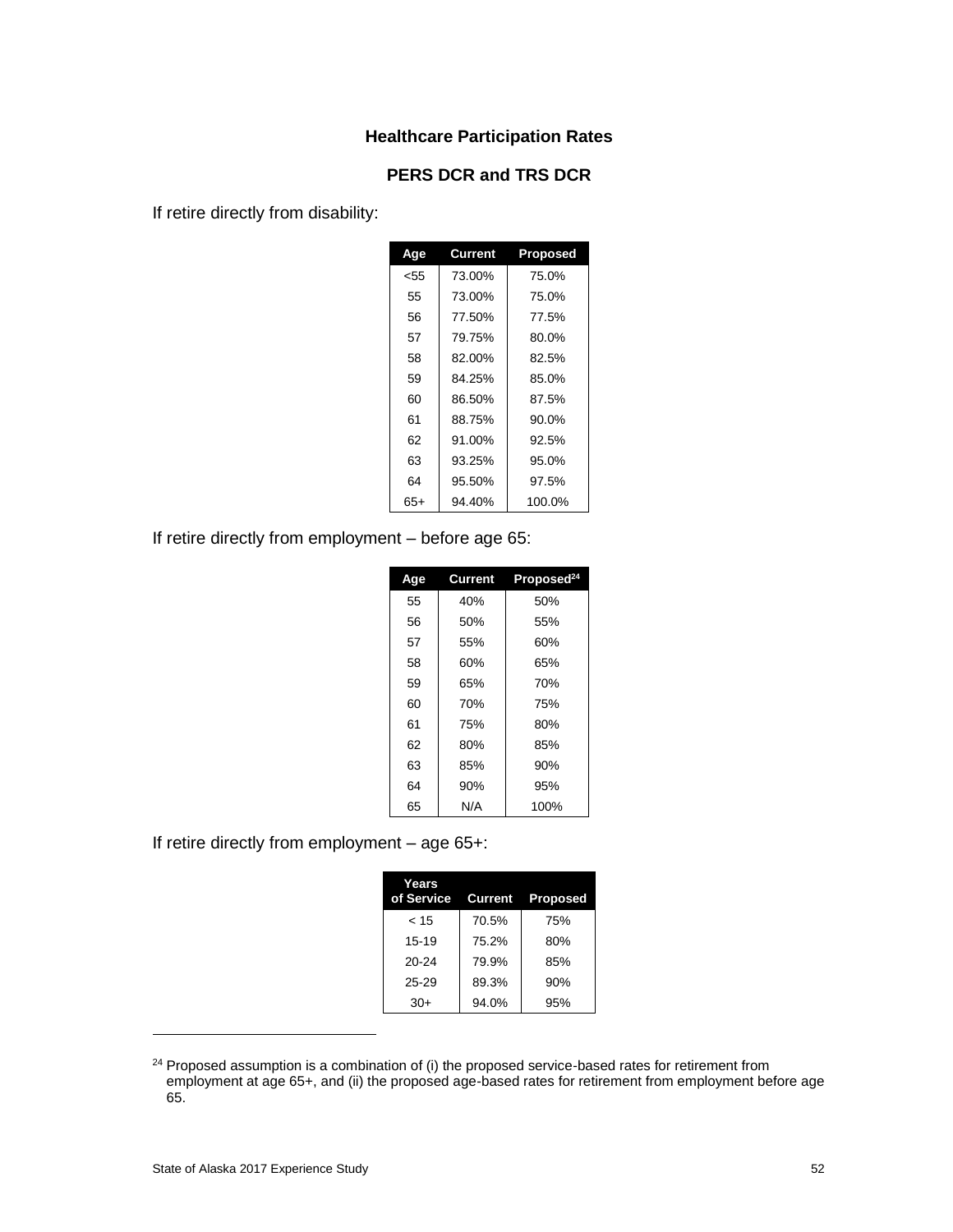# **Healthcare Morbidity Rates**

# **Applicable to all plans**

|       |                | <b>Current</b>                      | <b>Proposed</b> |                                     |  |
|-------|----------------|-------------------------------------|-----------------|-------------------------------------|--|
| Age   | <b>Medical</b> | <b>Prescription</b><br><b>Drugs</b> | <b>Medical</b>  | <b>Prescription</b><br><b>Drugs</b> |  |
| < 45  | 2.0%           | 4.5%                                | 2.0%            | 4.5%                                |  |
| 45-54 | 2.5%           | 3.5%                                | 2.5%            | 3.5%                                |  |
| 55-64 | 3.5%           | 3.0%                                | 2.5%            | 1.5%                                |  |
| 65 74 | 4.0%           | 1.5%                                | 3.0%            | 2.0%                                |  |
| 75-84 | 1.5%           | 0.5%                                | 2.0%            | (0.5)%                              |  |
| 85-94 | 0.5%           | $0.0\%$                             | 0.3%            | (2.5)%                              |  |
| 95    | 0.5%           | $0.0\%$                             | $0.0\%$         | 0.0%                                |  |
| $96+$ | $0.0\%$        | $0.0\%$                             | $0.0\%$         | $0.0\%$                             |  |